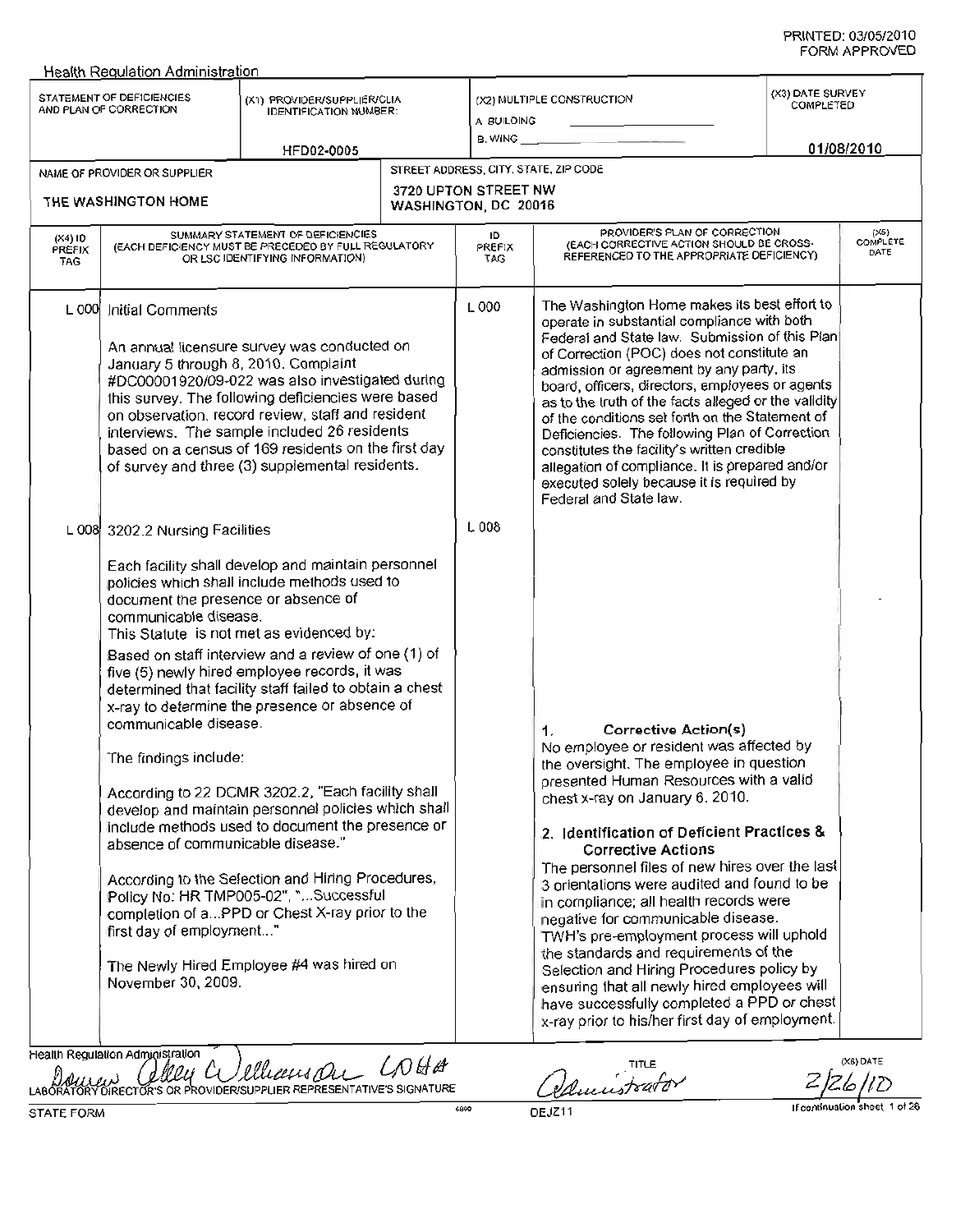|                                                     | STATEMENT OF DEFICIENCIES<br>AND PLAN OF CORRECTION                                                                                                                                                                                                                                  | (X1) PROVIDER/SUPPLIER/CLIA<br><b>IDENTIFICATION NUMBER.</b>                                                                                                                                                                                                                                                                                                                                                                                                                                                                                                                                                                                                                       |                                              | (X2) MULTIPLE CONSTRUCTION<br>A. BUILDING<br>B. WING _ |                                                                                                                                                                                                                                                                                                                                                                                                                                                                                                                                                                                                                                                                                                                                                      | (X3) DATE SURVEY<br><b>COMPLETED</b> |  |
|-----------------------------------------------------|--------------------------------------------------------------------------------------------------------------------------------------------------------------------------------------------------------------------------------------------------------------------------------------|------------------------------------------------------------------------------------------------------------------------------------------------------------------------------------------------------------------------------------------------------------------------------------------------------------------------------------------------------------------------------------------------------------------------------------------------------------------------------------------------------------------------------------------------------------------------------------------------------------------------------------------------------------------------------------|----------------------------------------------|--------------------------------------------------------|------------------------------------------------------------------------------------------------------------------------------------------------------------------------------------------------------------------------------------------------------------------------------------------------------------------------------------------------------------------------------------------------------------------------------------------------------------------------------------------------------------------------------------------------------------------------------------------------------------------------------------------------------------------------------------------------------------------------------------------------------|--------------------------------------|--|
|                                                     |                                                                                                                                                                                                                                                                                      | HFD02-0005                                                                                                                                                                                                                                                                                                                                                                                                                                                                                                                                                                                                                                                                         |                                              |                                                        |                                                                                                                                                                                                                                                                                                                                                                                                                                                                                                                                                                                                                                                                                                                                                      | 01/08/2010                           |  |
| NAME OF PROVIDER OR SUPPLIER<br>THE WASHINGTON HOME |                                                                                                                                                                                                                                                                                      |                                                                                                                                                                                                                                                                                                                                                                                                                                                                                                                                                                                                                                                                                    | 3720 UPTON STREET NW<br>WASHINGTON, DC 20016 |                                                        | STREET ADDRESS, CITY, STATE, ZIP CODE                                                                                                                                                                                                                                                                                                                                                                                                                                                                                                                                                                                                                                                                                                                |                                      |  |
| (X4)1D<br>PREFIX<br><b>TAG</b>                      | SUMMARY STATEMENT OF DEFICIENCIES<br>(EACH DEFICIENCY MUST BE PRECEDED BY FULL REGULATORY<br>OR LSC IDENTIFYING INFORMATION)                                                                                                                                                         |                                                                                                                                                                                                                                                                                                                                                                                                                                                                                                                                                                                                                                                                                    |                                              | Đ<br><b>PREFIX</b><br><b>TAG</b>                       | PROVIDER'S PLAN OF CORRECTION<br>(EACH CORRECTIVE ACTION SHOULD BE CROSS-<br>REFERENCED TO THE APPROPRIATE DEFICIENCY)                                                                                                                                                                                                                                                                                                                                                                                                                                                                                                                                                                                                                               | $(X5)$<br>COMPLETE<br>DATE           |  |
|                                                     | L 000 Initial Comments<br>January 5 through 8, 2010. Complaint                                                                                                                                                                                                                       | An annual licensure survey was conducted on<br>#DC00001920/09-022 was also investigated during<br>this survey. The following deficiencies were based<br>on observation, record review, staff and resident<br>interviews. The sample included 26 residents<br>based on a census of 169 residents on the first day<br>of survey and three (3) supplemental residents.                                                                                                                                                                                                                                                                                                                |                                              | L 000                                                  | The Washington Home makes its best effort to<br>operate in substantial compliance with both<br>Federal and State law. Submission of this Plan<br>of Correction (POC) does not constitute an<br>admission or agreement by any party, its<br>board, officers, directors, employees or agents<br>as to the truth of the facts alleged or the validity<br>of the conditions set forth on the Statement of<br>Deficiencies. The following Plan of Correction<br>constitutes the facility's written credible<br>allegation of compliance. It is prepared and/or<br>executed solely because it is required by<br>Federal and State law.                                                                                                                     |                                      |  |
|                                                     | L 008 3202.2 Nursing Facilities<br>document the presence or absence of<br>communicable disease.<br>This Statute is not met as evidenced by:<br>communicable disease.<br>The findings include:<br>absence of communicable disease."<br>first day of employment"<br>November 30, 2009. | Each facility shall develop and maintain personnel<br>policies which shall include methods used to<br>Based on staff interview and a review of one (1) of<br>five (5) newly hired employee records, it was<br>determined that facility staff failed to obtain a chest<br>x-ray to determine the presence or absence of<br>According to 22 DCMR 3202.2, "Each facility shall<br>develop and maintain personnel policies which shall<br>include methods used to document the presence or<br>According to the Selection and Hiring Procedures,<br>Policy No: HR TMP005-02", "Successful<br>completion of aPPD or Chest X-ray prior to the<br>The Newly Hired Employee #4 was hired on |                                              | L008                                                   | <b>Corrective Action(s)</b><br>1.<br>No employee or resident was affected by<br>the oversight. The employee in question<br>presented Human Resources with a valid<br>chest X-ray on January 6, 2010.<br>2. Identification of Deficient Practices &<br><b>Corrective Actions</b><br>TWH's pre-employment process will uphold<br>the standards and requirements of the<br>Selection and Hiring Procedures policy by<br>ensuring that all newly hired employees will<br>have successfully completed a PPD or chest<br>x-ray prior to his/her first day of employment.<br>The personnel files of new hires over the last)<br>3 orientations were audited and found to be<br>in compliance; all health records were<br>negative for communicable disease. |                                      |  |
|                                                     | Health Regulation Administration                                                                                                                                                                                                                                                     |                                                                                                                                                                                                                                                                                                                                                                                                                                                                                                                                                                                                                                                                                    |                                              |                                                        | <b>TITLE</b>                                                                                                                                                                                                                                                                                                                                                                                                                                                                                                                                                                                                                                                                                                                                         | (X6) DATE                            |  |

LABORATORY DIRECTOR'S OR PROVIDER/SUPPLIER REPRESENTATIVE'S SIGNATURE

**Health Requlation Administration**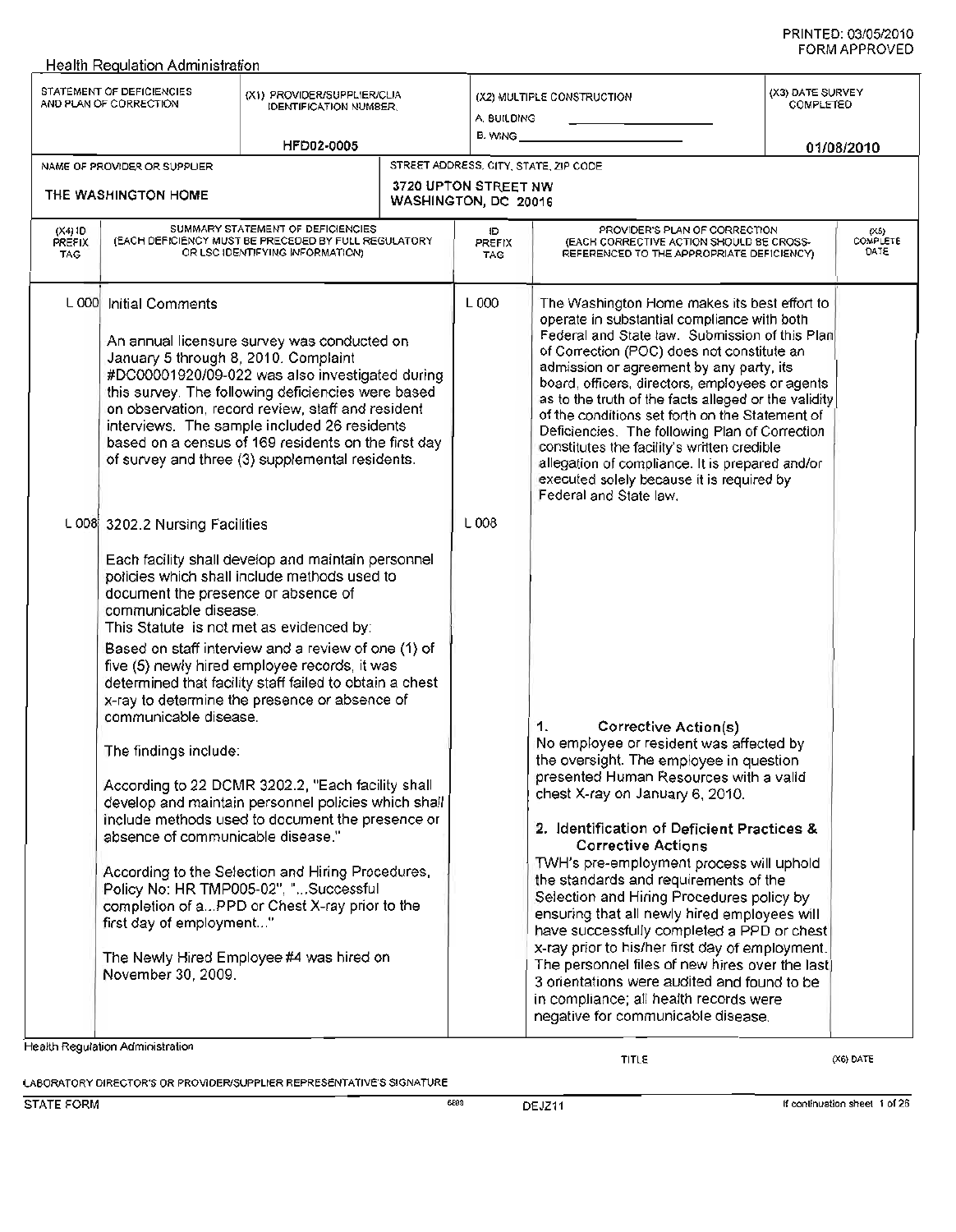| STATEMENT OF DEFICIENCIES<br>AND PLAN OF CORRECTION                                                                                                                                       | (X1) PROVIDER/SUPPLIER/CLIA<br><b>IDENTIFICATION NUMBER:</b>                                                                                                                                                                                                                                                                                                                                                                                                                                                                                                                                                                                                                                                                                                                                                                                                                                                                                                                                                                                                                                          |                      | A BUILDING<br>B. WING __                            | (X2) MULTIPLE CONSTRUCTION                                                                                                                                                                                                                                                                                                                                                                                                                                                                                                                                                                                                               | (X3) DATE SURVEY<br>COMPLETED |                          |  |
|-------------------------------------------------------------------------------------------------------------------------------------------------------------------------------------------|-------------------------------------------------------------------------------------------------------------------------------------------------------------------------------------------------------------------------------------------------------------------------------------------------------------------------------------------------------------------------------------------------------------------------------------------------------------------------------------------------------------------------------------------------------------------------------------------------------------------------------------------------------------------------------------------------------------------------------------------------------------------------------------------------------------------------------------------------------------------------------------------------------------------------------------------------------------------------------------------------------------------------------------------------------------------------------------------------------|----------------------|-----------------------------------------------------|------------------------------------------------------------------------------------------------------------------------------------------------------------------------------------------------------------------------------------------------------------------------------------------------------------------------------------------------------------------------------------------------------------------------------------------------------------------------------------------------------------------------------------------------------------------------------------------------------------------------------------------|-------------------------------|--------------------------|--|
| NAME OF PROVIDER OR SUPPLIER                                                                                                                                                              | HFD02-0005                                                                                                                                                                                                                                                                                                                                                                                                                                                                                                                                                                                                                                                                                                                                                                                                                                                                                                                                                                                                                                                                                            |                      | 01/08/2010<br>STREET ADDRESS, CITY, STATE, ZIP CODE |                                                                                                                                                                                                                                                                                                                                                                                                                                                                                                                                                                                                                                          |                               |                          |  |
| THE WASHINGTON HOME                                                                                                                                                                       |                                                                                                                                                                                                                                                                                                                                                                                                                                                                                                                                                                                                                                                                                                                                                                                                                                                                                                                                                                                                                                                                                                       | WASHINGTON, DC 20016 | 3720 UPTON STREET NW                                |                                                                                                                                                                                                                                                                                                                                                                                                                                                                                                                                                                                                                                          |                               |                          |  |
| $(X4)$ ID<br><b>PREFIX</b><br>TAG                                                                                                                                                         | SUMMARY STATEMENT OF DEFICIENCIES<br>(EACH DEFICIENCY MUST BE PRECEDED BY FULL REGULATORY<br>OR LSC IDENTIFYING INFORMATION)                                                                                                                                                                                                                                                                                                                                                                                                                                                                                                                                                                                                                                                                                                                                                                                                                                                                                                                                                                          |                      | ΙO<br><b>PREFIX</b><br><b>TAG</b>                   | PROVIDER'S PLAN OF CORRECTION<br>(EACH CORRECTIVE ACTION SHOULD BE CROSS-<br>REFERENCED TO THE APPROPRIATE DEFICIENCY).                                                                                                                                                                                                                                                                                                                                                                                                                                                                                                                  |                               | (XS)<br>COMPLETE<br>DATE |  |
| L 008 Continued From page 1                                                                                                                                                               | A review of the "Employee Screen for Tuberculosis"<br>dated December 15, 2009 revealed that the Newly<br>Hired Employee #4 answered yes to the following<br>questions: "Were you ever informed that you tested<br>positive for Tuberculosis? [And] have you ever had<br>a chest X-ray suggestive of Tuberculosis?"<br>Additionally, the employee was referred to the local<br>health department for further screening before work<br>can be resumed on December 22, 2009.<br>There was no evidence in the record that the above<br>cited employee had a chest x-ray on his/her<br>personnel record to verify the presence or absence<br>of communicable disease prior to the date of hire<br>and after the referral on December 22, 2009.<br>A face-to-face interview was conducted with<br>Employee #12 on January 6, 2009 at approximately<br>3:30 PM. He/she stated, "The employee has<br>worked since November 30, 2009 and was sent<br>home today." He/she acknowledged that there was<br>no chest x-ray on the employee record to determine<br>the presence or absence of communicable disease. |                      | L 008                                               | <b>Systemic Changes</b><br>3.<br>The offer letter to new hires will emphasize<br>compliance with the standard as a condition<br>of accepting employment and reporting for<br>orientation; HR staff was reminded of the<br>health requirement standard during the<br>pre-employment process. If a newly hired<br>employee fails to have his/her PPD or chest<br>x-ray available on their first day of<br>employment, they will not be able to attend<br>orientation or begin working.<br>Monitoring<br>4.<br>Report compliance with health requirement<br>bi-monthly to Safety/QI committee.<br><b>Compliance Date</b><br>5.<br>2/22/2010 |                               | Bi-monthly               |  |
| L 052 3211.1 Nursing Facilities<br>resident to ensure that the resident<br>receives the following:<br>supplements and fluids as prescribed, and<br>rehabilitative nursing care as needed; | Sufficient nursing time shall be given to each<br>(a)Treatment, medications, diet and nutritional<br>(b)Proper care to minimize pressure ulcers and<br>contractures and to promote the healing of ulcers:                                                                                                                                                                                                                                                                                                                                                                                                                                                                                                                                                                                                                                                                                                                                                                                                                                                                                             |                      | L 052                                               |                                                                                                                                                                                                                                                                                                                                                                                                                                                                                                                                                                                                                                          |                               |                          |  |
| Health Regulation Administration                                                                                                                                                          |                                                                                                                                                                                                                                                                                                                                                                                                                                                                                                                                                                                                                                                                                                                                                                                                                                                                                                                                                                                                                                                                                                       |                      |                                                     |                                                                                                                                                                                                                                                                                                                                                                                                                                                                                                                                                                                                                                          |                               |                          |  |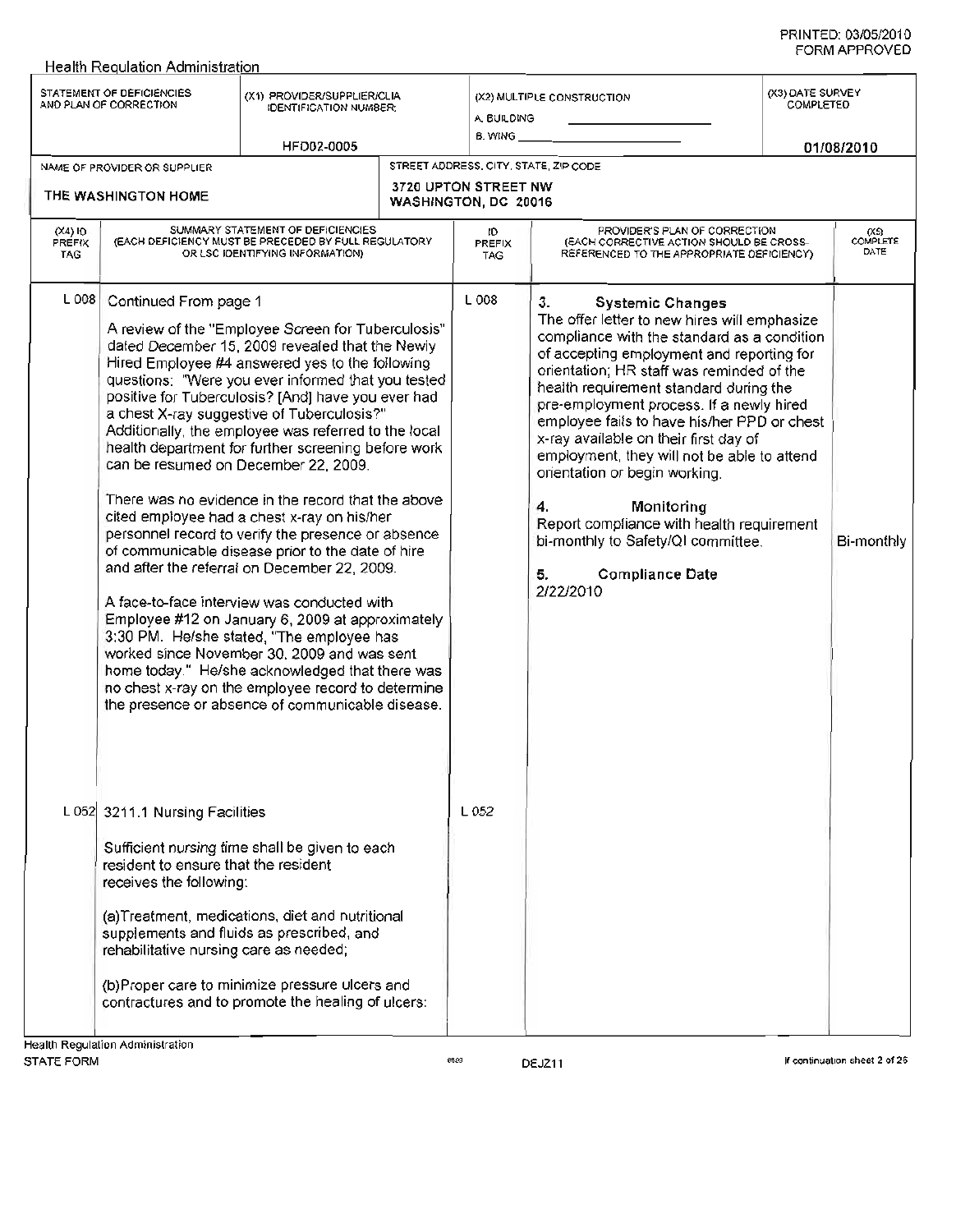|                                   | STATEMENT OF DEFICIENCIES<br>AND PLAN OF CORRECTION                                                                                                                                                                                                                                               | (X1) PROVIDER/SUPPLIER/CLIA<br>IDENTIFICATION NUMBER:                                                                                                                                                                                                                                                                                                                                                                                                                                                                                                                                                                                                                                                                                                                                                                                                                                                                                                                                                                             | (X2) MULTIPLE CONSTRUCTION<br>A. BUILDING<br>8. WING ___ |                                                                                                                         |  | (X3) DATE SURVEY<br>COMPLETED |  |
|-----------------------------------|---------------------------------------------------------------------------------------------------------------------------------------------------------------------------------------------------------------------------------------------------------------------------------------------------|-----------------------------------------------------------------------------------------------------------------------------------------------------------------------------------------------------------------------------------------------------------------------------------------------------------------------------------------------------------------------------------------------------------------------------------------------------------------------------------------------------------------------------------------------------------------------------------------------------------------------------------------------------------------------------------------------------------------------------------------------------------------------------------------------------------------------------------------------------------------------------------------------------------------------------------------------------------------------------------------------------------------------------------|----------------------------------------------------------|-------------------------------------------------------------------------------------------------------------------------|--|-------------------------------|--|
|                                   | NAME OF PROVIDER OR SUPPLIER                                                                                                                                                                                                                                                                      | HFD02-0005                                                                                                                                                                                                                                                                                                                                                                                                                                                                                                                                                                                                                                                                                                                                                                                                                                                                                                                                                                                                                        | STREET ADDRESS, CITY, STATE, ZIP CODE                    |                                                                                                                         |  | 01/08/2010                    |  |
|                                   | THE WASHINGTON HOME                                                                                                                                                                                                                                                                               |                                                                                                                                                                                                                                                                                                                                                                                                                                                                                                                                                                                                                                                                                                                                                                                                                                                                                                                                                                                                                                   | 3720 UPTON STREET NW<br>WASHINGTON, DC 20016             |                                                                                                                         |  |                               |  |
| $(X4)$ ID<br>PREFIX<br><b>TAG</b> |                                                                                                                                                                                                                                                                                                   | SUMMARY STATEMENT OF DEFICIENCIES<br>(EACH DEFICIENCY MUST BE PRECEDED BY FULL REGULATORY<br>OR LSC IDENTIFYING INFORMATION)                                                                                                                                                                                                                                                                                                                                                                                                                                                                                                                                                                                                                                                                                                                                                                                                                                                                                                      | ID.<br><b>PREFIX</b><br>TAG                              | PROVIDER'S PLAN OF CORRECTION<br>(EACH CORRECTIVE ACTION SHOULD BE CROSS-<br>REFERENCED TO THE APPROPRIATE DEFICIENCY). |  | (X5)<br>COMPLETE<br>DATE      |  |
| $L$ 052                           | Continued From page 2<br>hair;<br>care and group activities;<br>(f)Encouragement and assistance to:<br>shall be clean and in good repair;<br>activities; with eating;<br>requires or request help with eating;<br>him or her in eating<br>independently;<br>including oral acre; and<br>for help. | (c)Assistants in daily personal grooming so that the<br>resident is comfortable, clean, and neat as<br>evidenced by freedom from body odor, cleaned and<br>trimmed nails, and clean, neat and well-groomed<br>(d) Protection from accident, injury, and infection;<br>(e) Encouragement, assistance, and training in self-<br>(1) Get out of the bed and dress or be dressed in his<br>or her own clothing; and shoes or slippers, which<br>(2) Use the dining room if he or she is able; and<br>(3) Participate in meaningful social and recreational<br>(g)Prompt, unhurried assistance if he or she<br>(h)Prescribed adaptive self-help devices to assist<br>(i) Assistance, if needed, with daily hygiene,<br>j) Prompt response to an activated call bell or call<br>This Statute is not met as evidenced by:<br>1. Based on observations, record review and<br>interview for three (3) of 26 sampled residents, it<br>was determined that facility staff failed to: obtain<br>ophthalmology services, apply a chair monitor | L 052                                                    |                                                                                                                         |  |                               |  |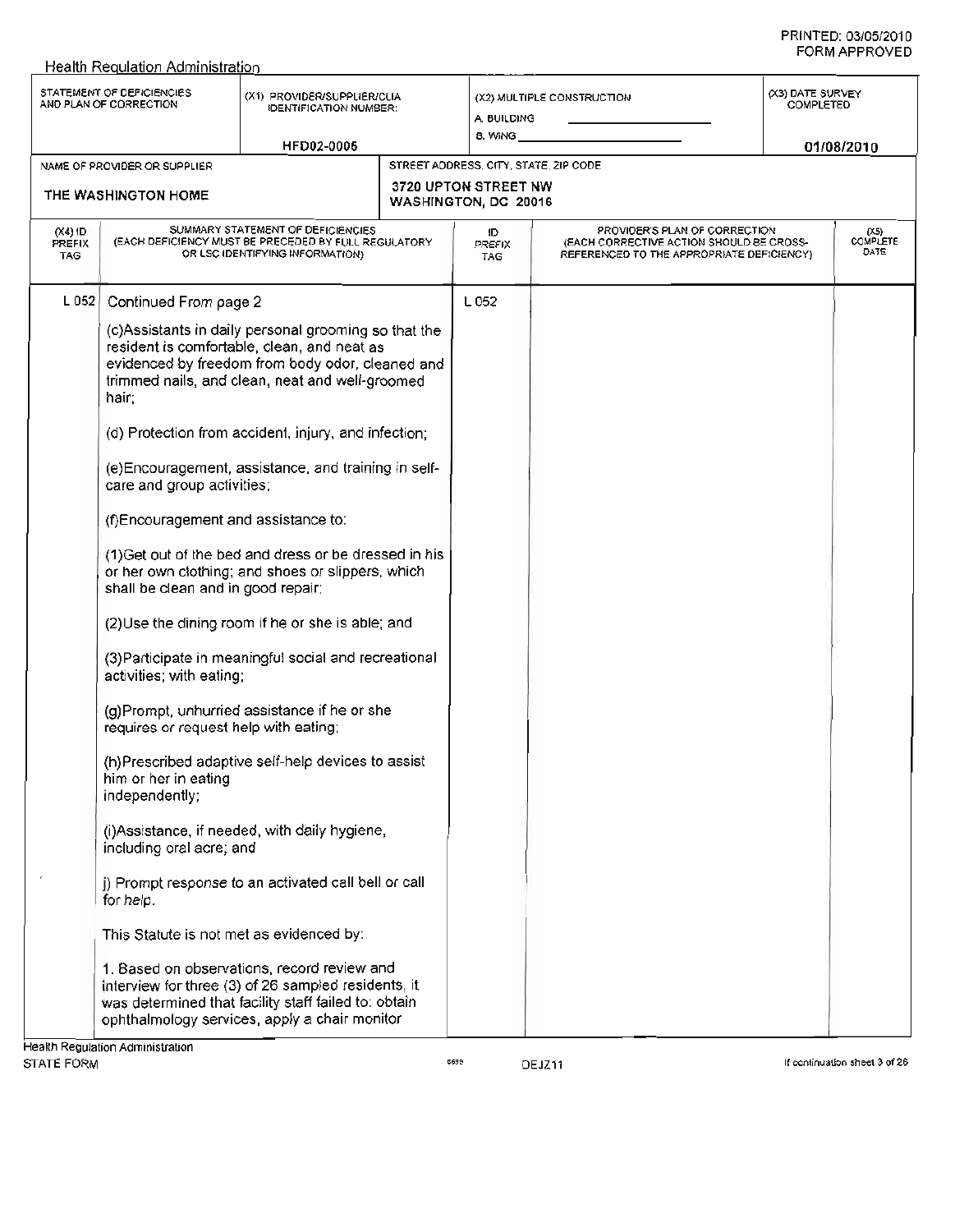|                                   | <b>Health Regulation Administration</b>                                                                                                                                                                              |                                                                                                                                                                                                                                                                                                                                                                                                                                                                                                                                                                                                                                                                                                                                                                                                                                                                                                                                                                                                                                                                                                                                                                      |  |                                                     |                                                                                                                                                                                                                                                                                                                                                                                                                                                                                                                                                                                                                                                                                                                                                                                                                                                                                                                                                                                                                                                                                                                                                                                                                                                                                                                                                                                                                                                                                                                                                                                                                                                                                                                           |                                                    |                          |  |
|-----------------------------------|----------------------------------------------------------------------------------------------------------------------------------------------------------------------------------------------------------------------|----------------------------------------------------------------------------------------------------------------------------------------------------------------------------------------------------------------------------------------------------------------------------------------------------------------------------------------------------------------------------------------------------------------------------------------------------------------------------------------------------------------------------------------------------------------------------------------------------------------------------------------------------------------------------------------------------------------------------------------------------------------------------------------------------------------------------------------------------------------------------------------------------------------------------------------------------------------------------------------------------------------------------------------------------------------------------------------------------------------------------------------------------------------------|--|-----------------------------------------------------|---------------------------------------------------------------------------------------------------------------------------------------------------------------------------------------------------------------------------------------------------------------------------------------------------------------------------------------------------------------------------------------------------------------------------------------------------------------------------------------------------------------------------------------------------------------------------------------------------------------------------------------------------------------------------------------------------------------------------------------------------------------------------------------------------------------------------------------------------------------------------------------------------------------------------------------------------------------------------------------------------------------------------------------------------------------------------------------------------------------------------------------------------------------------------------------------------------------------------------------------------------------------------------------------------------------------------------------------------------------------------------------------------------------------------------------------------------------------------------------------------------------------------------------------------------------------------------------------------------------------------------------------------------------------------------------------------------------------------|----------------------------------------------------|--------------------------|--|
|                                   | STATEMENT OF DEFICIENCIES<br>AND PLAN OF CORRECTION                                                                                                                                                                  | (X1) PROVIDER/SUPPLIER/CLIA<br><b>IDENTIFICATION NUMBER:</b><br>HFD02-0005                                                                                                                                                                                                                                                                                                                                                                                                                                                                                                                                                                                                                                                                                                                                                                                                                                                                                                                                                                                                                                                                                           |  |                                                     | (X2) MULTIPLE CONSTRUCTION<br>A. BUILDING<br>8. WING __                                                                                                                                                                                                                                                                                                                                                                                                                                                                                                                                                                                                                                                                                                                                                                                                                                                                                                                                                                                                                                                                                                                                                                                                                                                                                                                                                                                                                                                                                                                                                                                                                                                                   | (X3) DATE SURVEY<br><b>COMPLETED</b><br>01/08/2010 |                          |  |
|                                   | NAME OF PROVIDER OR SUPPLIER                                                                                                                                                                                         |                                                                                                                                                                                                                                                                                                                                                                                                                                                                                                                                                                                                                                                                                                                                                                                                                                                                                                                                                                                                                                                                                                                                                                      |  | STREET ADDRESS, CITY, STATE, ZIP CODE               |                                                                                                                                                                                                                                                                                                                                                                                                                                                                                                                                                                                                                                                                                                                                                                                                                                                                                                                                                                                                                                                                                                                                                                                                                                                                                                                                                                                                                                                                                                                                                                                                                                                                                                                           |                                                    |                          |  |
|                                   | THE WASHINGTON HOME                                                                                                                                                                                                  |                                                                                                                                                                                                                                                                                                                                                                                                                                                                                                                                                                                                                                                                                                                                                                                                                                                                                                                                                                                                                                                                                                                                                                      |  | <b>3720 UPTON STREET NW</b><br>WASHINGTON, DC 20016 |                                                                                                                                                                                                                                                                                                                                                                                                                                                                                                                                                                                                                                                                                                                                                                                                                                                                                                                                                                                                                                                                                                                                                                                                                                                                                                                                                                                                                                                                                                                                                                                                                                                                                                                           |                                                    |                          |  |
| $(X4)$ ID<br>PREFIX<br><b>TAG</b> |                                                                                                                                                                                                                      | SUMMARY STATEMENT OF DEFICIENCIES<br>(EACH DEFICIENCY MUST BE PRECEDED BY FULL REGULATORY<br>OR LSC IDENTIFYING INFORMATION)                                                                                                                                                                                                                                                                                                                                                                                                                                                                                                                                                                                                                                                                                                                                                                                                                                                                                                                                                                                                                                         |  | 1D<br>PREFIX<br>TAG                                 | PROVIDER'S PLAN OF CORRECTION<br>(EACH CORRECTIVE ACTION SHOULD BE CROSS-<br>REFERENCED TO THE APPROPRIATE DEFICIENCY)                                                                                                                                                                                                                                                                                                                                                                                                                                                                                                                                                                                                                                                                                                                                                                                                                                                                                                                                                                                                                                                                                                                                                                                                                                                                                                                                                                                                                                                                                                                                                                                                    |                                                    | (XS)<br>COMPLETE<br>DATE |  |
| L052                              | Continued From page 3<br>and assess the apical pulse prior to the<br>The findings include:<br>appointment for Resident #3<br>The findings include:<br>1 year."<br>2010.<br>The findings include:<br>January 1, 2010. | administration of an antiarrhythmic medication for<br>one (1) resident, obtain vital signs for one (1)<br>resident and fill the oxygen humidifier with water for<br>one (1) resident. Residents #3, 15 and 20.<br>A.1. The charge nurse failed to schedule a follow-up<br>A review of the clinical record revealed a "Complete"<br>Eye Examination "completed on November 14,<br>2008. The examination revealed the following<br>documentation, "Poor vision in right eye is from<br>foveal lesion, dry atrophic macular degeneration."<br>"Advice/recommendation: Follow-up as need, or in<br>A face-to- face interview was conducted with<br>Employee #5 at approximately 12:00 Noon on<br>January 5, 2010. He/She acknowledged that an<br>ophthalmology follow-up appointment was not<br>schedule. The record was reviewed on January 5,<br>A. 2. The charge nurse failed to apply chair alarm<br>as ordered by Physician for Resident #3<br>A review of the clinical record revealed the following<br>Physician's order, "Vigilon Monitor while out of bed-<br>Fall Precaution ". The order was initiated on May<br>15, 2008, and updated order signed and dated |  | L 052                                               | <b>Corrective Action(s)</b><br>1.<br>An eye appointment for resident #3 was<br>scheduled for 2/24/2010; vigilon monitor<br>secured to chair of resident #9; the medical<br>record for residents #3 & #15 cannot be<br>corrected; The humidifier bottle for #20 was<br>immediately refilled.<br>2. Identification of Deficient Practices &<br><b>Corrective Actions</b><br>A record review for consults (Opthalamology)<br>was completed and all required follow-up<br>appointments scheduled or done; residents<br>with orders for sensors/alarms were identified<br>and secured as indicated, MAR's were<br>audited to determine compliance with<br>standards for vital sign monitoring prior to<br>administration of medication .eg. Digoxin and<br>hypertensives. No other resident in the facility<br>with tracheostomy/humidification care needs.<br>Staff was re-educated on the requirement for<br>assessment and documentation as a<br>standard of medication administration.<br><b>Systemic Changes</b><br>3.<br>a) Residents using monitors sensors will be<br>checked during intershift rounds for place-<br>ment and function. Supervisory and<br>managerial staff will increase monitoring<br>for adherence. Inservice will be provided<br>for staff regarding tracheostomy need for<br>future residents.<br>b) A review of MAR documentation will be<br>incorporated during daily inter-shift<br>report between charge nurses; mangers/<br>supervisors will increase the regularity of<br>oversight for this performance.<br>c) Physician's orders will be reviewed during<br>the monthly certification process to ensure<br>compliance with use of alarm.<br>d) There will be a weekly audit of all MAR's. |                                                    |                          |  |
|                                   | Health Regulation Administration                                                                                                                                                                                     |                                                                                                                                                                                                                                                                                                                                                                                                                                                                                                                                                                                                                                                                                                                                                                                                                                                                                                                                                                                                                                                                                                                                                                      |  |                                                     |                                                                                                                                                                                                                                                                                                                                                                                                                                                                                                                                                                                                                                                                                                                                                                                                                                                                                                                                                                                                                                                                                                                                                                                                                                                                                                                                                                                                                                                                                                                                                                                                                                                                                                                           |                                                    |                          |  |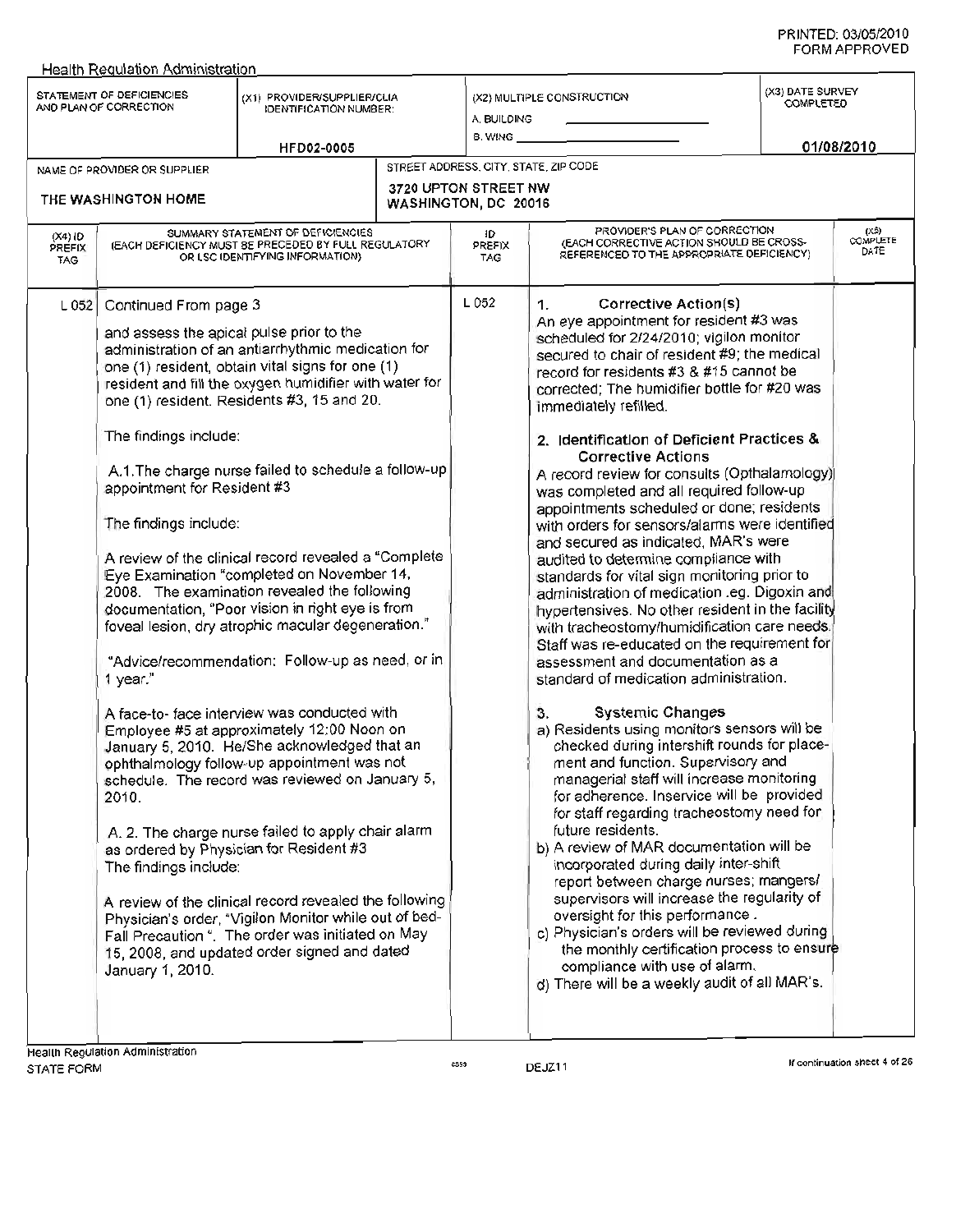#### STATEMENT OF DEFICIENCIES STATEMENT OF DEFICIENCIES (X1) PROVIDER/SUPPLIER/CLIA<br>AND PLAN OF CORRECTION IDENTIFICATION NUMBER: HFD02-0005 (X2) MULTIPLE CONSTRUCTION A. BUILDING B. WING *01/08/2010* (X3) DATE SURVEY COMPLETED STREET ADDRESS, CITY, STATE, ZIP CODE 3720 UPTON STREET NW WASHINGTON, DC 20016 10 PREFIX TAG NAME OF PROVIDER OR SUPPLIER THE WASHINGTON HOME (X4) 10 PREFIX TAG SUMMARY STATEMENT OF DEFICIENCIES (EACH DEFICIENCY MUST BE PRECEDED BY FULL REGULATORY OR LSC IDENTIFYING INFORMATION) (X5)<br>COMPLET **DATE** L 052 Continued From page 4 L 052 On January 5, 2010 at approximately 3:00PM Resident #3 was observed sitting in a wheel chair in the dining area. No Vigilon alarm was noted on the wheel chair. A face-to-face interview was conducted with Employee #20 immediately after the observation. He/She acknowledged that the Vigilon Monitor was not on the chair as ordered by the physician. The record was reviewed on January 5, 2010. A. 3. The charge nurse failed to: assess the apical pulse prior to the administration of an antiarrhythmic medication for resident #3 The findings include: A review of the clinical record revealed the following Physician's order, " Digoxin 2.5 ml (125mcg) by mouth every day for CHF - Hold for HR [heart rate] less than 60. " A review of the MAR [Medication Administration Record] revealed on September 5, 2009 and December 12,13,19, and 22,2009 there were no heart rates documented. A face-to-face interview was conducted with Employee #5 at approximately 11:OOAMon January 5, 2010. He/She acknowledged that the record lacked evidence that heart rates were obtained prior to the administration of digoxin as ordered by the physician. The record was reviewed on January 5, 2010. B. A review of the clinical record for Resident #15 revealed facility staff failed to obtain weekly vitals signs in accordance with physician's orders. PROVIDER'S PLAN OF CORRECTION (EACH CORRECTIVE ACTION SHOULD BE CROSS-REFERENCED TO THE APPROPRIATE DEFICIENCY) 4. Monitoring Report compliance of weekly system changes to weekly/monthly QI meetings. 5. Compliance Date 2/22/2010 1. Corrective Action(s) The MAR for residents  $#3$   $\&\#15$  cannot be corrected retrospectively. 2. Identification of Deficient Practices & Corrective Actions An audit was conducted on the MAR's of all residents who have a prescription for Digoxin and antihypertensives to determine compliance with standard. 3. Systemic Changes a) Staff was reeducated on the requirement for assessment and documentation of vital signs (HR, BP) prior to administration of Digoxin and antihypertensives. b) A review of MAR documentation will be incorporated during daily inter-shift report between charge nurses. c) There will be a weekly audit of all MAR's by supervisory/managerial staff in addition to review during intershift report. 4. Monitoring Report compliance to weekly/monthly meetings. 5. Compliance Date 2/22/2010

Health Reaulation Administration

DEJZ11 If continuation sheet 5 of 26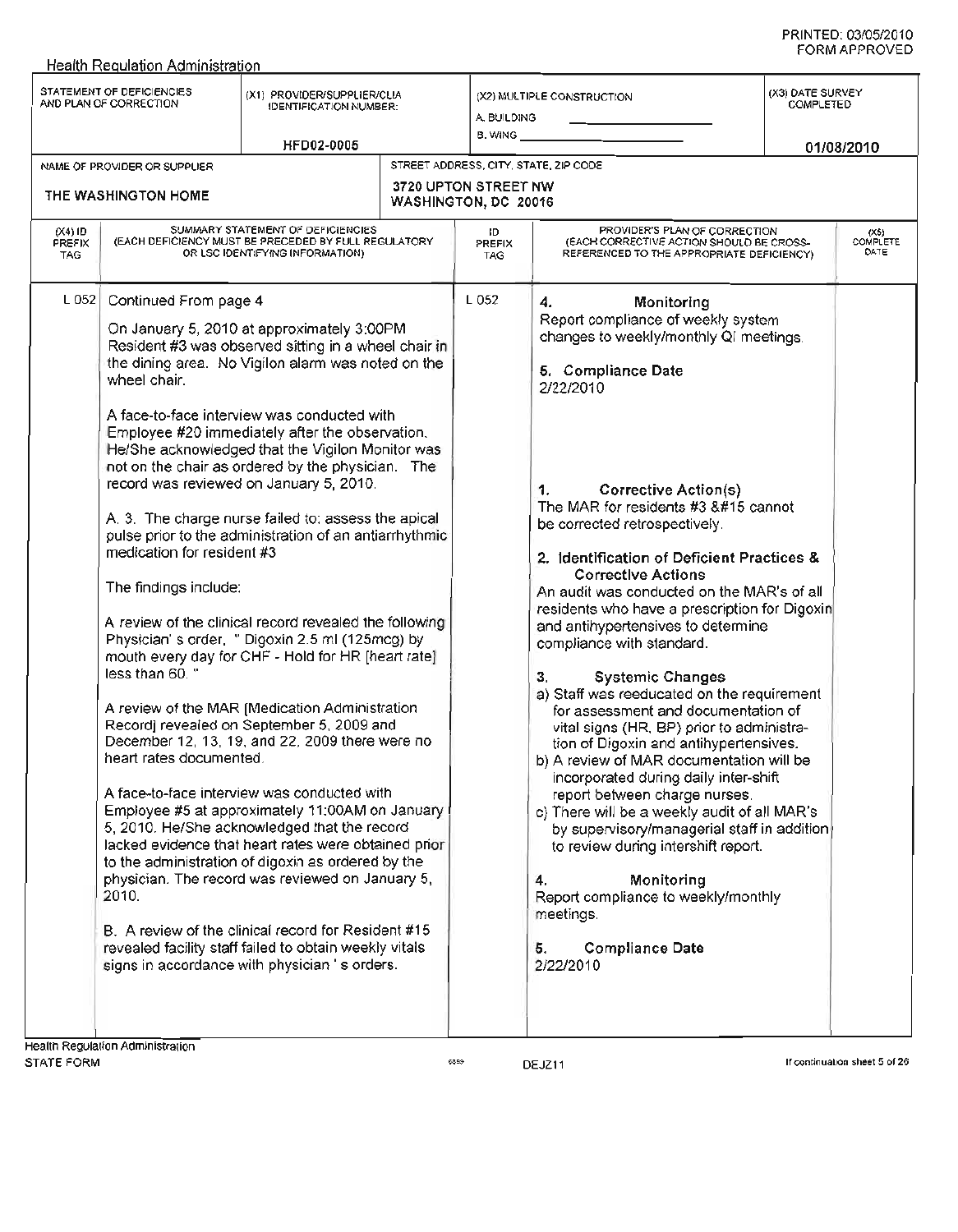|                            | <b>Health Requlation Administration</b>                                                                                                                      |                                                                                                                                                                                                                                                                                                                                                                                                                                                                                                                                                                                                                                                                                                                                                                                                                                                                                                                                                                                                                                                                                                                                                                                                                                                                                                                                                                                                                            |  |                                              |                                                                                                                        |                                                    |                                 |
|----------------------------|--------------------------------------------------------------------------------------------------------------------------------------------------------------|----------------------------------------------------------------------------------------------------------------------------------------------------------------------------------------------------------------------------------------------------------------------------------------------------------------------------------------------------------------------------------------------------------------------------------------------------------------------------------------------------------------------------------------------------------------------------------------------------------------------------------------------------------------------------------------------------------------------------------------------------------------------------------------------------------------------------------------------------------------------------------------------------------------------------------------------------------------------------------------------------------------------------------------------------------------------------------------------------------------------------------------------------------------------------------------------------------------------------------------------------------------------------------------------------------------------------------------------------------------------------------------------------------------------------|--|----------------------------------------------|------------------------------------------------------------------------------------------------------------------------|----------------------------------------------------|---------------------------------|
|                            | STATEMENT OF DEFICIENCIES<br>(X1) PROVIDER/SUPPLIER/CLIA<br>AND PLAN OF CORRECTION<br><b>IDENTIFICATION NUMBER:</b><br><b>HFD02-0005</b>                     |                                                                                                                                                                                                                                                                                                                                                                                                                                                                                                                                                                                                                                                                                                                                                                                                                                                                                                                                                                                                                                                                                                                                                                                                                                                                                                                                                                                                                            |  | A BUILDING<br>B. WING                        | (X2) MULTIPLE CONSTRUCTION                                                                                             | (X3) DATE SURVEY<br><b>COMPLETED</b><br>01/08/2010 |                                 |
|                            | NAME OF PROVIDER OR SUPPLIER                                                                                                                                 |                                                                                                                                                                                                                                                                                                                                                                                                                                                                                                                                                                                                                                                                                                                                                                                                                                                                                                                                                                                                                                                                                                                                                                                                                                                                                                                                                                                                                            |  | STREET ADDRESS, CITY, STATE, ZIP CODE        |                                                                                                                        |                                                    |                                 |
|                            | THE WASHINGTON HOME                                                                                                                                          |                                                                                                                                                                                                                                                                                                                                                                                                                                                                                                                                                                                                                                                                                                                                                                                                                                                                                                                                                                                                                                                                                                                                                                                                                                                                                                                                                                                                                            |  | 3720 UPTON STREET NW<br>WASHINGTON, DC 20016 |                                                                                                                        |                                                    |                                 |
| $(X4)$ ID<br>PREFIX<br>TAG | SUMMARY STATEMENT OF DEFICIENCIES<br>(EACH DEFICIENCY MUST BE PRECEDED BY FULL REGULATORY<br>OR LSC IDENTIFYING INFORMATION)                                 |                                                                                                                                                                                                                                                                                                                                                                                                                                                                                                                                                                                                                                                                                                                                                                                                                                                                                                                                                                                                                                                                                                                                                                                                                                                                                                                                                                                                                            |  | Ю<br>PREFIX<br><b>TAG</b>                    | PROVIDER'S PLAN OF CORRECTION<br>(EACH CORRECTIVE ACTION SHOULD BE CROSS-<br>REFERENCED TO THE APPROPRIATE DEFICIENCY) |                                                    | (X5)<br><b>COMPLETE</b><br>DATE |
| $L$ 052                    | Continued From page 5<br>16, 2009.<br>orders.<br>record was reviewed January 5, 2010.<br>Resident #20.<br>collar."<br>at approximately 11 AM revealed oxygen | Resident #15's diagnoses included hypertension.<br>Physician 's orders dated January 1, 2010 directed<br>" Lisinopril 20mg twice daily for hypertension,<br>monitor blood pressure and pulse weekly. " The<br>Lisinopril (antihypertensive) order was initiated April<br>A review of the medication administration record<br>(MAR) for the month of December 2009 lacked<br>evidence that the resident's blood pressure and<br>pulse were assessed the week of December 20,<br>2009. The MAR was annotated for the vital sign<br>assessment to be performed on December 22,<br>2009. The space allocated for the December 22,<br>2009 blood pressure and pulse was blank.<br>A review of nurse's progress notes for the week of<br>December 20, 2009 lacked evidence that the<br>resident's vital signs were assessed per physician's<br>A face-to-face interview was conducted with<br>Employee #5 on January 5, 2010 at approximately<br>2 PM. He/she acknowledged the record lacked<br>evidence that the resident's blood pressure and<br>pulse were assessed as per physician's orders. The<br>C. The charge nurse failed to ensure that the<br>oxygen humidifier chamber was filled with water for<br>Physician's orders dated January 3, 2010 directed<br>"oxygen (to be administered at) 6/liters per minute<br>at 35% humidified air via trach (tracheostomy)<br>An observation of the resident on January 8, 2009 |  | L 052                                        |                                                                                                                        |                                                    |                                 |
|                            |                                                                                                                                                              |                                                                                                                                                                                                                                                                                                                                                                                                                                                                                                                                                                                                                                                                                                                                                                                                                                                                                                                                                                                                                                                                                                                                                                                                                                                                                                                                                                                                                            |  |                                              |                                                                                                                        |                                                    |                                 |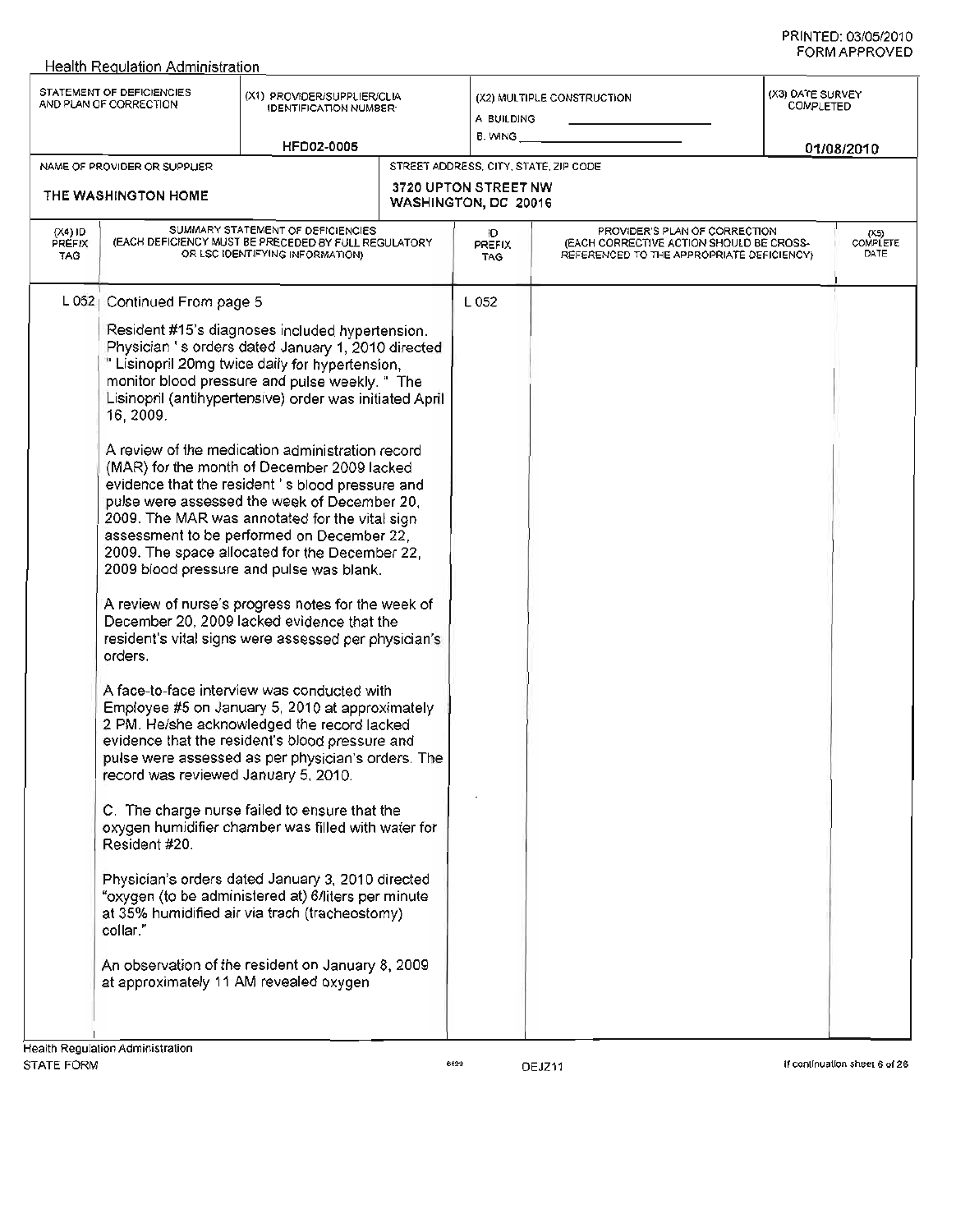|                                   | <b>Health Regulation Administration</b><br>STATEMENT OF DEFICIENCIES                                                             | (X1) PROVIDER/SUPPLIER/CLIA                                                                                                                                                                                                                                                                                                                                                                                                                                                                                                                                                                                                                                                                                                                                                                                                                                                                                                                                                                                                                                                                                                                                                                                                                                                                                                        |                                              | (X2) MULTIPLE CONSTRUCTION                                                                                             |           | (X3) DATE SURVEY              |  |
|-----------------------------------|----------------------------------------------------------------------------------------------------------------------------------|------------------------------------------------------------------------------------------------------------------------------------------------------------------------------------------------------------------------------------------------------------------------------------------------------------------------------------------------------------------------------------------------------------------------------------------------------------------------------------------------------------------------------------------------------------------------------------------------------------------------------------------------------------------------------------------------------------------------------------------------------------------------------------------------------------------------------------------------------------------------------------------------------------------------------------------------------------------------------------------------------------------------------------------------------------------------------------------------------------------------------------------------------------------------------------------------------------------------------------------------------------------------------------------------------------------------------------|----------------------------------------------|------------------------------------------------------------------------------------------------------------------------|-----------|-------------------------------|--|
|                                   | AND PLAN OF CORRECTION                                                                                                           | <b>IDENTIFICATION NUMBER:</b>                                                                                                                                                                                                                                                                                                                                                                                                                                                                                                                                                                                                                                                                                                                                                                                                                                                                                                                                                                                                                                                                                                                                                                                                                                                                                                      | A BUILDING                                   |                                                                                                                        | COMPLETED |                               |  |
|                                   |                                                                                                                                  | HFD02-0005                                                                                                                                                                                                                                                                                                                                                                                                                                                                                                                                                                                                                                                                                                                                                                                                                                                                                                                                                                                                                                                                                                                                                                                                                                                                                                                         | 8. WING __                                   |                                                                                                                        |           | 01/08/2010                    |  |
|                                   | NAME OF PROVIDER OR SUPPLIER                                                                                                     |                                                                                                                                                                                                                                                                                                                                                                                                                                                                                                                                                                                                                                                                                                                                                                                                                                                                                                                                                                                                                                                                                                                                                                                                                                                                                                                                    | STREET ADDRESS, CITY, STATE, ZIP CODE        |                                                                                                                        |           |                               |  |
|                                   | THE WASHINGTON HOME                                                                                                              |                                                                                                                                                                                                                                                                                                                                                                                                                                                                                                                                                                                                                                                                                                                                                                                                                                                                                                                                                                                                                                                                                                                                                                                                                                                                                                                                    | 3720 UPTON STREET NW<br>WASHINGTON, DC 20016 |                                                                                                                        |           |                               |  |
| $(X4)$ ID<br>PREFIX<br><b>TAG</b> |                                                                                                                                  | SUMMARY STATEMENT OF DEFICIENCIES<br>(EACH DEFICIENCY MUST BE PRECEDED BY FULL REGULATORY<br>OR LSC IDENTIFYING INFORMATION)                                                                                                                                                                                                                                                                                                                                                                                                                                                                                                                                                                                                                                                                                                                                                                                                                                                                                                                                                                                                                                                                                                                                                                                                       | ID.<br>PREFIX<br><b>TAG</b>                  | PROVIDER'S PLAN OF CORRECTION<br>(EACH CORRECTIVE ACTION SHOULD BE CROSS-<br>REFERENCED TO THE APPROPRIATE DEFICIENCY) |           | (X5)<br>COMPLETE<br>DATE      |  |
| L 052                             | Continued From page 6<br>was comfortable.<br>to replenish the chamber with water.<br>The findings include:<br>Pad While In Bed". | was connected to the resident's tracheostomy via<br>trach-collar. The humidifier bottle had very little<br>water remaining in the chamber. The resident was<br>in no apparent distress and nodded in the<br>affirmative when queried as to whether or not h/she<br>A face-to-face interview was conducted with<br>Employee #33 at approximately 11:01 AM on<br>January 8, 2009. In response to a query regarding<br>the lack of water in the humidifier bottle, Employee<br>#33 acknowledged the lack of water and proceeded<br>2. Based on observations, staff interview and<br>record review it was determined that facility staff<br>failed to supervise three (3) of 26 sampled residents<br>that sustained falls and/or fall related injury and<br>facility failed to provide an environment that is free<br>from accident hazards. Residents: #3, #6 and #9<br>A. The charge nurse failed to adequately supervise<br>Resident #3 who sustained a fall with injury.<br>Review of Resident #3's record revealed a<br>physician's order initiated May 15, 2008 and with<br>the most recent updated order signed and dated<br>January 1, 2010, revealed under "Restraints-Sensor<br>A review of an unusual occurrence report dated<br>May 27, 2009 revealed that on May 27, 2009<br>resident "was observed lying on his/her bed, | L052                                         |                                                                                                                        |           |                               |  |
| STATE FORM                        | Health Regulation Administration                                                                                                 |                                                                                                                                                                                                                                                                                                                                                                                                                                                                                                                                                                                                                                                                                                                                                                                                                                                                                                                                                                                                                                                                                                                                                                                                                                                                                                                                    | 6699                                         | DEJZ11                                                                                                                 |           | If continuation sheet 7 of 26 |  |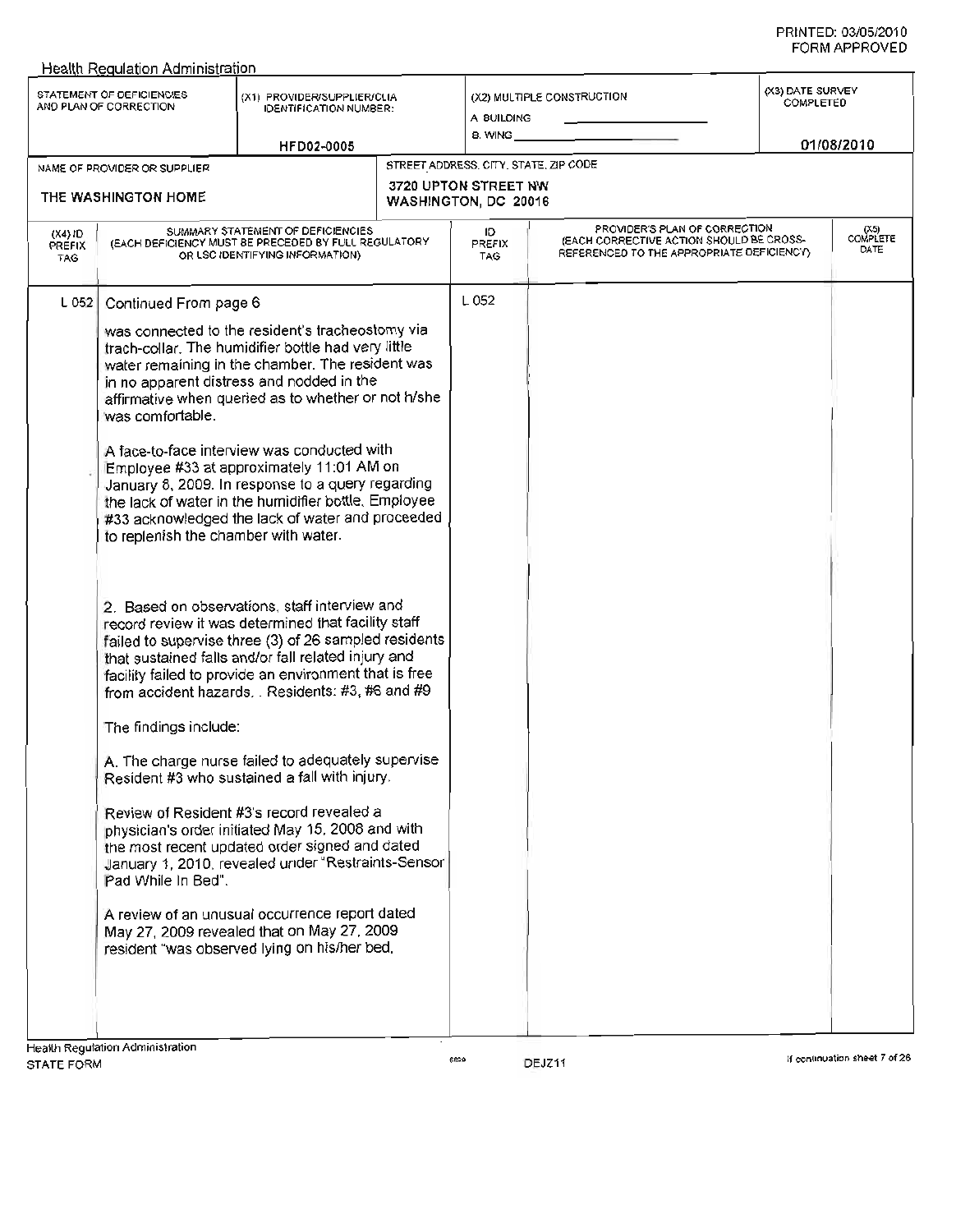| STATEMENT OF DEFICIENCIES<br>(X3) DATE SURVEY<br>(X1) PROVIDER/SUPPLIER/CLIA<br>(X2) MULTIPLE CONSTRUCTION<br>AND PLAN OF CORRECTION<br><b>COMPLETED</b><br><b>IDENTIFICATION NUMBER:</b><br>A. BUILDING<br>8. WING _<br>HFD02-0005<br>01/08/2010<br>STREET ADDRESS, CITY, STATE, ZIP CODE<br>NAME OF PROVIDER OR SUPPLIER<br>3720 UPTON STREET NW<br>THE WASHINGTON HOME<br>WASHINGTON, DC 20016<br>SUMMARY STATEMENT OF DEFICIENCIES<br>PROVIDER'S PLAN OF CORRECTION<br>$(X4)$ ID<br>ID.<br>(X5)<br>(EACH DEFICIENCY MUST BE PRECEDED BY FULL REGULATORY<br>(EACH CORRECTIVE ACTION SHOULD BE CROSS-<br>PREFIX<br>PREFIX<br>DATE<br>OR LSC IDENTIFYING INFORMATION)<br>REFERENCED TO THE APPROPRIATE DEFICIENCY)<br>TAG.<br>TAG.<br>L 052<br>L052<br>Continued From page 7<br>resident was holding onto his/her left hand. Upon<br>examination, noted that the wrist of left hand<br>swollen. Resident stated that he/she fell during the<br>early morning; he/she crawled back into bed.<br>An X-ray of the left hand was obtained on May 27,<br>2009 an it revealed a Colles' Fracture of the left<br>wrist.<br>A review of Resident #3's record revealed the care<br>plan for falls dated April 09, 2009 did not identify a<br>bed sensor under approaches.<br>A face-to-face interview was conducted with<br>Employee #5 at approximately 5:00PM on January<br>8, 2010. He/She acknowledged that the Bed Senor<br>was not on the bed as ordered by the physician.<br>Chart reviewed January 8, 2010.<br>B. The charge nurse failed to adequately supervise.<br>Resident #6 who sustained repeated falls.<br>A review of the medical record for Resident #6<br>revealed the resident sustained four (4) falls without<br>injury on the following dates: November 1, 2009,<br>November 12, 2009, December 11, 2009 and<br>December 24, 2009. | Health Requiation Administration |  |  |  |  |          |
|---------------------------------------------------------------------------------------------------------------------------------------------------------------------------------------------------------------------------------------------------------------------------------------------------------------------------------------------------------------------------------------------------------------------------------------------------------------------------------------------------------------------------------------------------------------------------------------------------------------------------------------------------------------------------------------------------------------------------------------------------------------------------------------------------------------------------------------------------------------------------------------------------------------------------------------------------------------------------------------------------------------------------------------------------------------------------------------------------------------------------------------------------------------------------------------------------------------------------------------------------------------------------------------------------------------------------------------------------------------------------------------------------------------------------------------------------------------------------------------------------------------------------------------------------------------------------------------------------------------------------------------------------------------------------------------------------------------------------------------------------------------------------------------------------------------------------------------------------|----------------------------------|--|--|--|--|----------|
|                                                                                                                                                                                                                                                                                                                                                                                                                                                                                                                                                                                                                                                                                                                                                                                                                                                                                                                                                                                                                                                                                                                                                                                                                                                                                                                                                                                                                                                                                                                                                                                                                                                                                                                                                                                                                                                   |                                  |  |  |  |  |          |
|                                                                                                                                                                                                                                                                                                                                                                                                                                                                                                                                                                                                                                                                                                                                                                                                                                                                                                                                                                                                                                                                                                                                                                                                                                                                                                                                                                                                                                                                                                                                                                                                                                                                                                                                                                                                                                                   |                                  |  |  |  |  |          |
|                                                                                                                                                                                                                                                                                                                                                                                                                                                                                                                                                                                                                                                                                                                                                                                                                                                                                                                                                                                                                                                                                                                                                                                                                                                                                                                                                                                                                                                                                                                                                                                                                                                                                                                                                                                                                                                   |                                  |  |  |  |  |          |
|                                                                                                                                                                                                                                                                                                                                                                                                                                                                                                                                                                                                                                                                                                                                                                                                                                                                                                                                                                                                                                                                                                                                                                                                                                                                                                                                                                                                                                                                                                                                                                                                                                                                                                                                                                                                                                                   |                                  |  |  |  |  | COMPLETE |
| According to the Quarterly Minimum Data Set<br>signed October 15, 2009, Resident #6 was coded in<br>Section G, Physical Functioning, as extensive<br>assistance required for transfers and total<br>dependence for ambulation. Section J, Health<br>Conditions was coded as unsteady gait.<br>According to physician's orders dated January 1,<br>2010, a bed and wheelchair monitor/alarm was<br>implemented August 6, 2009 for fall prevention.                                                                                                                                                                                                                                                                                                                                                                                                                                                                                                                                                                                                                                                                                                                                                                                                                                                                                                                                                                                                                                                                                                                                                                                                                                                                                                                                                                                                 |                                  |  |  |  |  |          |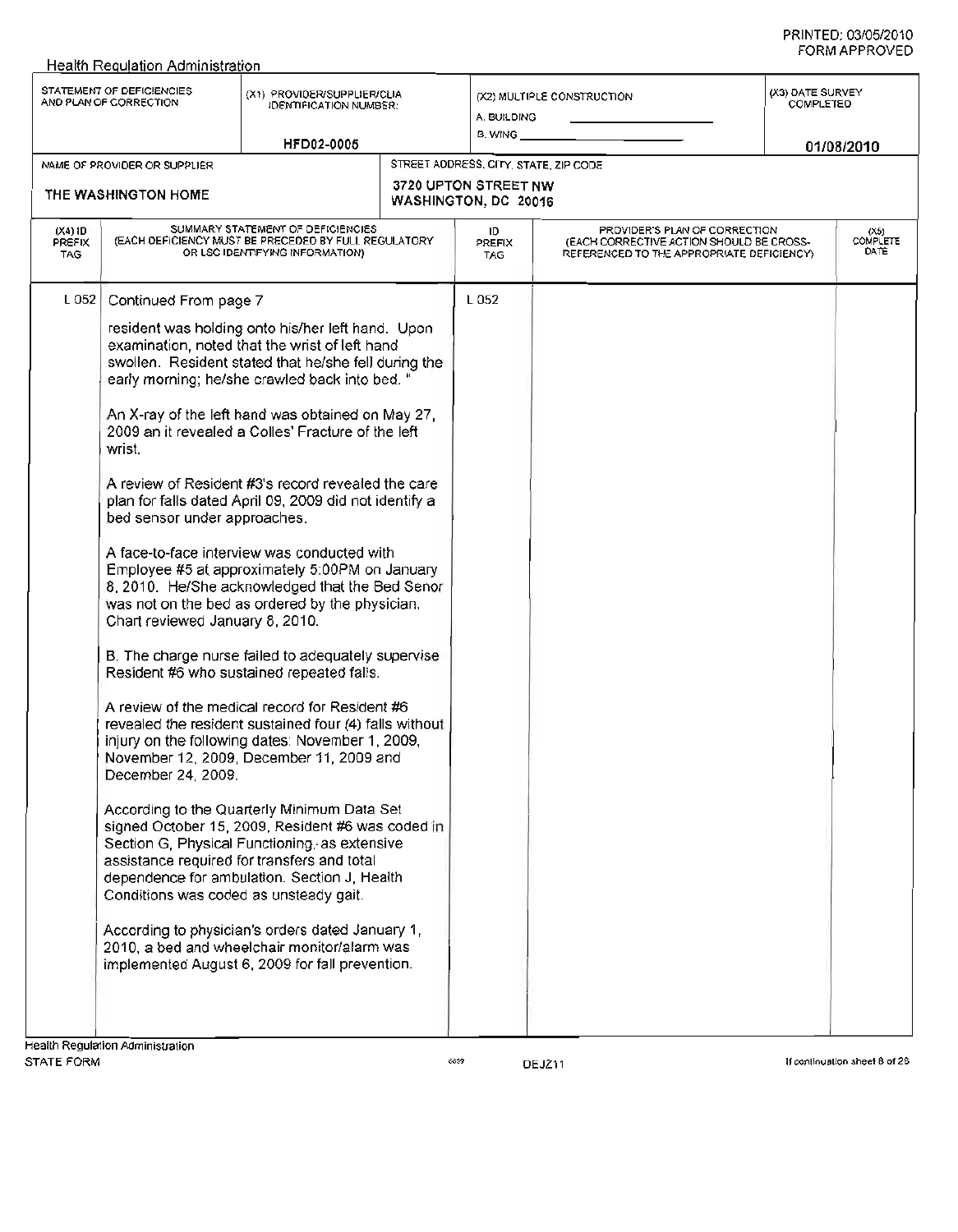|                                   |                                                                                                                                                                                                | <b>Health Requlation Administration</b>                                                                                                                                                                                                                                                                                                                                                                                                                                                                                                                                                                                                                                                                                                                                                                                                                                                                                                                                                                                                                                                                                                                                                                                                                                                                                                                                                                      |  |                                                                                       |                                                                                                                        |  |                                                    |  |
|-----------------------------------|------------------------------------------------------------------------------------------------------------------------------------------------------------------------------------------------|--------------------------------------------------------------------------------------------------------------------------------------------------------------------------------------------------------------------------------------------------------------------------------------------------------------------------------------------------------------------------------------------------------------------------------------------------------------------------------------------------------------------------------------------------------------------------------------------------------------------------------------------------------------------------------------------------------------------------------------------------------------------------------------------------------------------------------------------------------------------------------------------------------------------------------------------------------------------------------------------------------------------------------------------------------------------------------------------------------------------------------------------------------------------------------------------------------------------------------------------------------------------------------------------------------------------------------------------------------------------------------------------------------------|--|---------------------------------------------------------------------------------------|------------------------------------------------------------------------------------------------------------------------|--|----------------------------------------------------|--|
|                                   | STATEMENT OF DEFICIENCIES<br>(X1) PROVIDER/SUPPLIER/CLIA<br>AND PLAN OF CORRECTION<br><b>IDENTIFICATION NUMBER.</b><br><b>HFD02-0005</b>                                                       |                                                                                                                                                                                                                                                                                                                                                                                                                                                                                                                                                                                                                                                                                                                                                                                                                                                                                                                                                                                                                                                                                                                                                                                                                                                                                                                                                                                                              |  | A. BUILDING<br>B. WING _                                                              | (X2) MULTIPLE CONSTRUCTION                                                                                             |  | (X3) DATE SURVEY<br><b>COMPLETED</b><br>01/08/2010 |  |
|                                   |                                                                                                                                                                                                |                                                                                                                                                                                                                                                                                                                                                                                                                                                                                                                                                                                                                                                                                                                                                                                                                                                                                                                                                                                                                                                                                                                                                                                                                                                                                                                                                                                                              |  |                                                                                       |                                                                                                                        |  |                                                    |  |
|                                   | NAME OF PROVIDER OR SUPPLIER<br>THE WASHINGTON HOME                                                                                                                                            |                                                                                                                                                                                                                                                                                                                                                                                                                                                                                                                                                                                                                                                                                                                                                                                                                                                                                                                                                                                                                                                                                                                                                                                                                                                                                                                                                                                                              |  | STREET ADDRESS, CITY, STATE, ZIP CODE<br>3720 UPTON STREET NW<br>WASHINGTON, DC 20016 |                                                                                                                        |  |                                                    |  |
| $(X4)$ ID<br><b>PREFIX</b><br>TAG |                                                                                                                                                                                                | SUMMARY STATEMENT OF DEFICIENCIES<br>(EACH DEFICIENCY MUST BE PRECEDED BY FULL REGULATORY<br>OR LSC IDENTIFYING INFORMATION)                                                                                                                                                                                                                                                                                                                                                                                                                                                                                                                                                                                                                                                                                                                                                                                                                                                                                                                                                                                                                                                                                                                                                                                                                                                                                 |  | ID<br>PREFIX<br><b>TAG</b>                                                            | PROVIDER'S PLAN OF CORRECTION<br>(EACH CORRECTIVE ACTION SHOULD BE CROSS-<br>REFERENCED TO THE APPROPRIATE DEFICIENCY) |  | (X5)<br>COMPLETE<br>DATE                           |  |
| L052                              | Continued From page 8<br>to transfer without assistance.<br>record was reviewed January 6, 2010.<br>on (bilateral) leg rests."<br>at 12MD [mid day].<br>for Resident #9 revealed the following | A nurse's progress note dated December 24, 2009<br>at 12 noon revealed the following account of the<br>most recent fall sustained by the resident:<br>" resident requested to go to the toilet. Assisted to<br>the toilet  After 15 minutes, resident was found<br>sitting on the floor in front of the toilet room "<br>The record lacked evidence that facility staff<br>intervened in an attempt to prevent the fall<br>sustained December 24, 2009 and there was no<br>evidence that the resident was observed attempting<br>The record lacked evidence that Resident #6, who<br>sustained repeated falls, was adequately<br>supervised to prevent falls. He/she was assisted to<br>the and later "found" in front of the toilet room. The<br>C. The charge nurse failed to adequately supervise<br>Resident #9 who sustained a fall with injury.<br>A review of the "Occupational Therapy Plan of Care"<br>for Rehabilitation" dated August 20, 2009 revealed<br>"Slides forward in reclined chair feet unsupported<br>A review of Resident #9 clinical record revealed the<br>following nursing notes, "Responded to Vigilon<br>monitor. Resident observed slid out of Geri chair to<br>the floor. No injury noted. Upper and lower<br>extremities movable without difficulty. Neuro checks<br>initiated. "The note was dated September 12, 2009.<br>A review of an Unusual Occurrence/Incident Report |  | L 052                                                                                 |                                                                                                                        |  |                                                    |  |
|                                   |                                                                                                                                                                                                |                                                                                                                                                                                                                                                                                                                                                                                                                                                                                                                                                                                                                                                                                                                                                                                                                                                                                                                                                                                                                                                                                                                                                                                                                                                                                                                                                                                                              |  |                                                                                       |                                                                                                                        |  |                                                    |  |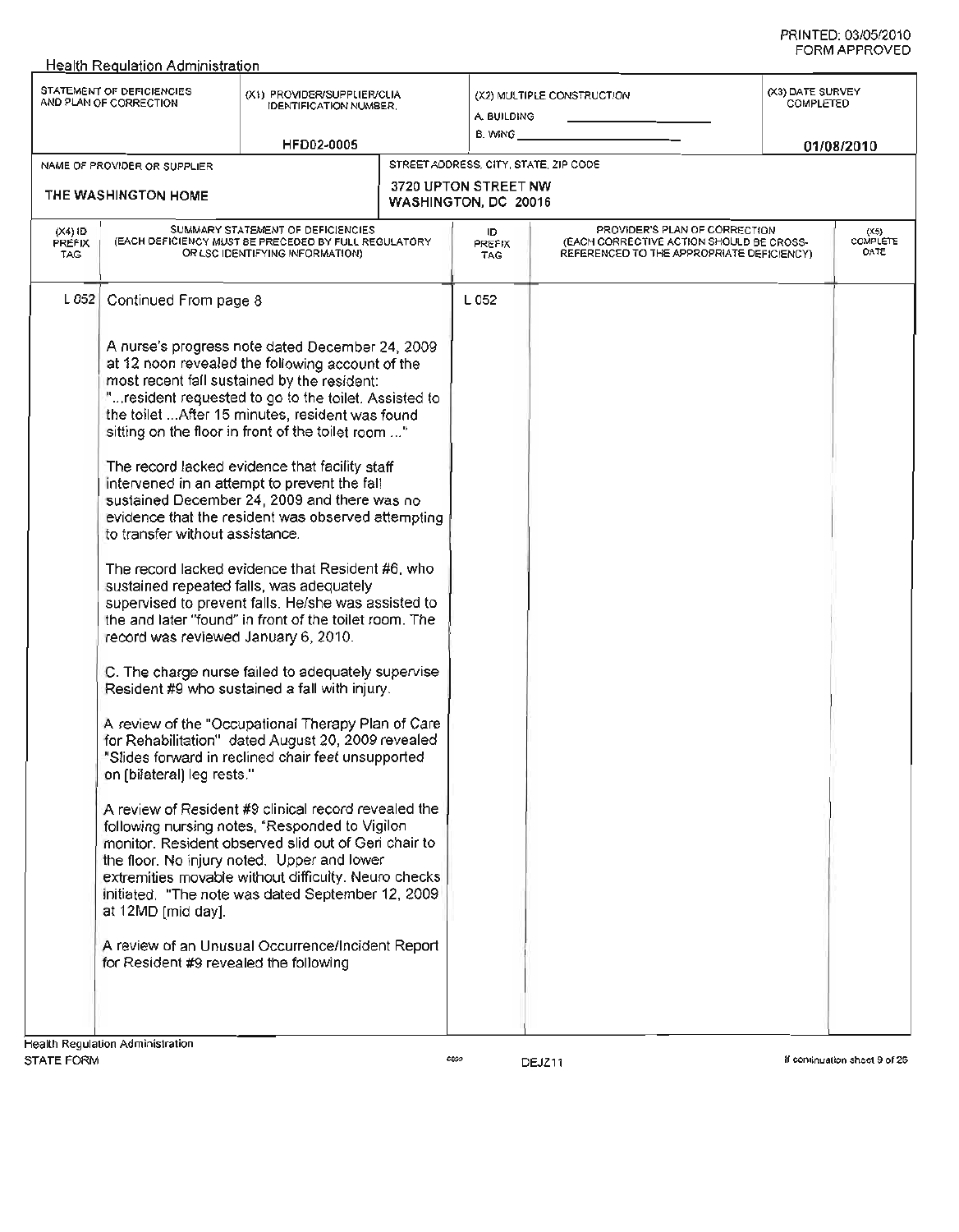|                                   | STATEMENT OF DEFICIENCIES<br>AND PLAN OF CORRECTION                                                                          | (X1) PROVIDER/SUPPLIER/CLIA<br><b>IDENTIFICATION NUMBER:</b>                                                                                                                                                                                                                                                                                                                                                                                                                                                                                                                                                                                                                                                                                                                               |  | A. BUILDING                                  | (X2) MULTIPLE CONSTRUCTION                                                                                             | (X3) DATE SURVEY<br>COMPLETED |                            |
|-----------------------------------|------------------------------------------------------------------------------------------------------------------------------|--------------------------------------------------------------------------------------------------------------------------------------------------------------------------------------------------------------------------------------------------------------------------------------------------------------------------------------------------------------------------------------------------------------------------------------------------------------------------------------------------------------------------------------------------------------------------------------------------------------------------------------------------------------------------------------------------------------------------------------------------------------------------------------------|--|----------------------------------------------|------------------------------------------------------------------------------------------------------------------------|-------------------------------|----------------------------|
|                                   |                                                                                                                              | HFD02-0005                                                                                                                                                                                                                                                                                                                                                                                                                                                                                                                                                                                                                                                                                                                                                                                 |  | 8. WING                                      |                                                                                                                        |                               | 01/08/2010                 |
|                                   | NAME OF PROVIDER OR SUPPLIER                                                                                                 |                                                                                                                                                                                                                                                                                                                                                                                                                                                                                                                                                                                                                                                                                                                                                                                            |  | STREET ADDRESS, CITY, STATE, ZIP CODE        |                                                                                                                        |                               |                            |
|                                   | THE WASHINGTON HOME                                                                                                          |                                                                                                                                                                                                                                                                                                                                                                                                                                                                                                                                                                                                                                                                                                                                                                                            |  | 3720 UPTON STREET NW<br>WASHINGTON, DC 20016 |                                                                                                                        |                               |                            |
| $(X4)$ ID<br>PREFIX<br><b>TAG</b> | SUMMARY STATEMENT OF DEFICIENCIES<br>(EACH DEFICIENCY MUST BE PRECEDED BY FULL REGULATORY<br>OR LSC IDENTIFYING INFORMATION) |                                                                                                                                                                                                                                                                                                                                                                                                                                                                                                                                                                                                                                                                                                                                                                                            |  | ID<br>PREFIX<br>TAG                          | PROVIDER'S PLAN OF CORRECTION<br>(EACH CORRECTIVE ACTION SHOULD BE CROSS-<br>REFERENCED TO THE APPROPRIATE DEFICIENCY) |                               | $(X5)$<br>COMPLETE<br>DATE |
| L $052$                           | Continued From page 9                                                                                                        |                                                                                                                                                                                                                                                                                                                                                                                                                                                                                                                                                                                                                                                                                                                                                                                            |  | L 052                                        |                                                                                                                        |                               |                            |
|                                   | September 13, 2009.<br>be kept in reclined position when not<br>eating/drinking."                                            | documentation dated September 13, 2009, "MD<br>[Medical Doctor]/RP [Responsible Party] aware.<br>Resident transferred to ER [Emergency Room via<br>911 as per family's request for evaluation."<br>Discharged instructions from [hospital] revealed "a<br>concussion". Discharge instructions were dated<br>A review of the "Occupational Therapy Plan of Care"<br>for Rehabilitation" dated November 27, 2009<br>revealed "Pt [Patient] received new Geri recliner<br>chair. Positioned well. Recommend that resident<br>use geriatric recliner when out of bed, that recliner<br>A face-to-face interview was conducted with<br>Employee #24 at approximately 5:00PM on January                                                                                                          |  |                                              |                                                                                                                        |                               |                            |
|                                   | signed prior to the first day services were provided<br>to the residents.                                                    | 8, 2010 stated "I was informed by the nurses and<br>the family that the brake lock to recline on [Resident]<br>#9] Geri chair was not working  With the<br>malfunction of the brake, [Resident #9] Geri chair<br>could not recline. A new Geri chair was ordered. "<br>The record was reviewed on January 8, 2010.<br>L 067 3214.1 Nursing Facilities<br>A comprehensive on-going in-service education<br>program shall be provided by the facility and shall<br>include training on the provision of resident care.<br>This Statute is not met as evidenced by:<br>Based on review of the Abuse and Neglect Policy<br>and staff interview for three (3) of five (5) newly<br>hired employees, it was determined that the facility<br>failed to ensure that abuse training statements were |  | L 067                                        |                                                                                                                        |                               |                            |

Health Requlation Administration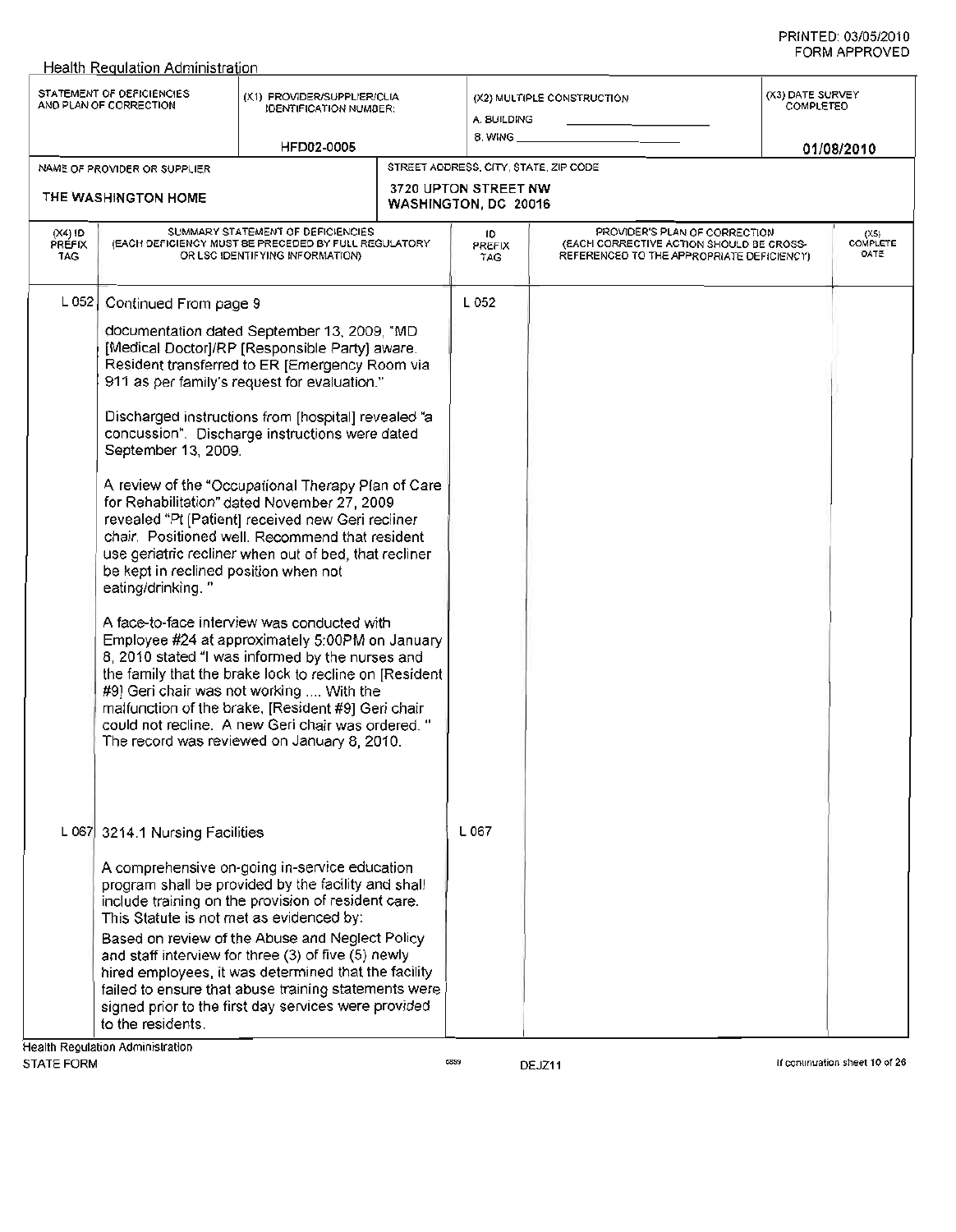|                                 | Health Regulation Administration                                                                                                                                                                                                                                                                                      |                                                                                                                                                                                                                                                                                                                                                                                                                                                                                                                                                                                                                                                                                                                                                                                                                                                                                                                                                                                                                                                                                                                                                                                                                                                                                                                               |  |                                                         |                                                                                                                                                                                                                                                                                                                                                                                                                                                                                                                                                                                                                                                                                                                                                                                                                                                                                                                                                                                                                                                                                                                                                                                            |  |                                                    |  |
|---------------------------------|-----------------------------------------------------------------------------------------------------------------------------------------------------------------------------------------------------------------------------------------------------------------------------------------------------------------------|-------------------------------------------------------------------------------------------------------------------------------------------------------------------------------------------------------------------------------------------------------------------------------------------------------------------------------------------------------------------------------------------------------------------------------------------------------------------------------------------------------------------------------------------------------------------------------------------------------------------------------------------------------------------------------------------------------------------------------------------------------------------------------------------------------------------------------------------------------------------------------------------------------------------------------------------------------------------------------------------------------------------------------------------------------------------------------------------------------------------------------------------------------------------------------------------------------------------------------------------------------------------------------------------------------------------------------|--|---------------------------------------------------------|--------------------------------------------------------------------------------------------------------------------------------------------------------------------------------------------------------------------------------------------------------------------------------------------------------------------------------------------------------------------------------------------------------------------------------------------------------------------------------------------------------------------------------------------------------------------------------------------------------------------------------------------------------------------------------------------------------------------------------------------------------------------------------------------------------------------------------------------------------------------------------------------------------------------------------------------------------------------------------------------------------------------------------------------------------------------------------------------------------------------------------------------------------------------------------------------|--|----------------------------------------------------|--|
|                                 | STATEMENT OF DEFICIENCIES<br>AND PLAN OF CORRECTION                                                                                                                                                                                                                                                                   | (X1) PROVIDER/SUPPLIER/CLIA<br><b>IDENTIFICATION NUMBER</b><br>HFD02-0005                                                                                                                                                                                                                                                                                                                                                                                                                                                                                                                                                                                                                                                                                                                                                                                                                                                                                                                                                                                                                                                                                                                                                                                                                                                     |  | (X2) MULTIPLE CONSTRUCTION<br>A. BUILDING<br>B. WING __ |                                                                                                                                                                                                                                                                                                                                                                                                                                                                                                                                                                                                                                                                                                                                                                                                                                                                                                                                                                                                                                                                                                                                                                                            |  | (X3) DATE SURVEY<br><b>COMPLETED</b><br>01/08/2010 |  |
|                                 | NAME OF PROVIDER OR SUPPLIER                                                                                                                                                                                                                                                                                          |                                                                                                                                                                                                                                                                                                                                                                                                                                                                                                                                                                                                                                                                                                                                                                                                                                                                                                                                                                                                                                                                                                                                                                                                                                                                                                                               |  | STREET ADDRESS, CITY, STATE, ZIP CODE                   |                                                                                                                                                                                                                                                                                                                                                                                                                                                                                                                                                                                                                                                                                                                                                                                                                                                                                                                                                                                                                                                                                                                                                                                            |  |                                                    |  |
|                                 | THE WASHINGTON HOME                                                                                                                                                                                                                                                                                                   |                                                                                                                                                                                                                                                                                                                                                                                                                                                                                                                                                                                                                                                                                                                                                                                                                                                                                                                                                                                                                                                                                                                                                                                                                                                                                                                               |  | 3720 UPTON STREET NW<br>WASHINGTON, DC 20016            |                                                                                                                                                                                                                                                                                                                                                                                                                                                                                                                                                                                                                                                                                                                                                                                                                                                                                                                                                                                                                                                                                                                                                                                            |  |                                                    |  |
| (X4) ID<br><b>PREFIX</b><br>TAG | SUMMARY STATEMENT OF DEFICIENCIES<br>(EACH DEFICIENCY MUST BE PRECEDED BY FULL REGULATORY<br>OR LSC IDENTIFYING INFORMATION)                                                                                                                                                                                          |                                                                                                                                                                                                                                                                                                                                                                                                                                                                                                                                                                                                                                                                                                                                                                                                                                                                                                                                                                                                                                                                                                                                                                                                                                                                                                                               |  | Ю<br>PREFIX<br>TAG                                      | PROVIDER'S PLAN OF CORRECTION<br>(EACH CORRECTIVE ACTION SHOULD BE CROSS-<br>REFERENCED TO THE APPROPRIATE DEFICIENCY)                                                                                                                                                                                                                                                                                                                                                                                                                                                                                                                                                                                                                                                                                                                                                                                                                                                                                                                                                                                                                                                                     |  | $(X5)$<br>COMPLETE<br>DATE                         |  |
| L 067                           | Continued From page 10<br>The findings include:<br>suspected abuse or neglect."<br>6, 2010 revealed the following:<br>statement as per the facility's policy.<br>position. His/Her personnel file lacked<br>as per the facility's policy.<br>position. His/Her personnel file lacked<br>as per the facility's policy. | A Review of Facility Policy No.: TX-0001.97 Abuse,<br>Neglect and Mistreatment states: "Procedure: 1.<br>They will be asked to read a statement of resident<br>rights and a statement that defines verbal, mental,<br>and physical abuse and neglect, sign a statement<br>agreeing that they will have a duty to uphold<br>residents rights, to protect the residents from any<br>form of abuse or neglect, and to report any<br>A review of three (3) personnel records on January<br>Newly Hired Employee #1 was hired December 14,<br>2009 as a nursing assistant and was currently<br>working in that position. His/Her personnel file<br>lacked documentation of a signed abuse training<br>Newly Hired Employee #2 was hired November 9,<br>2009 as a Licensed Practical Nurse in the nursing<br>department and was currently working in that<br>documentation of a signed abuse training statement<br>Newly Hired Employee #3 was hired October 28,<br>2009 as a Registered Nurse in the nursing<br>department and was currently working in that<br>documentation of a signed abuse training statement<br>The facility failed to have three newly hired<br>employees sign the abuse training statement as per<br>the facility' s policy agreeing that they will have a<br>duty to uphold residents' rights, to protect |  | L 067                                                   | Corrective Action(s)<br>1.<br>The three newly hired employees, who<br>did not have abuse training statements<br>on file, reviewed the policy and signed<br>statements are on file<br>2. Identification of Deficient Practices &<br><b>Corrective Actions</b><br>The files of all employees hired within the<br>last quarter were audited. All employees'<br>personnel files reviewed had signed<br>training statements<br>3. Systemic Changes<br>The issuance of the Abuse and Neglect<br>Acknowledgement training checklist<br>were re-implemented into the orientation<br>and on-going staff development program<br>January 6, 2010.<br>During monthly orientations and training<br>sessions, the facilitator will be responsible<br>for distributing the training statements,<br>collecting the signed statements by the end<br>of day 2, and returning them to the HR<br>department for filing.<br>Monitoring<br>4.<br>Personnel files will be audited by HR<br>Specialist on a quarterly basis, focusing on<br>100% compliance for filed abuse & neglect<br>training statements. This will be reported to<br>the QI committee quarterly.<br><b>Compliance Date</b><br>5.<br>2/22/1010 |  | Jan., Apr.<br>July, Oct.<br>2010                   |  |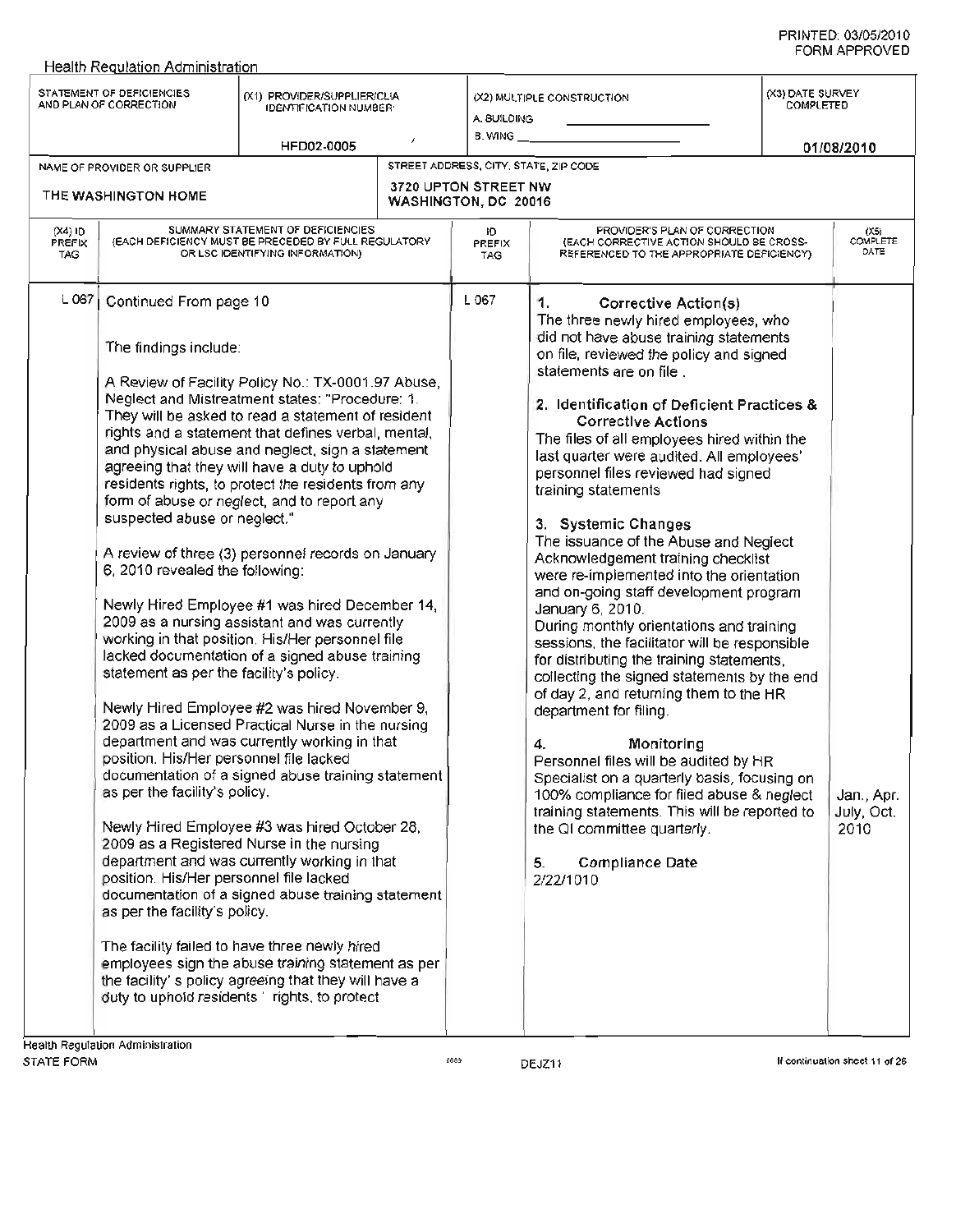#### Health Reaulation Administration STATEMENT OF DEFICIENCIES STATEMENT OF DEFICIENCIES (X1) PROVIDER/SUPPLIER/CLIA<br>AND PLAN OF CORRECTION (IDENTIFICATION NUMBER) IDENTIFICATION NUMBER: HFD02-0005 (X2) MULTIPLE CONSTRUCTION A. BUILDING B. WING \_ *01/08/2010* (X3) DATE SURVEY COMPLETED STREET ADDRESS, CITY, STATE, ZIP CODE 3720 UPTON STREET NW WASHINGTON, DC 20016 ID PREFIX TAG L 067 L 091 NAME OF PROVIDER OR SUPPLIER THE WASHINGTON HOME (X4) ID PREFIX TAG SUMMARY STATEMENT OF DEFICIENCIES (EACH DEFICIENCY MUST BE PRECEDED BY FULL REGULATORY OR LSC IDENTIFYING INFORMATION) (X5)<br>COMPLETI **DATE** L 067 Continued From page 11 the residents from any form of abuse or neglect, and to report any suspected abuse or neglect." A face-to-face interview was conducted on January 6, 2010 at approximately at 4:00 PM with Employee #13. He/she acknowledged that the newly hired employee files lacked signed abuse training statements. L 091 3217.6 Nursing Facilities The Infection Control Committee shall ensure that infection control policies and procedures are implemented and shall ensure that environmental services, including housekeeping, pest control, laundry, and linen supply are in accordance with the requirements of this chapter. This Statute is not met as evidenced by: 1. Based on observations, record review and staff interview it was determined that the charge nurse failed to maintain appropriate infection control practices as evidenced by: failure to ensure that isolation carts were maintained in sanitary condition, that four (4) of five (5) ice machines were kept clean, failed to maintain aseptic technique during a dressing change for one (1) of six (6) residents and incontinence and indwelling catheter care for one (1) of four (4) residents. Residents# 7 and 8. The findings include: A. The charge nurse failed to practice in a manner to prevent the spread of infection. A. 1. At approximately 10:00AM on January 7, 2010 Employee #34 was observed removing an isolation cart from the hallway and placing it into Room 354. The resident in Room 354 was known to be on Contact Isolation for Clostridium Difficile (C-Diff) in his/her stool. The employee PROVIDER'S PLAN OF CORRECTION (EACH CORRECTIVE ACTION SHOULD BE CROSS-REFERENCED TO THE APPROPRIATE DEFICIENCY)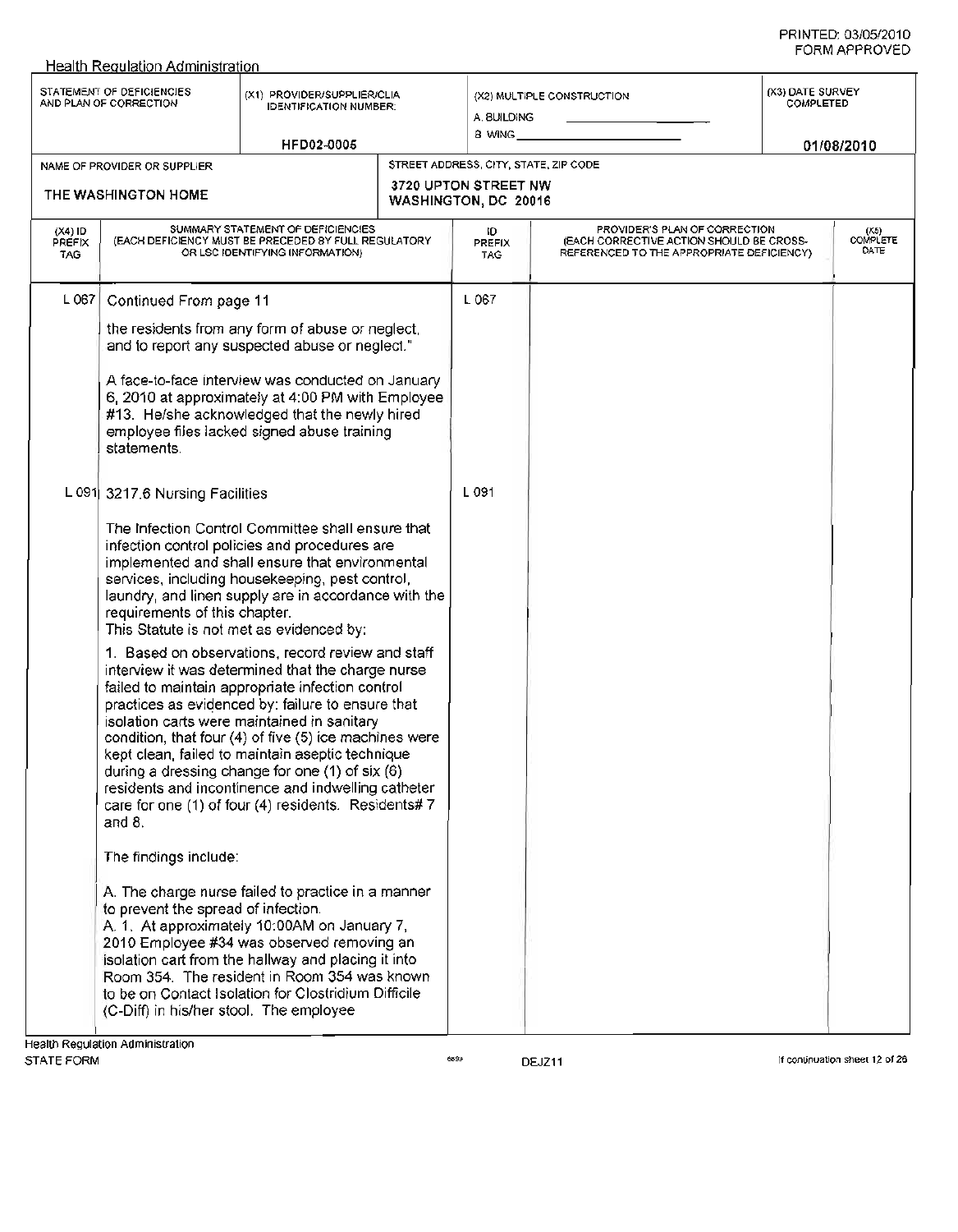#### Health Reaulation Administration STATEMENT OF DEFICIENCIES STATEMENT OF DEFICIENCIES (X1) PROVIDER/SUPPLIER/CLIA<br>AND PLAN OF CORRECTION IDENTIFICATION NUMBER: (X2) MULTIPLE CONSTRUCTION A. BUILDING B. WING \_ (X3) DATE SURVEY COMPLETED (X5)<br>COMPLETE<br>DATE HFD02-0005 STREET ADDRESS, CITY, STATE, ZIP CODE 3720 UPTON STREET NW WASHINGTON, DC 20016 NAME OF PROVIDER OR SUPPLIER THE WASHINGTON HOME SUMMARY STATEMENT OF DEFICIENCIES (EACH DEFICIENCY MUST BE PRECEDED BY FULL REGULATORY OR LSC IDENTIFYING INFORMATION) (X4) ID PREFIX TAG L 091 Continued From page 12 was observed replacing the cart into the hall at the completion of the fire drill without sanitizing it. A face-to-face interview was conducted with the employee immediately after the occurrence. He/she acknowledged the finding at that time. A. 2... At approximately 10:20AM on January 7, 2010 Employee #35 was observed removing an isolation cart from the hallway and placing it into Room 307. The resident in Room 307 was known to be on Contact Isolation for Clostridium Difficile (C-Diff) in his/her stool. The employee was observed replacing the cart into the hall at the completion of the fire drill without sanitizing it. A face-to-face interview was conducted with the employee immediately after the occurrence. He/she acknowledged the finding at that time. B. Four (4) of five (5) ice machines located in the residents' areas were soiled and in need of cleaning. C. Facility staff failed to observe infection control and personal hygiene protocol during and after incontinence and catheter care for one (1) resident. Resident # 7. Resident # 7 and was admitted to the facility HA on June 24, 2005. According to an annual Minimum Data Set (MDS) completed on January 1, 2009, the resident's coded diagnoses included diabetes mellitus, peripheral vascular disease, arthritis, osteoporosis and unnary tract infection (UTI), Section I ( Disease diagnoses). According to the quarterly MDS completed on December 14,2009, the resident was coded zero (0) for long and short term memory, able to recall current season, staff names/faces, and that he/she is in a nursing home, makes independent decisions regarding tasks of daily life with periods of lethargy. Section B (Cognitive Patterns). ID PREFIX TAG PROVIDER'S PLAN OF CORRECTION (EACH CORRECTIVE ACTION SHOULD BE CROSS-REFERENCED TO THE APPROPRIATE DEFICIENCY) 01/08/2010 L 091 1. Corrective Action(s) a) The isolation cart in question was sanitized after the observation. b) 4 of the 5 ice machines were cleaned and reinspected. c) Employee 32 and 33 were counseled/ re-educated on proper infection control practices while providing perineal care on a resident who has an indwelling catheter. d)Employee 29, 30, 32, and 33 were counseled/re-educated on proper glove use, handwashing and surface cleaning as key points during care procedures. 2. Identification of Deficient Practices & Corrective Actions This observation was made on one unit during the fire drill. There was no other resident requiring isolation at time of the drill. Staff on all units were educated regarding the isolation standard and the change in practice during fire drills. 3. Systemic Changes a) Several system changes were implemented. These include a revision of the dressing change checklist to observe glove use, handwashing, environmental controls to prevent the spread of infection cleaning process and cleaning schedule for the ice machines. The fire drill checklist was revised to include staging of adherence to infection control practice during the drills. b) Direct observations of caregiver staff performing procedures relating to infection control, i.e., dressing change, perineal care, catheter care. Increased emphasis will be placed on these areas during new employee orientation and mandatory annual competencies.

DEJZ11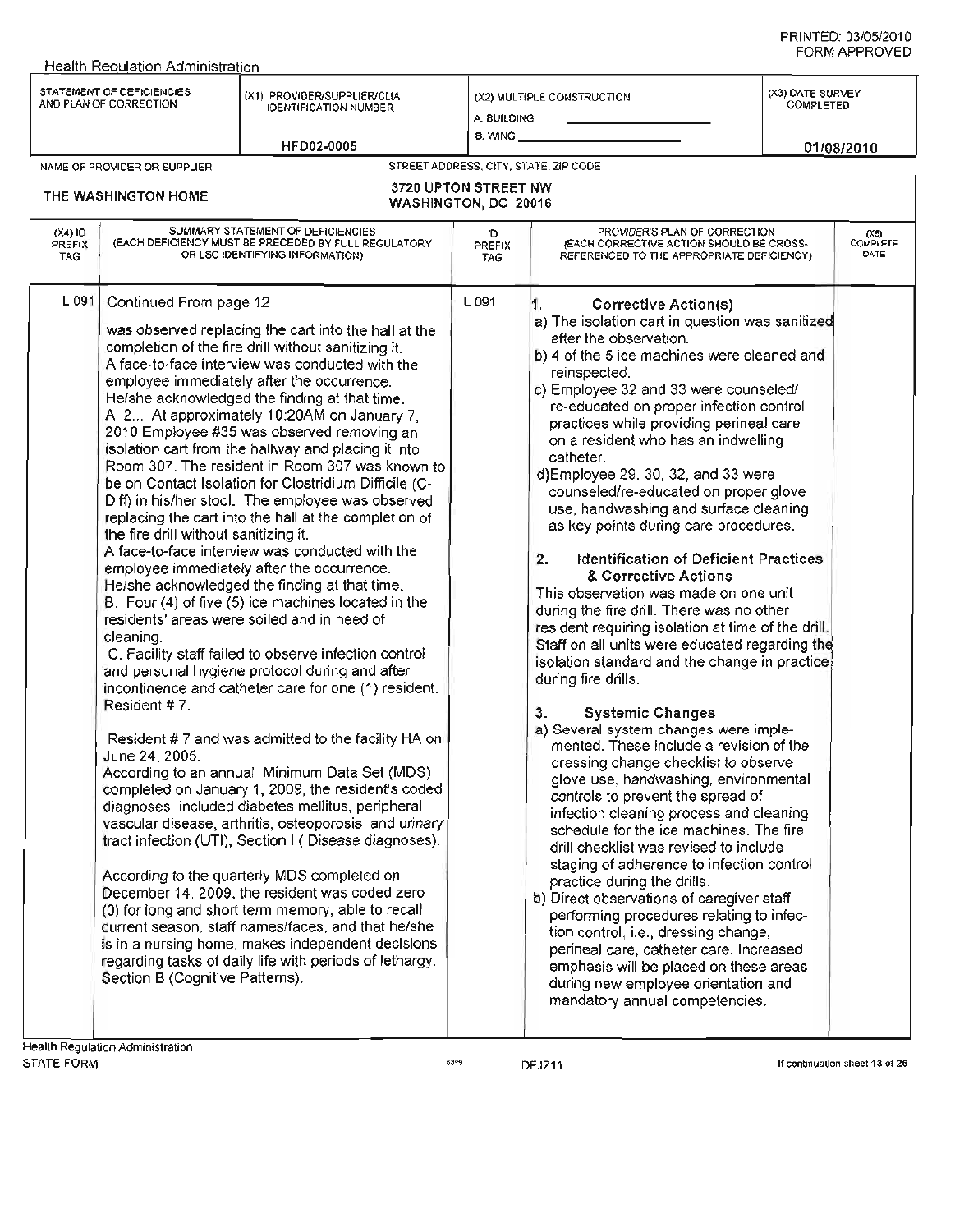| STATEMENT OF DEFICIENCIES<br>(X3) DATE SURVEY<br>(X1) PROVIDER/SUPPLIER/CLIA<br>(X2) MULTIPLE CONSTRUCTION<br><b>COMPLETED</b><br>AND PLAN OF CORRECTION<br><b>IDENTIFICATION NUMBER</b><br>A. BUILDING<br>8. WING<br>HFD02-0005<br>01/08/2010<br>STREET ADDRESS, CITY, STATE, ZIP CODE<br>NAME OF PROVIDER OR SUPPLIER<br>3720 UPTON STREET NW<br>THE WASHINGTON HOME<br>WASHINGTON, DC 20016<br>SUMMARY STATEMENT OF DEFICIENCIES<br>PROVIDER'S PLAN OF CORRECTION<br>$(X4)$ ID<br>Ю<br>(X5)<br>(EACH DEFICIENCY MUST BE PRECEDED BY FULL REGULATORY<br>(EACH CORRECTIVE ACTION SHOULD BE CROSS-<br>PREFIX<br>PREFIX<br>DATE<br>OR LSC IDENTIFYING INFORMATION)<br>REFERENCED TO THE APPROPRIATE DEFICIENCY)<br><b>TAG</b><br>TAG.<br>L 091<br>L091<br>Continued From page 13<br>Monitoring<br>4.<br>Findings and outcomes will be reported<br>He/she is understood and understands others.<br>the QI committee.<br>Section C (Communication/Hearing Patterns).<br>Section E (Indicators of depression, anxiety, and<br><b>Compliance Date</b><br>5.<br>sad mood): Here the resident was coded zero (0),<br>2/22/2010<br>meaning no indications for depression, anxiety, and<br>sad mood. Resident #7 was coded as totally<br>dependent on staff for bed mobility, toilet use and<br>bathing, extensive assistance with dressing and<br><b>Corrective Action(s)</b><br>1.<br>personal hygiene, transfer, and walk in room,<br>Environmental Services Department (ESD)<br>corridor, and locomotion on and off unit did not<br>immediately initiated cleaning of all ice<br>occur. He/she was unable to attempt test of balance<br>machines.<br>while standing and presents with limited range of<br>motion on both lower extremities including hip,<br>2.<br><b>Identification of Deficient Practices</b><br>knee, ankle and toes. Section G 3 and 4 (Test of<br>& Corrective Actions<br>balance and Functional Limitation in Range of<br>Ice machines will be cleaned daily by<br>Motion). He/she is incontinent of bowel and has an<br>Environmental Services Department and<br>indwelling catheter. Section H (Continence). | Health Regulation Administration |  |  |                           |  |          |  |  |
|---------------------------------------------------------------------------------------------------------------------------------------------------------------------------------------------------------------------------------------------------------------------------------------------------------------------------------------------------------------------------------------------------------------------------------------------------------------------------------------------------------------------------------------------------------------------------------------------------------------------------------------------------------------------------------------------------------------------------------------------------------------------------------------------------------------------------------------------------------------------------------------------------------------------------------------------------------------------------------------------------------------------------------------------------------------------------------------------------------------------------------------------------------------------------------------------------------------------------------------------------------------------------------------------------------------------------------------------------------------------------------------------------------------------------------------------------------------------------------------------------------------------------------------------------------------------------------------------------------------------------------------------------------------------------------------------------------------------------------------------------------------------------------------------------------------------------------------------------------------------------------------------------------------------------------------------------------------------------------------------------------------------------------------------------------------------------------------------------------------------------------|----------------------------------|--|--|---------------------------|--|----------|--|--|
|                                                                                                                                                                                                                                                                                                                                                                                                                                                                                                                                                                                                                                                                                                                                                                                                                                                                                                                                                                                                                                                                                                                                                                                                                                                                                                                                                                                                                                                                                                                                                                                                                                                                                                                                                                                                                                                                                                                                                                                                                                                                                                                                 |                                  |  |  |                           |  |          |  |  |
|                                                                                                                                                                                                                                                                                                                                                                                                                                                                                                                                                                                                                                                                                                                                                                                                                                                                                                                                                                                                                                                                                                                                                                                                                                                                                                                                                                                                                                                                                                                                                                                                                                                                                                                                                                                                                                                                                                                                                                                                                                                                                                                                 |                                  |  |  |                           |  |          |  |  |
|                                                                                                                                                                                                                                                                                                                                                                                                                                                                                                                                                                                                                                                                                                                                                                                                                                                                                                                                                                                                                                                                                                                                                                                                                                                                                                                                                                                                                                                                                                                                                                                                                                                                                                                                                                                                                                                                                                                                                                                                                                                                                                                                 |                                  |  |  |                           |  |          |  |  |
|                                                                                                                                                                                                                                                                                                                                                                                                                                                                                                                                                                                                                                                                                                                                                                                                                                                                                                                                                                                                                                                                                                                                                                                                                                                                                                                                                                                                                                                                                                                                                                                                                                                                                                                                                                                                                                                                                                                                                                                                                                                                                                                                 |                                  |  |  |                           |  | COMPLETE |  |  |
| The resident was observed during incontinent care<br><b>Systemic Changes</b><br>3.<br>on January 7, 2010 at approximately 12:30 PM.<br>The existing cleaning process was revisited,<br>He/she had an indwelling catheter.<br>ESD staff and supervisors were retrained on<br>addressing ice machines cleanliness.<br>Employees #32 and 33 were observed providing<br>bowel incontinence and catheter care to Resident #<br>4.<br>Monitoring<br>7. The resident had a large quantity of loose stool in<br>These areas will be monitored daily by ESD<br>the incontinent pad. Employee #33 was observed<br>supervisors and weekly by ESD manager.<br>wiping the resident from the back to the front, (From<br>Ice machine cleanliness conditions will be<br>the anal area to the vaginal area).<br>audited monthly and reported during<br>quarterly QI meeting.<br>A further review of the resident's clinical record<br>revealed that the resident was treated with<br>5.<br><b>Compliance Date</b><br>antibiotics for UTI, in March 20 to 30, 2009, August<br>2/22/2010<br>25 to September 4, 2009, November 22 to 30, 2009<br>and December 18 to 23, 2009.<br>Employee #33 failed to follow appropriate personal<br>hygiene protocol while providing bowel incontinence<br>and catheter care to Resident #7 when a large<br>quantity of stool soiled the buttocks.                                                                                                                                                                                                                                                                                                                                                                                                                                                                                                                                                                                                                                                                                                                                                              |                                  |  |  | inspected by supervisors. |  |          |  |  |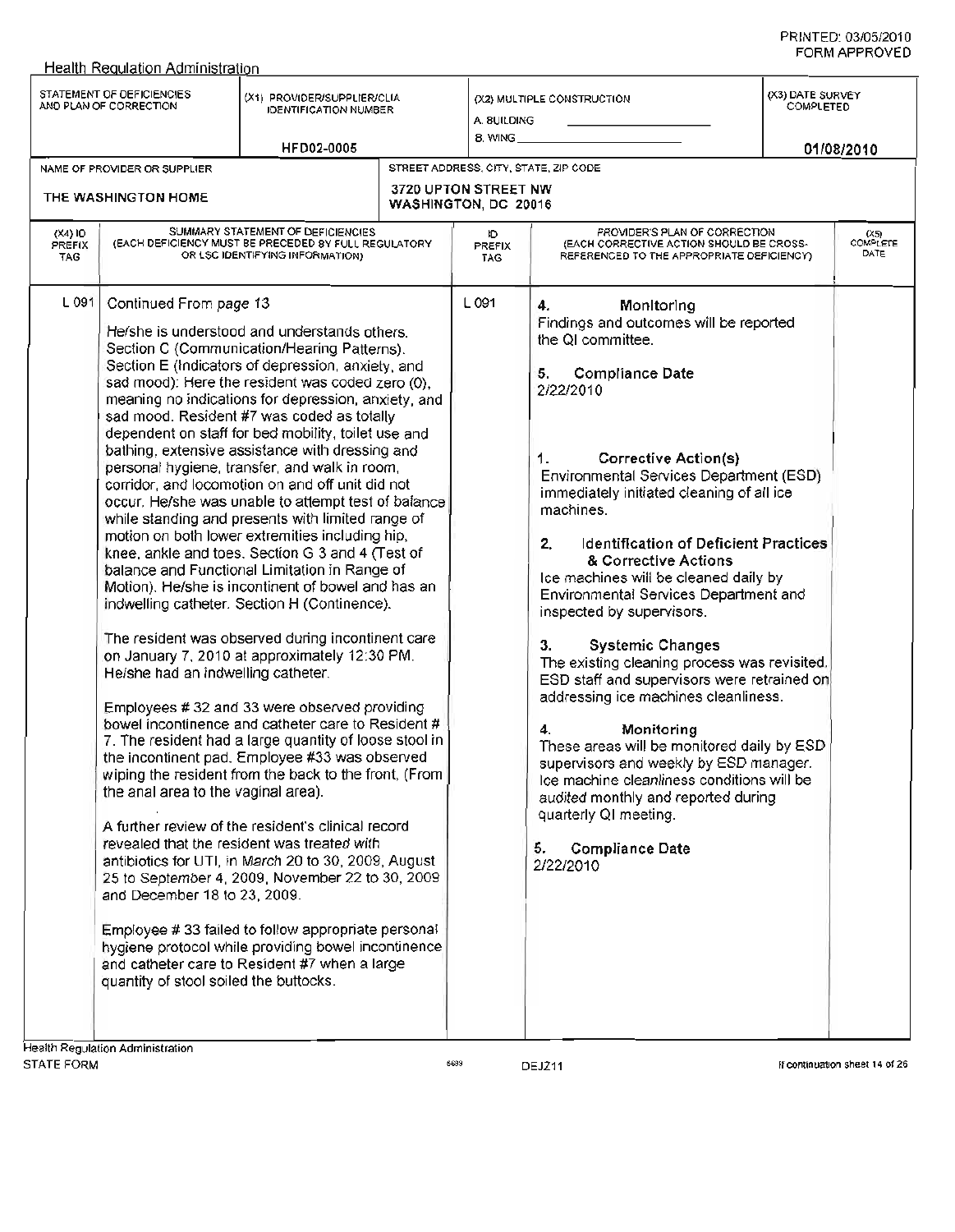$\overline{a}$ 

| STATEMENT OF DEFICIENCIES<br>(X3) DATE SURVEY<br>(X1) PROVIDER/SUPPLIER/CLIA<br>(X2) MULTIPLE CONSTRUCTION<br>AND PLAN OF CORRECTION<br>COMPLETED<br><b>IDENTIFICATION NUMBER:</b><br>A. BUILDING<br>B. WING ______<br>HFD02-0005<br>01/08/2010<br>STREET ADDRESS, CITY, STATE, ZIP CODE<br>NAME OF PROVIDER OR SUPPLIER<br>3720 UPTON STREET NW<br>THE WASHINGTON HOME<br>WASHINGTON, DC 20016<br>SUMMARY STATEMENT OF DEFICIENCIES<br>PROVIDER'S PLAN OF CORRECTION<br>$(X4)$ ID<br>Ю<br>(EACH DEFICIENCY MUST BE PRECEDED BY FULL REGULATORY<br>(EACH CORRECTIVE ACTION SHOULD BE CROSS-<br><b>PREFIX</b><br><b>PREFIX</b><br>DATE<br>OR LSC IDENTIFYING INFORMATION)<br>REFERENCED TO THE APPROPRIATE DEFICIENCY).<br>TAG.<br><b>TAG</b><br>L 091<br>L 091<br>Continued From page 14<br><b>Corrective Action(s)</b><br>1.<br>The isolation cart was immediately sanitized.<br>Employees #32 and 33 failed to change their gloves<br><b>Identification of Deficient Practices</b><br>2 <sub>1</sub><br>and wash their hands after providing bowel and<br>& Corrective Actions<br>bladder incontinent care to Resident #7. Employee.<br>This observation was made on one unit<br>#33 was observed handling the resident his/her<br>during the fire drill.<br>television remote control with the unchanged soiled<br>gloved hands used to provide bowel and bladder<br>З.<br><b>Systemic Changes</b><br>incontinent care. Wearing the soiled gloves used to<br>a) The Fire Safety and Drill training<br>provide incontinent care to the resident; Employee #<br>procedures were revised for Employee<br>32 proceeded first to the bathroom to discard the<br>Orientation and mandatory annual<br>bowl of water used for the incontinent care and then<br>in-services. The revision will reflect<br>went into the resident's closet. Employees #32 and<br>appropriate infection control practices<br>33 removed the soiled gloves just before they exited<br>during drills.<br>the resident's room.<br>b) Infection control practices will be staged<br>during fire drills.<br>Employee #32 failed to observe infection control<br>protocol after providing incontinence and catheter<br>4.<br>Monitoring<br>care to Resident #7.<br>Drill outcomes will be monitored and reported Bi-monthly<br>to the QI and Safety committees.<br>A face-to-face interview was conducted with<br>Employees #32 and 33.on January 7, 2010 at<br><b>Compliance Date</b><br>5.<br>approximately 1:30 PM. They both acknowledged<br>2/22/2010<br>the aforementioned observations.<br>D. During a wound treatment observation on<br>January 5, 2010 it revealed that Employee #29,<br>failed to maintain consistent use of aseptic<br>technique during a wound treatment by not washing<br>hands between cleaning of the right heel wound<br>and dressing of the right heel wound. Also<br>Employee #29 who was assisted by Employee #30<br>failed to cleanse surface of bedside table following<br>a wound treatment of Resident #8.<br>According to the Quarterly Minimum Data Set<br>(MDS) for Resident #8 completed October 6, | Health Regulation Administration |  |  |                    |
|------------------------------------------------------------------------------------------------------------------------------------------------------------------------------------------------------------------------------------------------------------------------------------------------------------------------------------------------------------------------------------------------------------------------------------------------------------------------------------------------------------------------------------------------------------------------------------------------------------------------------------------------------------------------------------------------------------------------------------------------------------------------------------------------------------------------------------------------------------------------------------------------------------------------------------------------------------------------------------------------------------------------------------------------------------------------------------------------------------------------------------------------------------------------------------------------------------------------------------------------------------------------------------------------------------------------------------------------------------------------------------------------------------------------------------------------------------------------------------------------------------------------------------------------------------------------------------------------------------------------------------------------------------------------------------------------------------------------------------------------------------------------------------------------------------------------------------------------------------------------------------------------------------------------------------------------------------------------------------------------------------------------------------------------------------------------------------------------------------------------------------------------------------------------------------------------------------------------------------------------------------------------------------------------------------------------------------------------------------------------------------------------------------------------------------------------------------------------------------------------------------------------------------------------------------------------------------------------------------------------------------------------------------------------------------------------------------------------------------------------------------------------------------------------------------------------------------------------------------------------------------------------------------------------------------------------------------------------------------------------------------------------------------------------------------------------------------------------------------------|----------------------------------|--|--|--------------------|
|                                                                                                                                                                                                                                                                                                                                                                                                                                                                                                                                                                                                                                                                                                                                                                                                                                                                                                                                                                                                                                                                                                                                                                                                                                                                                                                                                                                                                                                                                                                                                                                                                                                                                                                                                                                                                                                                                                                                                                                                                                                                                                                                                                                                                                                                                                                                                                                                                                                                                                                                                                                                                                                                                                                                                                                                                                                                                                                                                                                                                                                                                                                  |                                  |  |  |                    |
|                                                                                                                                                                                                                                                                                                                                                                                                                                                                                                                                                                                                                                                                                                                                                                                                                                                                                                                                                                                                                                                                                                                                                                                                                                                                                                                                                                                                                                                                                                                                                                                                                                                                                                                                                                                                                                                                                                                                                                                                                                                                                                                                                                                                                                                                                                                                                                                                                                                                                                                                                                                                                                                                                                                                                                                                                                                                                                                                                                                                                                                                                                                  |                                  |  |  |                    |
|                                                                                                                                                                                                                                                                                                                                                                                                                                                                                                                                                                                                                                                                                                                                                                                                                                                                                                                                                                                                                                                                                                                                                                                                                                                                                                                                                                                                                                                                                                                                                                                                                                                                                                                                                                                                                                                                                                                                                                                                                                                                                                                                                                                                                                                                                                                                                                                                                                                                                                                                                                                                                                                                                                                                                                                                                                                                                                                                                                                                                                                                                                                  |                                  |  |  |                    |
|                                                                                                                                                                                                                                                                                                                                                                                                                                                                                                                                                                                                                                                                                                                                                                                                                                                                                                                                                                                                                                                                                                                                                                                                                                                                                                                                                                                                                                                                                                                                                                                                                                                                                                                                                                                                                                                                                                                                                                                                                                                                                                                                                                                                                                                                                                                                                                                                                                                                                                                                                                                                                                                                                                                                                                                                                                                                                                                                                                                                                                                                                                                  |                                  |  |  | $(X5)$<br>COMPLETE |
| -lealth Regulation Administration                                                                                                                                                                                                                                                                                                                                                                                                                                                                                                                                                                                                                                                                                                                                                                                                                                                                                                                                                                                                                                                                                                                                                                                                                                                                                                                                                                                                                                                                                                                                                                                                                                                                                                                                                                                                                                                                                                                                                                                                                                                                                                                                                                                                                                                                                                                                                                                                                                                                                                                                                                                                                                                                                                                                                                                                                                                                                                                                                                                                                                                                                |                                  |  |  |                    |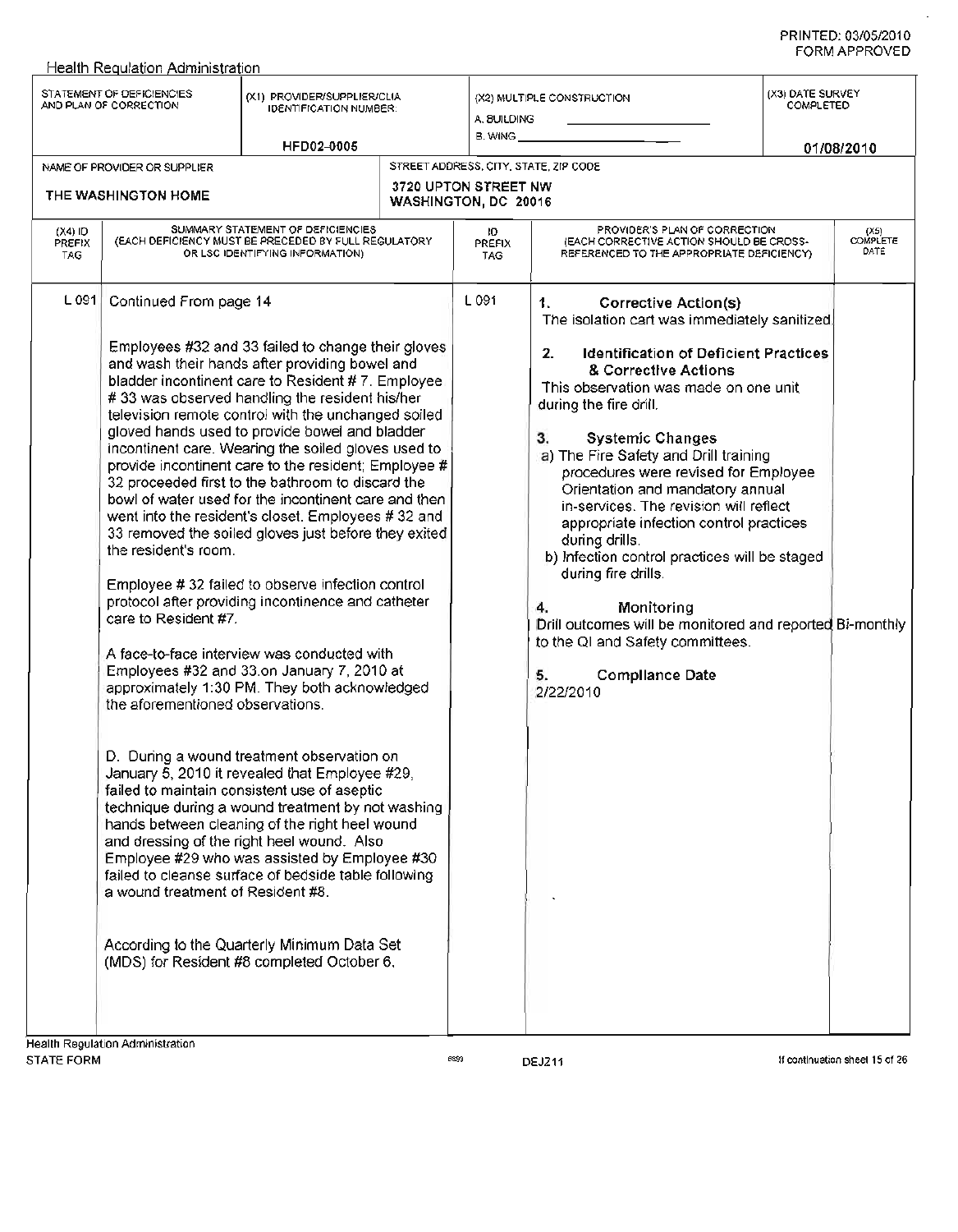|                            | <b>Health Requlation Administration</b>                                                                                      |                                                                                                                                                                                                                                                                                                                                                                                                                                                                                                                                                     |  |                                              |                                                                                                                        |                               |                                 |
|----------------------------|------------------------------------------------------------------------------------------------------------------------------|-----------------------------------------------------------------------------------------------------------------------------------------------------------------------------------------------------------------------------------------------------------------------------------------------------------------------------------------------------------------------------------------------------------------------------------------------------------------------------------------------------------------------------------------------------|--|----------------------------------------------|------------------------------------------------------------------------------------------------------------------------|-------------------------------|---------------------------------|
|                            | STATEMENT OF DEFICIENCIES<br>AND PLAN OF CORRECTION                                                                          | (X1) PROVIDER/SUPPLIER/CLIA<br><b>IDENTIFICATION NUMBER:</b>                                                                                                                                                                                                                                                                                                                                                                                                                                                                                        |  | A BUILDING<br>B. WING                        | (X2) MULTIPLE CONSTRUCTION                                                                                             | (X3) DATE SURVEY<br>COMPLETED |                                 |
|                            |                                                                                                                              | <b>HFD02-0005</b>                                                                                                                                                                                                                                                                                                                                                                                                                                                                                                                                   |  |                                              |                                                                                                                        |                               | 01/08/2010                      |
|                            | NAME OF PROVIDER OR SUPPLIER                                                                                                 |                                                                                                                                                                                                                                                                                                                                                                                                                                                                                                                                                     |  | STREET ADDRESS, CITY, STATE, ZIP CODE        |                                                                                                                        |                               |                                 |
|                            | THE WASHINGTON HOME                                                                                                          |                                                                                                                                                                                                                                                                                                                                                                                                                                                                                                                                                     |  | 3720 UPTON STREET NW<br>WASHINGTON, DC 20016 |                                                                                                                        |                               |                                 |
| $(X4)$ ID<br>PREFIX<br>TAG | SUMMARY STATEMENT OF DEFICIENCIES<br>(EACH DEFICIENCY MUST BE PRECEDED BY FULL REGULATORY<br>OR LSC IDENTIFYING INFORMATION) |                                                                                                                                                                                                                                                                                                                                                                                                                                                                                                                                                     |  | ю<br>PREFIX<br>TAG                           | PROVIDER'S PLAN OF CORRECTION<br>(EACH CORRECTIVE ACTION SHOULD BE CROSS-<br>REFERENCED TO THE APPROPRIATE DEFICIENCY) |                               | (X5)<br><b>COMPLETE</b><br>DATE |
| L 091                      | Continued From page 15                                                                                                       |                                                                                                                                                                                                                                                                                                                                                                                                                                                                                                                                                     |  | L091                                         |                                                                                                                        |                               |                                 |
|                            | coded 4.                                                                                                                     | 2009 "Section M Skin Condition M1d # of Stage 4<br>ulcers was coded one (1); M2a Pressure Ulcer was                                                                                                                                                                                                                                                                                                                                                                                                                                                 |  |                                              |                                                                                                                        |                               |                                 |
|                            |                                                                                                                              | Review of the "Physician 's Order Form dated and<br>signed January 6, 2010 directed Cleanse right heel<br>ulcer with soap and water pat dry multiple swab<br>every skin prep, to peri wound redness reusing."<br>A face-to-face interview was conducted on January<br>5, 2010 at approximately 12:40 PM following wound<br>treatment with Employee #29 and Employee #30.<br>After review of the wound treatment process used,<br>both employees acknowledged the break in<br>maintaining aseptic technique during a wound<br>treatment.             |  |                                              |                                                                                                                        |                               |                                 |
|                            |                                                                                                                              |                                                                                                                                                                                                                                                                                                                                                                                                                                                                                                                                                     |  |                                              |                                                                                                                        |                               |                                 |
|                            | the wound treatment.                                                                                                         | A face-to-face interview was conducted on January<br>8 at approximately 2:30 PM with Employees #15<br>and 16. After review of the wound treatment<br>process used, both Employees acknowledged that<br>there was a break in aseptic technique used during                                                                                                                                                                                                                                                                                           |  |                                              |                                                                                                                        |                               |                                 |
|                            | (VRE) urine test.<br>The findings include:<br>revealed the following telephone                                               | 2. Based on observation, record review and staff<br>interview, it was determined that facility staff failed<br>to place Resident #23 on isolation precautions after<br>a positive Vancomycin Resistant Enterococcus<br>A review of the clinical record revealed a report of a<br>urine culture that was positive for VRE. The report<br>of the culture was dated January 2, 2010. Hand<br>written documentation on the lab report stated, "<br>Dr. [name] made aware 11:00AM 1/2/10. A review<br>of the Physician's Order Sheet (POS) on the record |  |                                              |                                                                                                                        |                               |                                 |
|                            |                                                                                                                              |                                                                                                                                                                                                                                                                                                                                                                                                                                                                                                                                                     |  |                                              |                                                                                                                        |                               |                                 |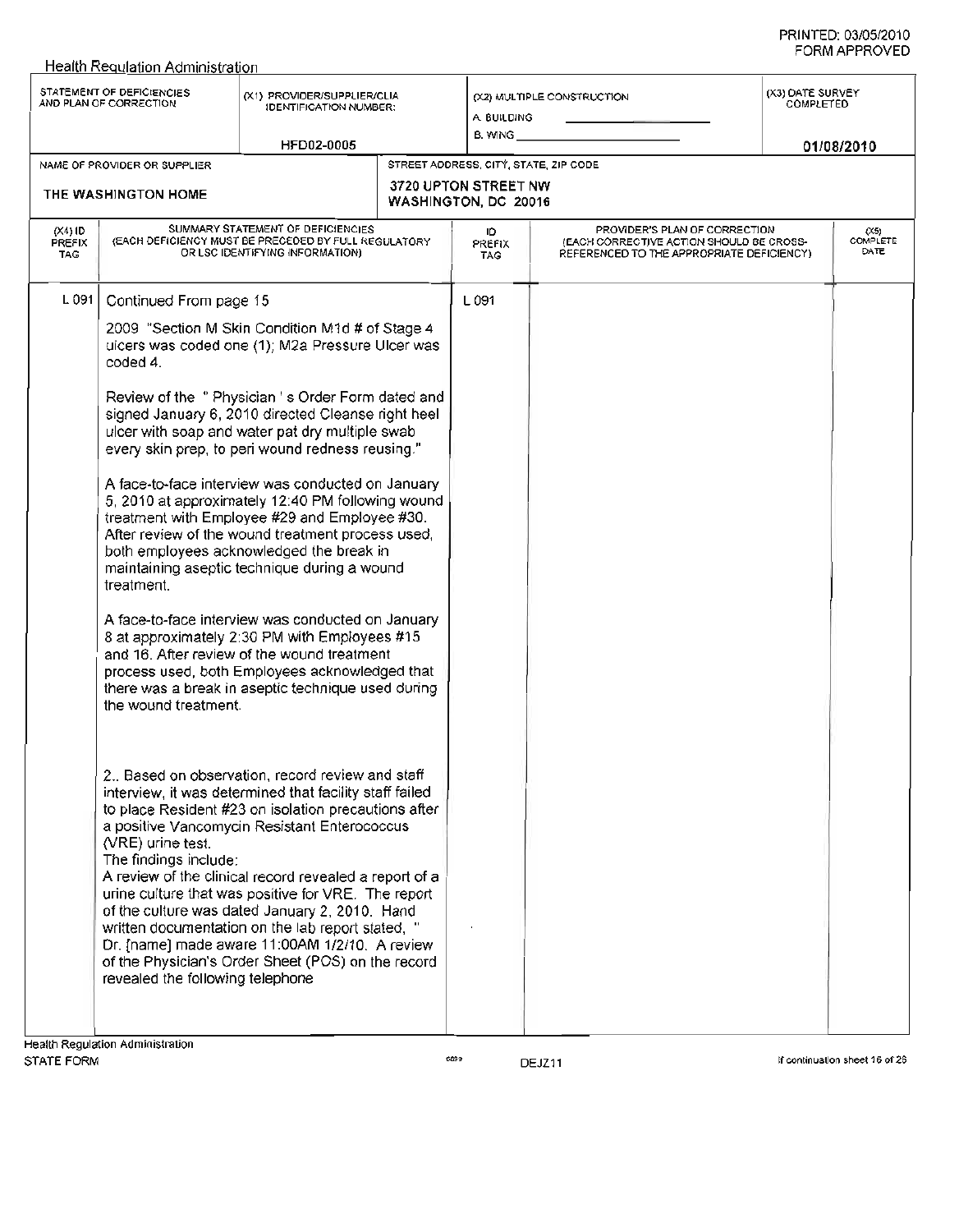|                          | Health Regulation Administration                                                                                                                                    |                                                                                                                                                                                                                                                                                                                                                                                                                                                                                                                                                                                                                                                                                                                                                                                                                                                                                                                                                                                                                                                                                                                                                                                                                                                                                              |                                              |                                                                                                                         |                               |                          |
|--------------------------|---------------------------------------------------------------------------------------------------------------------------------------------------------------------|----------------------------------------------------------------------------------------------------------------------------------------------------------------------------------------------------------------------------------------------------------------------------------------------------------------------------------------------------------------------------------------------------------------------------------------------------------------------------------------------------------------------------------------------------------------------------------------------------------------------------------------------------------------------------------------------------------------------------------------------------------------------------------------------------------------------------------------------------------------------------------------------------------------------------------------------------------------------------------------------------------------------------------------------------------------------------------------------------------------------------------------------------------------------------------------------------------------------------------------------------------------------------------------------|----------------------------------------------|-------------------------------------------------------------------------------------------------------------------------|-------------------------------|--------------------------|
|                          | STATEMENT OF DEFICIENCIES<br>AND PLAN OF CORRECTION                                                                                                                 | (X1) PROVIDER/SUPPLIER/CLIA<br><b>IDENTIFICATION NUMBER:</b>                                                                                                                                                                                                                                                                                                                                                                                                                                                                                                                                                                                                                                                                                                                                                                                                                                                                                                                                                                                                                                                                                                                                                                                                                                 | A. BUILDING<br>B. WING                       | (X2) MULTIPLE CONSTRUCTION                                                                                              | (X3) DATE SURVEY<br>COMPLETED |                          |
|                          |                                                                                                                                                                     | <b>HFD02-0005</b>                                                                                                                                                                                                                                                                                                                                                                                                                                                                                                                                                                                                                                                                                                                                                                                                                                                                                                                                                                                                                                                                                                                                                                                                                                                                            | STREET ADDRESS, CITY, STATE, ZIP CODE        |                                                                                                                         |                               | 01/08/2010               |
|                          | NAME OF PROVIDER OR SUPPLIER                                                                                                                                        |                                                                                                                                                                                                                                                                                                                                                                                                                                                                                                                                                                                                                                                                                                                                                                                                                                                                                                                                                                                                                                                                                                                                                                                                                                                                                              |                                              |                                                                                                                         |                               |                          |
|                          | THE WASHINGTON HOME                                                                                                                                                 |                                                                                                                                                                                                                                                                                                                                                                                                                                                                                                                                                                                                                                                                                                                                                                                                                                                                                                                                                                                                                                                                                                                                                                                                                                                                                              | 3720 UPTON STREET NW<br>WASHINGTON, DC 20016 |                                                                                                                         |                               |                          |
| (X4) ID<br>PREFIX<br>TAG |                                                                                                                                                                     | SUMMARY STATEMENT OF DEFICIENCIES<br>(EACH DEFICIENCY MUST BE PRECEDED BY FULL REGULATORY<br>OR LSC IDENTIFYING INFORMATION)                                                                                                                                                                                                                                                                                                                                                                                                                                                                                                                                                                                                                                                                                                                                                                                                                                                                                                                                                                                                                                                                                                                                                                 | ID.<br>PREFIX<br><b>TAG</b>                  | PROVIDER'S PLAN OF CORRECTION<br>(EACH CORRECTIVE ACTION SHOULD BE CROSS-<br>REFERENCED TO THE APPROPRIATE DEFICIENCY). |                               | (X5)<br>COMPLETE<br>DATE |
| L 091                    | Continued From page 16<br>needed per our policy."<br>private room with a private bath."<br>confirmed culture negative (rectum).<br>was reviewed on January 8, 2010. | orders, "Nitrofurantoin Sustained release 100mg by<br>mouth twice daily for Urinary Tract Infection for<br>seven days. Contact Isolation for VRE in urine."<br>The telephone orders were signed by the physician<br>on January 4, 2010. Another physician's order<br>dated and signed on January 4, 2010 revealed the<br>following, "Discontinue contact isolation. Not<br>A review of the facility's Infection Control Isolation<br>Policy: #IC-00022.96 revealed the following<br>statement under the heading of Control Measures<br>on Page 17 of 21. "Any patient/resident with a<br>positive culture for VRE from any site is placed in a<br>Item #2 of the policy stated, "A sign is placed on the<br>patient/resident door which will read STOP, Report<br>to the nurse before entering " and Item #10 stated,<br>"Patients/Residents readmitted to this facility who<br>are known to have been previously colonized with<br>VRE will be placed on Contact Isolation until<br>A face-to-face interview was conducted with<br>Employee #15 at approximately 2:00PM on January<br>8, 2010. He/she acknowledged that the resident<br>should have remained on Contact Isolation until a<br>negative culture (rectum) was confirmed as<br>recommended by the facility's policy. The record | L 091                                        |                                                                                                                         |                               |                          |
|                          | L 099 3219.1 Nursing Facilities                                                                                                                                     | Food and drink shall be clean, wholesome, free                                                                                                                                                                                                                                                                                                                                                                                                                                                                                                                                                                                                                                                                                                                                                                                                                                                                                                                                                                                                                                                                                                                                                                                                                                               | L 099                                        |                                                                                                                         |                               |                          |
|                          |                                                                                                                                                                     | from spoilage, safe for human consumption, and<br>served in accordance with the requirements set<br>forth in Title 23, Subtitle B, D. C. Municipal<br>Regulations (DCMR), and Chapter 24 through 40.                                                                                                                                                                                                                                                                                                                                                                                                                                                                                                                                                                                                                                                                                                                                                                                                                                                                                                                                                                                                                                                                                         |                                              |                                                                                                                         |                               |                          |
|                          | This Statute is not met as evidenced by:                                                                                                                            |                                                                                                                                                                                                                                                                                                                                                                                                                                                                                                                                                                                                                                                                                                                                                                                                                                                                                                                                                                                                                                                                                                                                                                                                                                                                                              |                                              |                                                                                                                         |                               |                          |
|                          | Health Regulation Administration                                                                                                                                    |                                                                                                                                                                                                                                                                                                                                                                                                                                                                                                                                                                                                                                                                                                                                                                                                                                                                                                                                                                                                                                                                                                                                                                                                                                                                                              |                                              |                                                                                                                         |                               |                          |

 $\overline{a}$ 

STATE FORM 689 DEJZ11 DEL STATE FORM 689 DESIGN DESIGN CONTINUATION SHEET 17 OF 26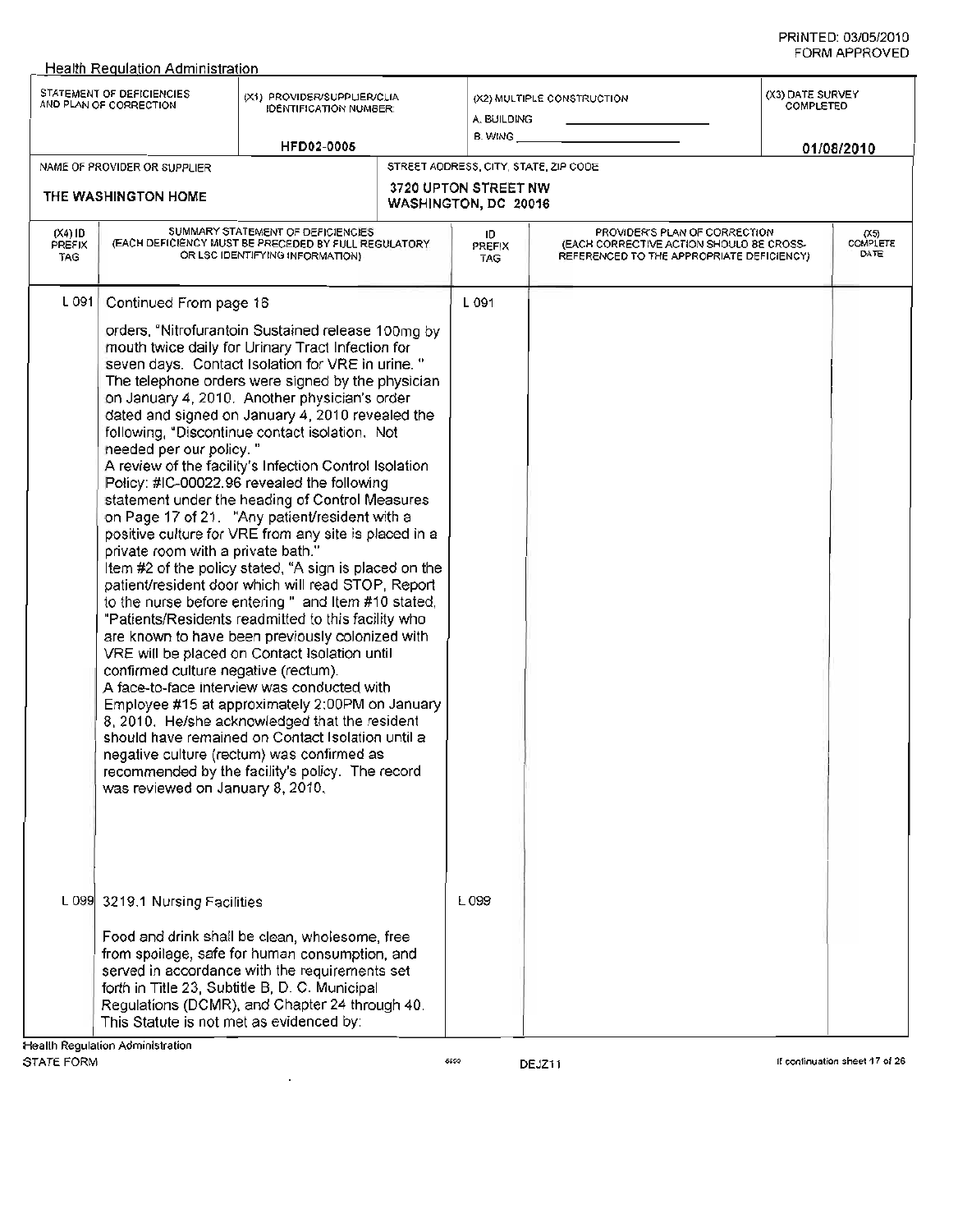|                                 | <b>Health Requlation Administration</b>                                                                                                                                                                                                                                                                                                                                                                     |                                                                                                                                                                                                                                                                                                                                                                                                                                                                                                                                                                                                                                                                                                                                                                                                                                                                                                                                                                                                                                                                                                                        |                                                     |                                                                                                                                                                                                                                                                                                                                                                                                                                                                                                                                                                                                                                                                                                                                                                                                                                                                                                                                                                                                                                                                                                                                                                                                                                                                                                                                                                                                                                                                                                                                                                                                                                                |                                      |                            |
|---------------------------------|-------------------------------------------------------------------------------------------------------------------------------------------------------------------------------------------------------------------------------------------------------------------------------------------------------------------------------------------------------------------------------------------------------------|------------------------------------------------------------------------------------------------------------------------------------------------------------------------------------------------------------------------------------------------------------------------------------------------------------------------------------------------------------------------------------------------------------------------------------------------------------------------------------------------------------------------------------------------------------------------------------------------------------------------------------------------------------------------------------------------------------------------------------------------------------------------------------------------------------------------------------------------------------------------------------------------------------------------------------------------------------------------------------------------------------------------------------------------------------------------------------------------------------------------|-----------------------------------------------------|------------------------------------------------------------------------------------------------------------------------------------------------------------------------------------------------------------------------------------------------------------------------------------------------------------------------------------------------------------------------------------------------------------------------------------------------------------------------------------------------------------------------------------------------------------------------------------------------------------------------------------------------------------------------------------------------------------------------------------------------------------------------------------------------------------------------------------------------------------------------------------------------------------------------------------------------------------------------------------------------------------------------------------------------------------------------------------------------------------------------------------------------------------------------------------------------------------------------------------------------------------------------------------------------------------------------------------------------------------------------------------------------------------------------------------------------------------------------------------------------------------------------------------------------------------------------------------------------------------------------------------------------|--------------------------------------|----------------------------|
|                                 | STATEMENT OF DEFICIENCIES<br>AND PLAN OF CORRECTION                                                                                                                                                                                                                                                                                                                                                         | (X1) PROVIDER/SUPPLIER/CLIA<br><b>IDENTIFICATION NUMBER:</b>                                                                                                                                                                                                                                                                                                                                                                                                                                                                                                                                                                                                                                                                                                                                                                                                                                                                                                                                                                                                                                                           | A. BUILDING<br>8. WING                              | (X2) MULTIPLE CONSTRUCTION                                                                                                                                                                                                                                                                                                                                                                                                                                                                                                                                                                                                                                                                                                                                                                                                                                                                                                                                                                                                                                                                                                                                                                                                                                                                                                                                                                                                                                                                                                                                                                                                                     | (X3) DATE SURVEY<br><b>COMPLETED</b> |                            |
|                                 |                                                                                                                                                                                                                                                                                                                                                                                                             | HFD02-0005                                                                                                                                                                                                                                                                                                                                                                                                                                                                                                                                                                                                                                                                                                                                                                                                                                                                                                                                                                                                                                                                                                             |                                                     |                                                                                                                                                                                                                                                                                                                                                                                                                                                                                                                                                                                                                                                                                                                                                                                                                                                                                                                                                                                                                                                                                                                                                                                                                                                                                                                                                                                                                                                                                                                                                                                                                                                |                                      | 01/08/2010                 |
|                                 | NAME OF PROVIDER OR SUPPLIER                                                                                                                                                                                                                                                                                                                                                                                |                                                                                                                                                                                                                                                                                                                                                                                                                                                                                                                                                                                                                                                                                                                                                                                                                                                                                                                                                                                                                                                                                                                        |                                                     | STREET ADDRESS, CITY, STATE, ZIP CODE                                                                                                                                                                                                                                                                                                                                                                                                                                                                                                                                                                                                                                                                                                                                                                                                                                                                                                                                                                                                                                                                                                                                                                                                                                                                                                                                                                                                                                                                                                                                                                                                          |                                      |                            |
|                                 | THE WASHINGTON HOME                                                                                                                                                                                                                                                                                                                                                                                         |                                                                                                                                                                                                                                                                                                                                                                                                                                                                                                                                                                                                                                                                                                                                                                                                                                                                                                                                                                                                                                                                                                                        | <b>3720 UPTON STREET NW</b><br>WASHINGTON, DC 20016 |                                                                                                                                                                                                                                                                                                                                                                                                                                                                                                                                                                                                                                                                                                                                                                                                                                                                                                                                                                                                                                                                                                                                                                                                                                                                                                                                                                                                                                                                                                                                                                                                                                                |                                      |                            |
| (X4) ID<br>PREFIX<br><b>TAG</b> |                                                                                                                                                                                                                                                                                                                                                                                                             | SUMMARY STATEMENT OF DEFICIENCIES<br>(EACH DEFICIENCY MUST BE PRECEDED BY FULL REGULATORY<br>OR LSC IDENTIFYING INFORMATION)                                                                                                                                                                                                                                                                                                                                                                                                                                                                                                                                                                                                                                                                                                                                                                                                                                                                                                                                                                                           | ID.<br>PREFIX<br>TAG.                               | PROVIDER'S PLAN OF CORRECTION<br>(EACH CORRECTIVE ACTION SHOULD BE CROSS-<br>REFERENCED TO THE APPROPRIATE DEFICIENCY)                                                                                                                                                                                                                                                                                                                                                                                                                                                                                                                                                                                                                                                                                                                                                                                                                                                                                                                                                                                                                                                                                                                                                                                                                                                                                                                                                                                                                                                                                                                         |                                      | $(X5)$<br>COMPLETE<br>DATE |
| L 099                           | Continued From page 17<br>The findings include:<br>2.<br>residue and food debris.<br>replaced.<br>coffee machine was dusty.<br>5.<br>and in need of cleaning or replacing:<br>a.<br>b.<br>c.<br>d. Four (4) of four (4) fryer baskets.<br>The fire suppression system.<br>е.<br>One (1) of one (1) warmer box.<br>f.<br>g.<br>h. One (1) of one (1) microwave oven.<br>6.<br>out during the months of<br>7. | Based on observations that were made during a<br>tour of the dietary services on January 5 and 6,<br>2010, it was determined that the facility failed to<br>prepare and serve food under sanitary conditions.<br>1. Seventeen (17) of seventeen (17) water<br>pitchers and six (6) of six (6) small fruit storage<br>containers were badly stained and discolored.<br>The top and bottom sections of one (1) of one<br>(1) convection oven were covered with burnt grease<br>3. Four (4) of four (4) temperature gauges on the<br>warmer box were damaged and needed to be<br>4. Forty-five (45) of forty-five (45) coffee cups<br>were stained with leftover coffee residue and the<br>The following pieces of equipment were soiled<br>Two (2) of seven (7) four-inch full pans.<br>Two (2) of two (2) double handle soup pots.<br>One (1) of One (1) small soup kettle and One (1)<br>of one (1) large soup kettle which also leaked.<br>One (1) on one (1) juice machine.<br>The dishwasher logs were not completely filled<br>February 2009 thru December 2009.<br>The cloth cover for the plano in the residents | L 099                                               | 1.<br><b>Corrective Action(s)</b><br>All pitchers, small fruit storage containers<br>were removed from the shelf, cleaned and<br>sanitized. The ovens were immediately<br>scoured and cleaned of burnt grease and<br>residue. The temperature gauges for the<br>warmer box were replaced. Coffee cups<br>were cleaned with a stain remover and<br>sanitized. The pots and pans, microwave<br>was cleaned and sanitized. Dishwasher tem-<br>peratures were recorded by engineers and<br>met regulatory requirements. They will be<br>taken consistently and recorded as required.<br>Temperatures were recorded by engineer<br>from March 2009 through December 2009 to<br>ensure proper temperatures). The piano<br>cover will be replaced.<br>2. Identification of Deficient Practices &<br><b>Corrective Actions</b><br>All dietary staff were in-serviced to ensure<br>understanding of consistently recording<br>temperatures, proper cleaning of equipment<br>and service wares as a key indicator of<br>proper sanitation.<br><b>Systemic Changes</b><br>3,<br>Logs and cleaning process will be monitored<br>daily by shift supervisors and monthly<br>inspections done by the District Manager for<br>the Food Service company. Daily visual<br>inspections will be done supervisor and<br>Manager to ensure proper cleaning and<br>sanitizing of all utensils, service ware and<br>equipment; monthly inspections of the Food<br>Service Department to ensure continued<br>compliance.<br>4.<br>Monitoring<br>Report outcomes of inspection to Quality<br>Improvement Committee monthly.<br><b>Compliance Date</b><br>5.<br>2/22/2010 |                                      |                            |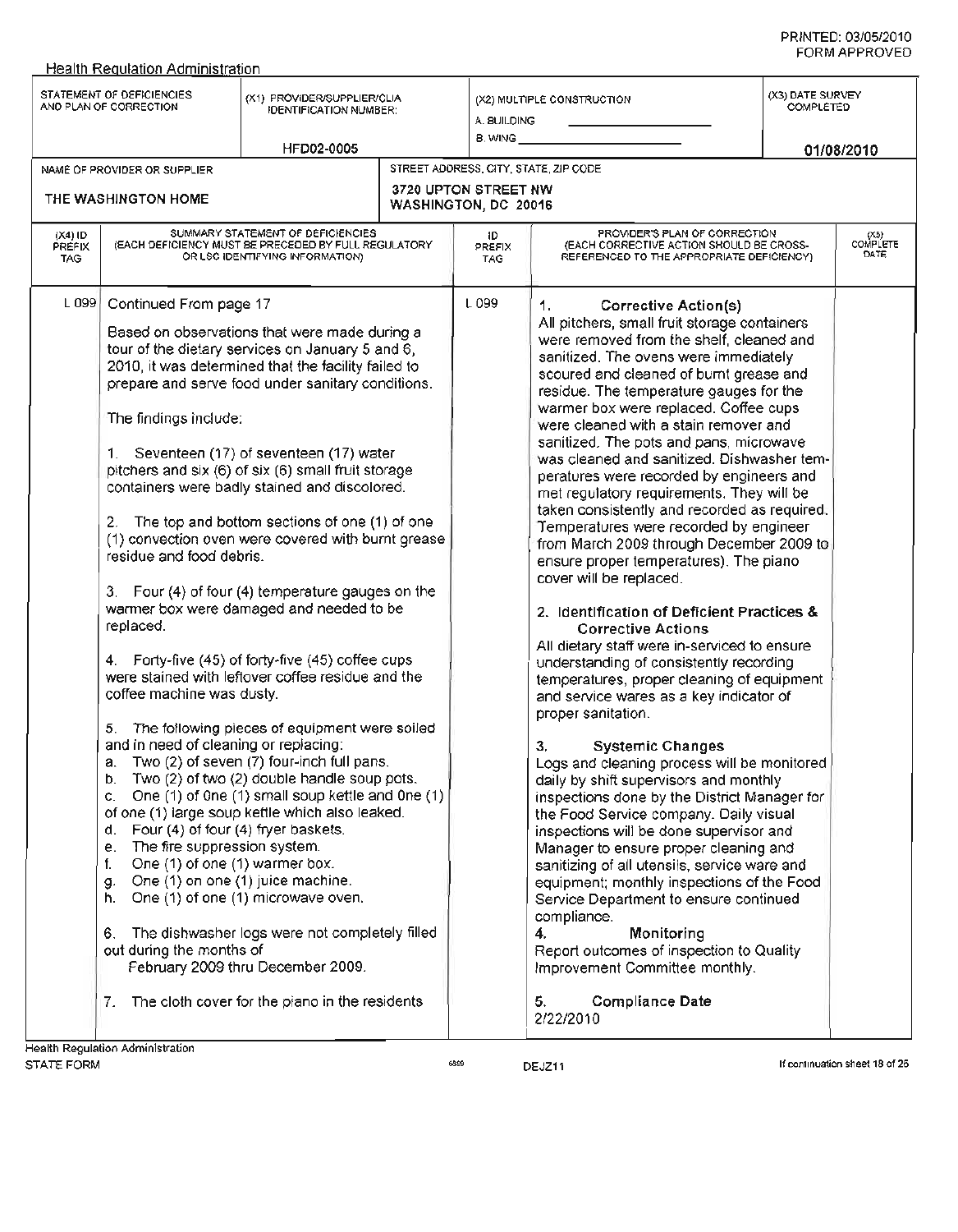#### Health Reaulation Administration STATEMENT OF DEFICIENCIES STATEMENT OF DEFICIENCIES (X1) PROVIDER/SUPPLIER/CLIA<br>AND PLAN OF CORRECTION IDENTIFICATION NUMBER: NAME OF PROVIDER OR SUPPLIER HFD02-0005 (X2) MULTIPLE CONSTRUCTION A BUILDING B. WING \_ 01/08/2010 (X3) DATE SURVEY COMPLETED STREET ADDRESS, CITY, STATE, ZIP CODE 3720 UPTON STREET NW THE WASHINGTON HOME WASHINGTON, DC 20016 (X4) 10 PREFIX TAG SUMMARY STATEMENT OF DEFICIENCIES (EACH DEFICIENCY MUST BE PRECEDED BY FULL REGULATORY OR LSC IDENTIFYING INFORMATION) L 099 Continued From page 18 dining area located on the first floor was stained. These observations were made in the presence of employee # 9 who acknowledged these findings during the survey. L 167 3227.18 Nursing Facilities Each facility shall comply with all applicable District and federal laws, regulations, standards, administrative guidelines, and rules that regulate the procurement, handling, storage, administering, and recording of medication. This Statute is not met as evidenced by: Based on record review (Medication Administration Record (MAR), physician's order and Controlled Drug Receipt/Record/Disposition Form), it was determined that the facility failed to record the administration of a controlled substances for four (4) of eleven (11) residents. Residents #8, JKG1, JKG2 and JKG4 The findings include: 1. On January 5, 2009, at approximately 2:00 PM, a review of Resident JKG1's medical record revealed a physician's order, dated December 28, 2009. The order states, "Morphine Sulfate IR concentrate, 20mg/ml, 7.5mg, via G-tube, every hour as needed for pain or shortness of breath." The Controlled Medication Utilization Record was reviewed and indicated that 0.375ml (7.5mg) of Morphine Sulfate was removed from the 30cc stock bottle on January 3, 2010 at 4pm and 10pm. For the same date and time indicated, the resident's MAR was blank. There was no additional information provided on the back on the resident's MAR. **Health Regulation Administration** 10 PREFIX TAG L 099 L 167 PROVIDER'S PLAN OF CORRECTION (EACH CORRECTIVE ACTION SHOULD BE CROSS-REFERENCED TO THE APPROPRIATE DEFICIENCY) (X5) COMPLETE **DATE** 1. Corrective Action(s) Residents #8 JKG1, JKG2 and JKG4 pain was controlled by the pain management program. These records cannot be retroactively reconciled. However, the narcotic count was correct. Licensed nursing staff were immediately re-educated/counseled on the standard and legal requirement for accuracy in documentation of all medications particularly controlled substances.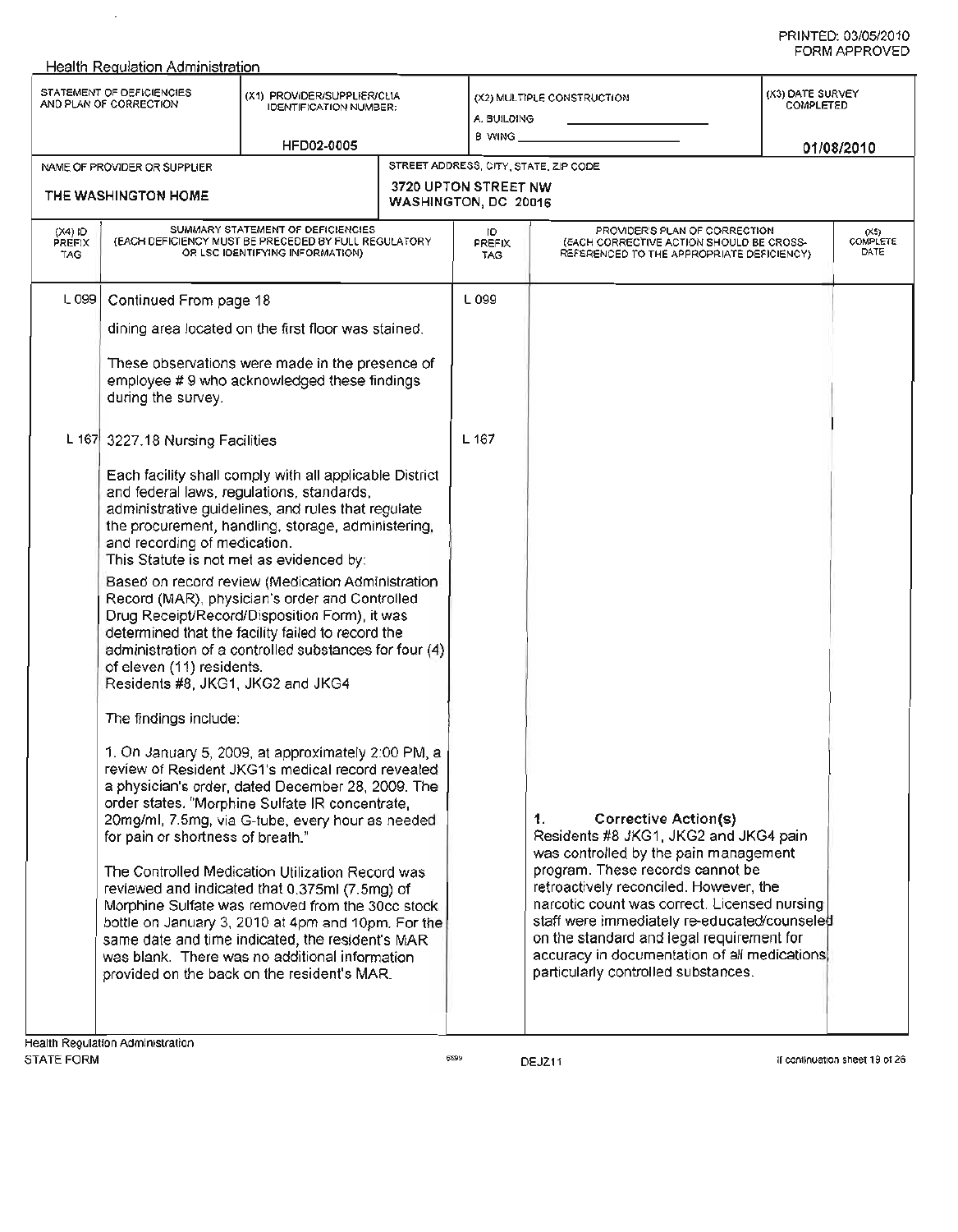| Health Requlation Administration                                                                                                                                                    |                                                                                                                                                                                                                                                                                                                                                                                                                                                                                                                                                                                                                                                                                                                                                                                                                                                                                                                                                                                                                                                                                                                                                                                                                                                                                                                                                                                                                                                                                        |                                                     |                                                                                                                                                                                                                                                                                                                                                                                                                                                                                                                                                                                                                                                                                                                                                                                                                                                                                                                                                                                                                                                                                                                                                                                                                                                                                                                                                                              |                               |                            |
|-------------------------------------------------------------------------------------------------------------------------------------------------------------------------------------|----------------------------------------------------------------------------------------------------------------------------------------------------------------------------------------------------------------------------------------------------------------------------------------------------------------------------------------------------------------------------------------------------------------------------------------------------------------------------------------------------------------------------------------------------------------------------------------------------------------------------------------------------------------------------------------------------------------------------------------------------------------------------------------------------------------------------------------------------------------------------------------------------------------------------------------------------------------------------------------------------------------------------------------------------------------------------------------------------------------------------------------------------------------------------------------------------------------------------------------------------------------------------------------------------------------------------------------------------------------------------------------------------------------------------------------------------------------------------------------|-----------------------------------------------------|------------------------------------------------------------------------------------------------------------------------------------------------------------------------------------------------------------------------------------------------------------------------------------------------------------------------------------------------------------------------------------------------------------------------------------------------------------------------------------------------------------------------------------------------------------------------------------------------------------------------------------------------------------------------------------------------------------------------------------------------------------------------------------------------------------------------------------------------------------------------------------------------------------------------------------------------------------------------------------------------------------------------------------------------------------------------------------------------------------------------------------------------------------------------------------------------------------------------------------------------------------------------------------------------------------------------------------------------------------------------------|-------------------------------|----------------------------|
| STATEMENT OF DEFICIENCIES<br>AND PLAN OF CORRECTION                                                                                                                                 | (X1) PROVIDER/SUPPLIER/CLIA<br><b>IDENTIFICATION NUMBER:</b><br><b>HFD02-0005</b>                                                                                                                                                                                                                                                                                                                                                                                                                                                                                                                                                                                                                                                                                                                                                                                                                                                                                                                                                                                                                                                                                                                                                                                                                                                                                                                                                                                                      | A. BUILDING<br>$B.$ WING $\_$                       | (X2) MULTIPLE CONSTRUCTION                                                                                                                                                                                                                                                                                                                                                                                                                                                                                                                                                                                                                                                                                                                                                                                                                                                                                                                                                                                                                                                                                                                                                                                                                                                                                                                                                   | (X3) DATE SURVEY<br>COMPLETED | 01/08/2010                 |
| NAME OF PROVIDER OR SUPPLIER                                                                                                                                                        |                                                                                                                                                                                                                                                                                                                                                                                                                                                                                                                                                                                                                                                                                                                                                                                                                                                                                                                                                                                                                                                                                                                                                                                                                                                                                                                                                                                                                                                                                        |                                                     | STREET ADDRESS, CITY, STATE, ZIP CODE                                                                                                                                                                                                                                                                                                                                                                                                                                                                                                                                                                                                                                                                                                                                                                                                                                                                                                                                                                                                                                                                                                                                                                                                                                                                                                                                        |                               |                            |
| THE WASHINGTON HOME                                                                                                                                                                 |                                                                                                                                                                                                                                                                                                                                                                                                                                                                                                                                                                                                                                                                                                                                                                                                                                                                                                                                                                                                                                                                                                                                                                                                                                                                                                                                                                                                                                                                                        | <b>3720 UPTON STREET NW</b><br>WASHINGTON, DC 20016 |                                                                                                                                                                                                                                                                                                                                                                                                                                                                                                                                                                                                                                                                                                                                                                                                                                                                                                                                                                                                                                                                                                                                                                                                                                                                                                                                                                              |                               |                            |
| $(X4)$ ID<br><b>PREFIX</b><br>TAG.                                                                                                                                                  | SUMMARY STATEMENT OF DEFICIENCIES<br>(EACH DEFICIENCY MUST BE PRECEDED BY FULL REGULATORY<br>OR LSC IDENTIFYING INFORMATION)                                                                                                                                                                                                                                                                                                                                                                                                                                                                                                                                                                                                                                                                                                                                                                                                                                                                                                                                                                                                                                                                                                                                                                                                                                                                                                                                                           | ID.<br>PREFIX<br><b>TAG</b>                         | PROVIDER'S PLAN OF CORRECTION<br>(EACH CORRECTIVE ACTION SHOULD BE CROSS-<br>REFERENCED TO THE APPROPRIATE DEFICIENCY)                                                                                                                                                                                                                                                                                                                                                                                                                                                                                                                                                                                                                                                                                                                                                                                                                                                                                                                                                                                                                                                                                                                                                                                                                                                       |                               | $(X5)$<br>COMPLETE<br>DATE |
| L 167<br>Continued From page 19<br>needed for pain".<br>back on the resident's MAR.<br>and left hand pain".<br>back on the resident's MAR.<br>sublingually 3 times a day for pain". | 2. On January 5, 2009, at approximately 2:15 PM, a<br>review of resident JKG2 medical record revealed a<br>physician's order, dated December 7, 2009. The<br>order stated, "Oxycodone Immediate Release 5mg<br>capsule, 1 capsule by mouth every 6 hours, as<br>The Controlled Medication Utilization Record was<br>reviewed and indicated that 1 capsule was removed<br>December 19, 2009 at 10:00am. For the same date<br>and time indicated, the resident's MAR was blank.<br>There was no additional information provided on the<br>3. On January 5, 2009, at approximately 2:30 PM, a<br>review of resident #8 medical record revealed a<br>physician's order, dated December 6, 2009. The<br>order states, "Oxycodone Immediate Release 5mg<br>capsule, 1 capsule by mouth every 6 hours, as<br>needed for right heel pain prophylaxis wound care<br>The Controlled Medication Utilization Record was<br>reviewed and indicated that 1 capsule was removed<br>November 30, 2009 at 2:15AM. For the same date<br>and time indicated, the resident's MAR was blank.<br>There was no additional information provided on the<br>4. On January 5, 2009, at approximately 2:45 PM, a<br>review of Resident JKG4's medical record revealed<br>a physician's order, dated January 1, 2010. The<br>order states, "Oxycodone Immediate Release<br>concentrate, 20mg/ml. Give 0.25ml (5mg)<br>The MAR was reviewed and indicated that the<br>medication was administered January 6, 2010 at | L 167                                               | 2. Identification of Deficient Practices &<br><b>Corrective Actions</b><br>PRN audits were conducted to ensure<br>proper compliance with documentation on<br>the MAR. The controlled medication utilization<br>records and MAR's for January through<br>February 22, 2010 were reviewed for<br>compliance and reconciliation.<br>З.<br><b>Systemic Changes</b><br>a) Managers and supervisors have received<br>training on conducting med pass. The<br>managers and supervisors will do direct<br>observation of med pass to ensure<br>immediate documentation after<br>medication administration.<br>b) MAR and narcotic records are reviewed<br>during intershift reports.<br>c) There will be continued emphasis on<br>documentation of controlled substances<br>on both MAR and Controlled Medication<br>Utilization Record as an essential require-<br>ment for administration and management<br>of these substances during orientation<br>competencies evaluation of licensed staff<br>as a criteria for acceptable performance.<br>4.<br>Monitoring<br>Clinical managers/designee to report at the<br>weekly Focus QI meeting to discuss trends.<br>Quality Improvement committee will report<br>Weekly on analysis and trends.<br>Clinical managers/designee to report at<br>monthly QI meeting on analysis and trends,<br><b>Compliance Date</b><br>5.<br>2/22/2010 |                               |                            |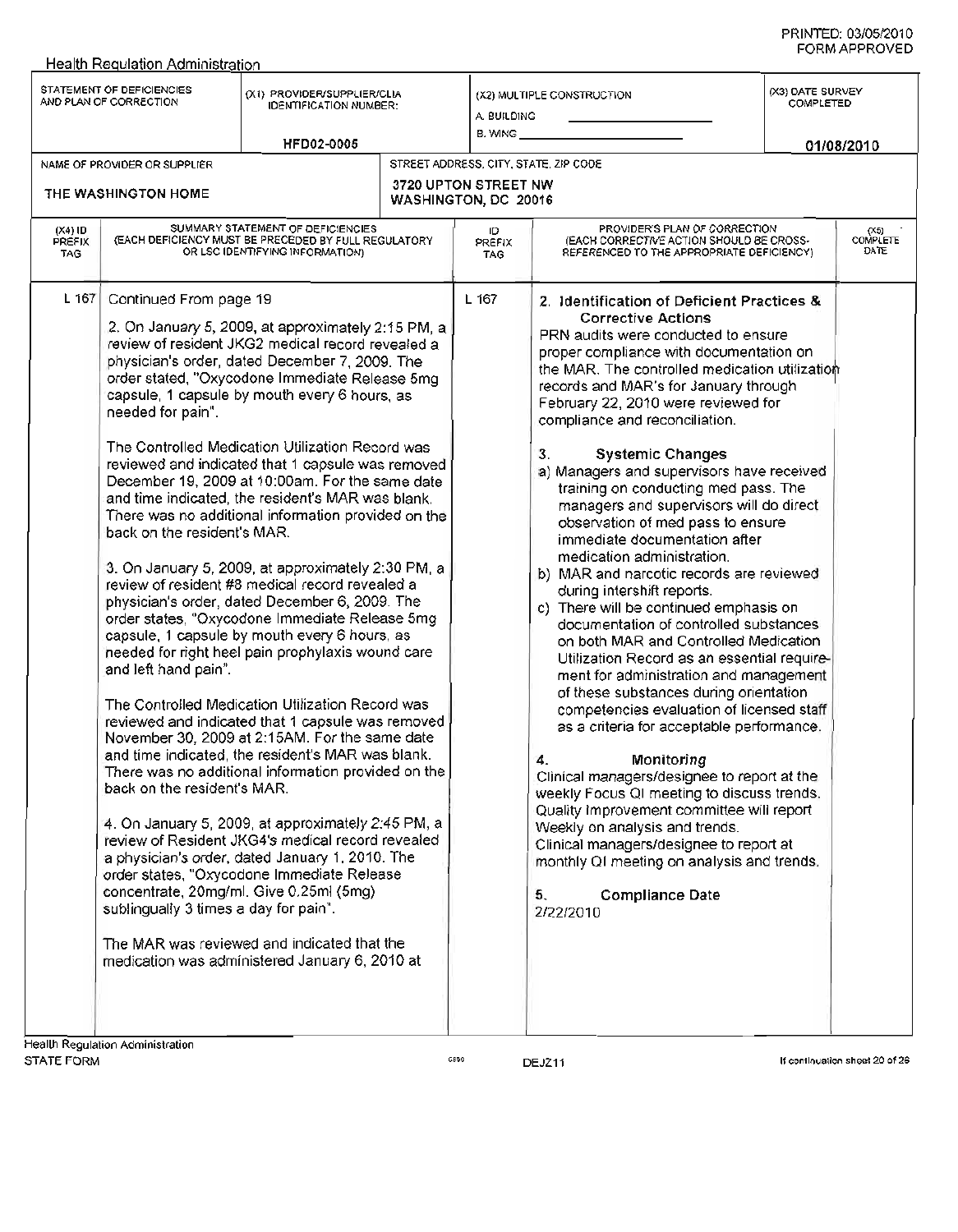|                                        | Health Regulation Administration                    |                                                                                                                                                                                                                                                                |                                                     |                                                                                                                                                                                                             |                               |                                 |
|----------------------------------------|-----------------------------------------------------|----------------------------------------------------------------------------------------------------------------------------------------------------------------------------------------------------------------------------------------------------------------|-----------------------------------------------------|-------------------------------------------------------------------------------------------------------------------------------------------------------------------------------------------------------------|-------------------------------|---------------------------------|
|                                        | STATEMENT OF DEFICIENCIES<br>AND PLAN OF CORRECTION | (X1) PROVIDER/SUPPLIER/CLIA<br><b>IDENTIFICATION NUMBER:</b><br><b>HFD02-0005</b>                                                                                                                                                                              | A BUILDING<br>B WING _                              | (X2) MULTIPLE CONSTRUCTION                                                                                                                                                                                  | (X3) DATE SURVEY<br>COMPLETED | 01/08/2010                      |
|                                        | NAME OF PROVIDER OR SUPPLIER                        |                                                                                                                                                                                                                                                                |                                                     | STREET ADDRESS, CITY, STATE, 2IP CODE                                                                                                                                                                       |                               |                                 |
|                                        | THE WASHINGTON HOME                                 |                                                                                                                                                                                                                                                                | <b>3720 UPTON STREET NW</b><br>WASHINGTON, DC 20016 |                                                                                                                                                                                                             |                               |                                 |
| (X4) ID<br><b>PREFIX</b><br><b>TAG</b> |                                                     | SUMMARY STATEMENT OF DEFICIENCIES<br>(EACH DEFICIENCY MUST BE PRECEDED BY FULL REGULATORY<br>OR LSC IDENTIFYING INFORMATION)                                                                                                                                   | ю<br>PREFIX<br><b>TAG</b>                           | PROVIDER'S PLAN OF CORRECTION<br>(EACH CORRECTIVE ACTION SHOULD BE CROSS-<br>REFERENCED TO THE APPROPRIATE DEFICIENCY)                                                                                      |                               | (X5)<br><b>COMPLETE</b><br>DATE |
| L 167 $\vert$                          | Continued From page 20                              |                                                                                                                                                                                                                                                                | $L$ 167                                             |                                                                                                                                                                                                             |                               |                                 |
|                                        | was blank.                                          | 6:00AM. For the same date and time indicated, the<br>resident's Controlled Medication Utilization Record                                                                                                                                                       |                                                     |                                                                                                                                                                                                             |                               |                                 |
|                                        | L 183 3229.5 Nursing Facilities                     |                                                                                                                                                                                                                                                                | L183                                                |                                                                                                                                                                                                             |                               |                                 |
|                                        | and revised as necessary.                           | The social assessment and evaluation, plan of care<br>and progress notes, including changes in the<br>resident's social condition, shall be incorporated in<br>each resident's medical record, reviewed quarterly,<br>This Statute is not met as evidenced by: |                                                     |                                                                                                                                                                                                             |                               |                                 |
|                                        | assessments. Residents #6, 11 and 16.               | Based on record review and staff interview for three<br>(3) of 26 sampled residents, it was determined that<br>the social worker failed to perform quarterly                                                                                                   |                                                     |                                                                                                                                                                                                             |                               |                                 |
|                                        | The findings include:                               |                                                                                                                                                                                                                                                                |                                                     |                                                                                                                                                                                                             |                               |                                 |
|                                        | #6's record every 90 days.                          | 1. The social worker failed to document in Resident                                                                                                                                                                                                            |                                                     |                                                                                                                                                                                                             |                               |                                 |
|                                        |                                                     | A review of Resident #6 's clinical record revealed<br>the most recent social services assessment was<br>documented September 1, 2009. There were no<br>social work entries subsequent to this date.                                                           |                                                     | Corrective Action(s)<br>1.<br>The records of residents #'s 6, 11, and 16 for<br>overdue notes can not be corrected retro-<br>spectively. The residents were reassessed<br>and an 'interim' update was done. |                               |                                 |
|                                        | reviewed January 6, 2010.                           | The record lacked evidence of a social work<br>assessment for December 2009. The record was                                                                                                                                                                    |                                                     | <b>Identification of Deficient Practices &amp;</b><br>2.<br><b>Corrective Actions</b><br>A review of past and current quarterly                                                                             |                               |                                 |
|                                        | #11's record every 90 days.                         | 2. The social worker failed to document in Resident                                                                                                                                                                                                            |                                                     | schedules were done to identify other records<br>that could be out of compliance. Records<br>were brought into compliance if indicated.                                                                     |                               |                                 |
|                                        |                                                     | A review of Resident #11's clinical record revealed<br>the most recent social services assessment was<br>documented September 10, 2009. There were no<br>social work entries subsequent to this date.                                                          |                                                     | <b>Systemic Changes</b><br>3.<br>Medical record team will increase focus<br>audit of this requirement during weekly<br>concurrent audits.                                                                   |                               |                                 |
|                                        | isalth Dominion Administration                      |                                                                                                                                                                                                                                                                |                                                     |                                                                                                                                                                                                             |                               |                                 |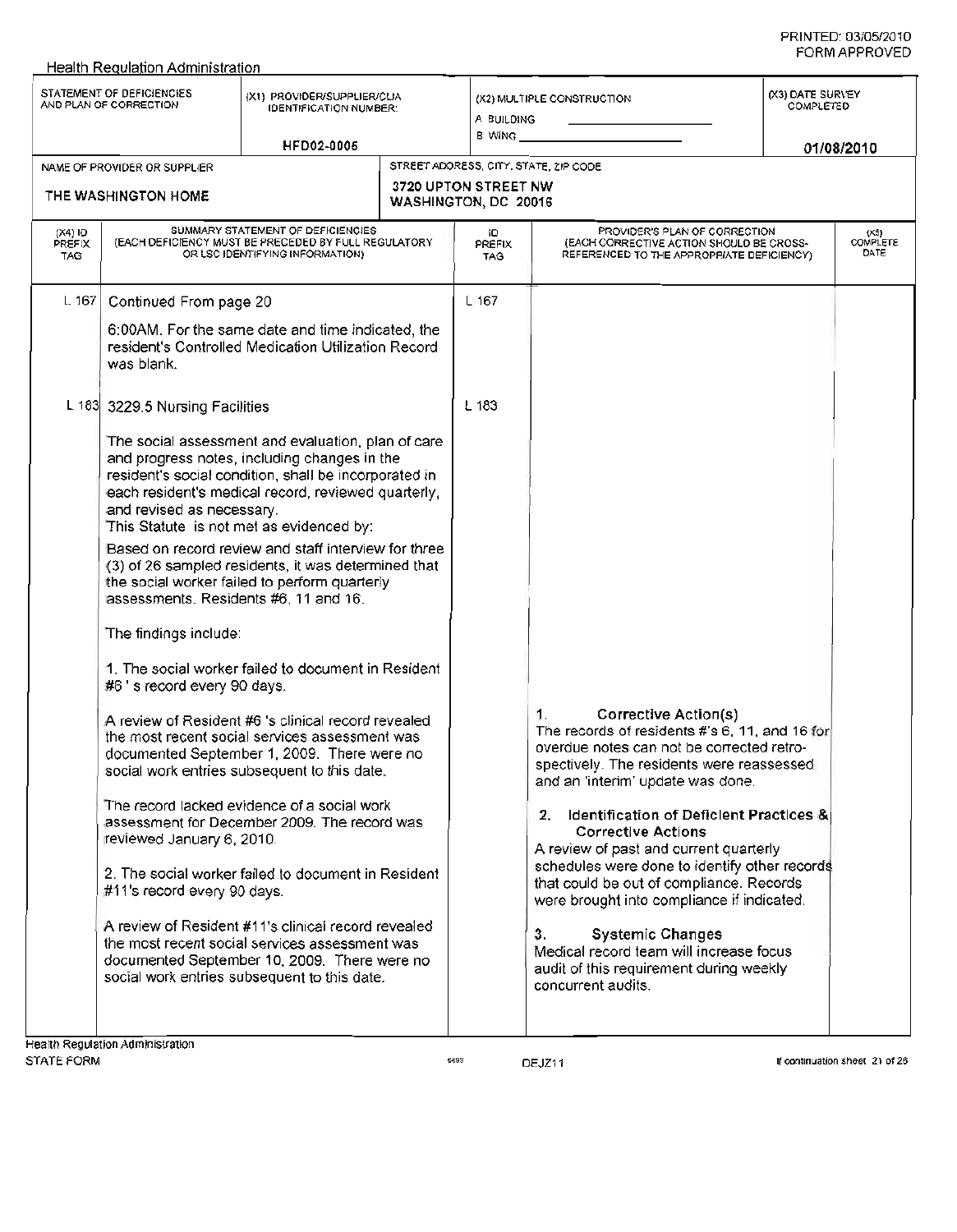|                                 | Health Requlation Administration                                                                           |                                                                                                                                                                                                                                                                                                                                                                                                                                                                                                                                                                  |                                              |                                                                                                                                                                                                                                         |                               |                                 |
|---------------------------------|------------------------------------------------------------------------------------------------------------|------------------------------------------------------------------------------------------------------------------------------------------------------------------------------------------------------------------------------------------------------------------------------------------------------------------------------------------------------------------------------------------------------------------------------------------------------------------------------------------------------------------------------------------------------------------|----------------------------------------------|-----------------------------------------------------------------------------------------------------------------------------------------------------------------------------------------------------------------------------------------|-------------------------------|---------------------------------|
|                                 | STATEMENT OF DEFICIENCIES<br>AND PLAN OF CORRECTION                                                        | (X1) PROVIDER/SUPPLIER/CLIA<br><b>IDENTIFICATION NUMBER:</b><br>HFD02-0005                                                                                                                                                                                                                                                                                                                                                                                                                                                                                       | A. BUILDING<br>B. WING                       | (X2) MULTIPLE CONSTRUCTION                                                                                                                                                                                                              | (X3) DATE SURVEY<br>COMPLETED | 01/08/2010                      |
|                                 | NAME OF PROVIDER OR SUPPLIER                                                                               |                                                                                                                                                                                                                                                                                                                                                                                                                                                                                                                                                                  |                                              | STREET AODRESS, CITY, STATE, ZIP CODE                                                                                                                                                                                                   |                               |                                 |
|                                 | THE WASHINGTON HOME                                                                                        |                                                                                                                                                                                                                                                                                                                                                                                                                                                                                                                                                                  | 3720 UPTON STREET NW<br>WASHINGTON, DC 20016 |                                                                                                                                                                                                                                         |                               |                                 |
| (X4) ID<br>PREFIX<br><b>TAG</b> |                                                                                                            | SUMMARY STATEMENT OF DEFICIENCIES<br>(EACH DEFICIENCY MUST BE PRECEDED BY FULL REGULATORY<br>OR LSC IDENTIFYING INFORMATION)                                                                                                                                                                                                                                                                                                                                                                                                                                     | ID.<br>PREFIX<br>TAG.                        | PROVIDER'S PLAN OF CORRECTION<br>(EACH CORRECTIVE ACTION SHOULD BE CROSS-<br>REFERENCED TO THE APPROPRIATE DEFICIENCY).                                                                                                                 |                               | (XS)<br><b>COMPLETE</b><br>DATE |
| $L$ 183                         | Continued From page 21<br>reviewed January 5, 2010.<br>after July 20, 2009.<br>January 7, 2010.            | The record lacked evidence of a social work<br>assessment for December 2009. The record was<br>3. A review of Resident #16's record revealed a<br>social worker quarterly note dated July 20, 2009.<br>There was no evidence in the record that a<br>quarterly review or an assessment was documented<br>A face-to-face interview was conducted with<br>Employee #11 on January 7, 2010 at 12:30 PM.<br>The social worker stated that he/she was short<br>staffed and acknowledged that social service notes<br>were not completed. The record was last reviewed | L <sub>183</sub>                             | Monitoring<br>4.<br>All social workers will conduct monthly<br>audits of records to determine continued<br>compliance and report outcomes to the<br>Quality Improvement committee monthly.<br><b>Compliance Date</b><br>5.<br>2/22/2010 |                               |                                 |
|                                 | L 189 3230.5 Nursing Facilities<br>program or his or her<br>following:<br>program<br>and in the community; | The responsibilities of the director of the activities<br>designee shall include, but not be limited to, the<br>(a) To provide direction and quality guidelines of the<br>(b) To develop and maintain a plan for the program<br>and procedures for implementing the plan;<br>(c)To plan and budget for the program, including the<br>number and levels of employees to be hired and the<br>equipment and supplies to be purchased;<br>(d) To coordinate and integrate the program with<br>other resident care services provided in the facility                  | L 189                                        |                                                                                                                                                                                                                                         |                               |                                 |
|                                 | Health Regulation Administration                                                                           |                                                                                                                                                                                                                                                                                                                                                                                                                                                                                                                                                                  |                                              |                                                                                                                                                                                                                                         |                               |                                 |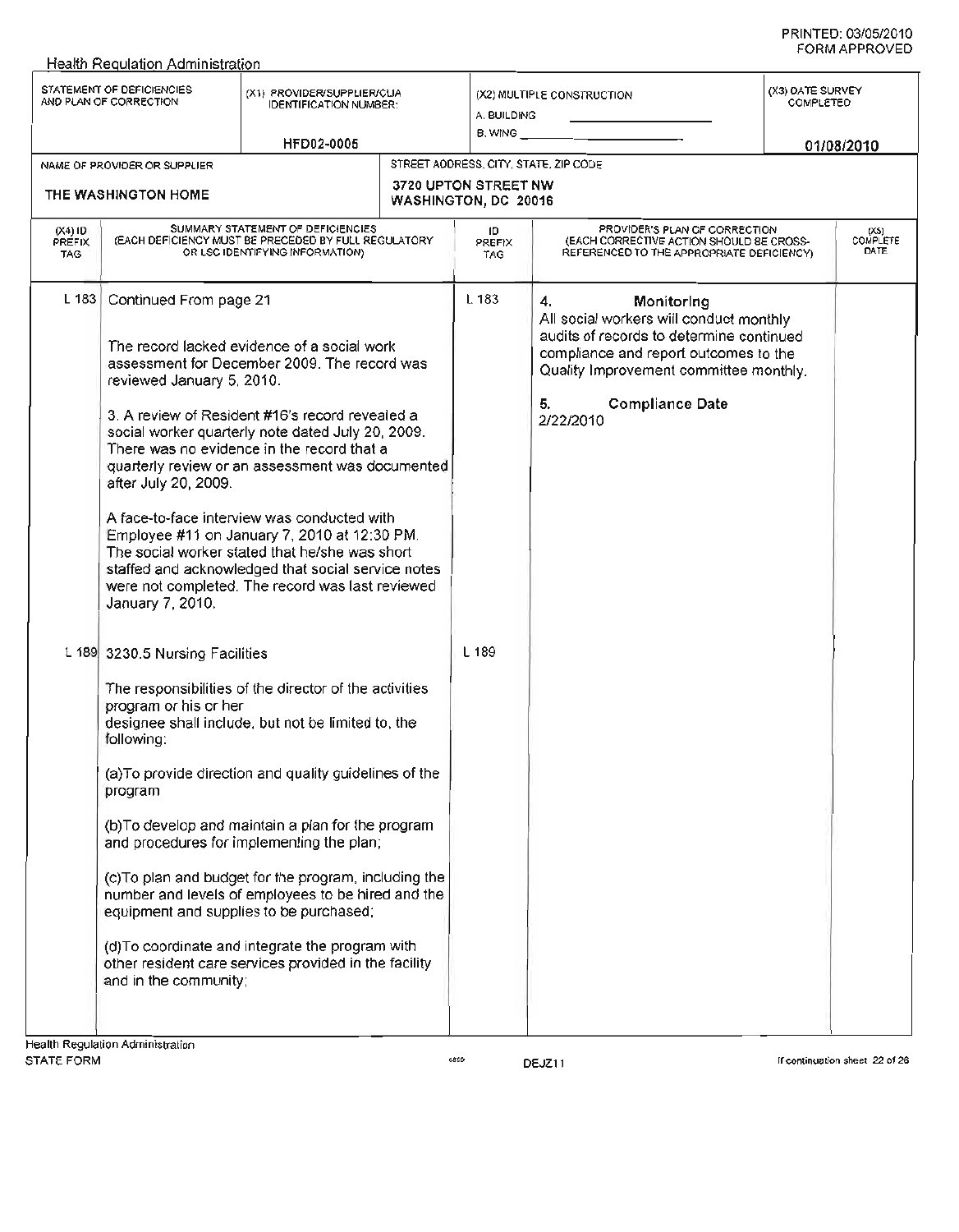|                            | STATEMENT OF DEFICIENCIES<br>AND PLAN OF CORRECTION                                                                                                                                                                                                  | (X1) PROVIDER/SUPPLIER/CLIA<br><b>IDENTIFICATION NUMBER:</b>                                                                                                                                                                                                                                                                                                                                                                                                                                                                                                                                                                                                                                                                                                                                                                                                                                                                                                                                                                                                                                                                                                                                      | A. BUILDING                                  | (X2) MULTIPLE CONSTRUCTION                                                                                                                                                                                                                                                                                                                                                                                                                                                                                                                                                                                                                        | (X3) DATE SURVEY<br>COMPLETED |                                                                       |
|----------------------------|------------------------------------------------------------------------------------------------------------------------------------------------------------------------------------------------------------------------------------------------------|---------------------------------------------------------------------------------------------------------------------------------------------------------------------------------------------------------------------------------------------------------------------------------------------------------------------------------------------------------------------------------------------------------------------------------------------------------------------------------------------------------------------------------------------------------------------------------------------------------------------------------------------------------------------------------------------------------------------------------------------------------------------------------------------------------------------------------------------------------------------------------------------------------------------------------------------------------------------------------------------------------------------------------------------------------------------------------------------------------------------------------------------------------------------------------------------------|----------------------------------------------|---------------------------------------------------------------------------------------------------------------------------------------------------------------------------------------------------------------------------------------------------------------------------------------------------------------------------------------------------------------------------------------------------------------------------------------------------------------------------------------------------------------------------------------------------------------------------------------------------------------------------------------------------|-------------------------------|-----------------------------------------------------------------------|
|                            |                                                                                                                                                                                                                                                      | HFD02-0005                                                                                                                                                                                                                                                                                                                                                                                                                                                                                                                                                                                                                                                                                                                                                                                                                                                                                                                                                                                                                                                                                                                                                                                        | 8. WING _                                    |                                                                                                                                                                                                                                                                                                                                                                                                                                                                                                                                                                                                                                                   |                               | 01/08/2010                                                            |
|                            | NAME OF PROVIDER OR SUPPLIER                                                                                                                                                                                                                         |                                                                                                                                                                                                                                                                                                                                                                                                                                                                                                                                                                                                                                                                                                                                                                                                                                                                                                                                                                                                                                                                                                                                                                                                   |                                              | STREET ADDRESS, CITY, STATE, ZIP CODE                                                                                                                                                                                                                                                                                                                                                                                                                                                                                                                                                                                                             |                               |                                                                       |
|                            | THE WASHINGTON HOME                                                                                                                                                                                                                                  |                                                                                                                                                                                                                                                                                                                                                                                                                                                                                                                                                                                                                                                                                                                                                                                                                                                                                                                                                                                                                                                                                                                                                                                                   | 3720 UPTON STREET NW<br>WASHINGTON, DC 20016 |                                                                                                                                                                                                                                                                                                                                                                                                                                                                                                                                                                                                                                                   |                               |                                                                       |
| $(X4)$ ID<br>PREFIX<br>TAG |                                                                                                                                                                                                                                                      | SUMMARY STATEMENT OF DEFICIENCIES<br>(EACH DEFICIENCY MUST BE PRECEDED BY FULL REGULATORY<br>OR LSC IDENTIFYING INFORMATION)                                                                                                                                                                                                                                                                                                                                                                                                                                                                                                                                                                                                                                                                                                                                                                                                                                                                                                                                                                                                                                                                      | ID<br>PREFIX<br>TAG                          | PROVIDER'S PLAN OF CORRECTION<br>(EACH CORRECTIVE ACTION SHOULD BE CROSS-<br>REFERENCED TO THE APPROPRIATE DEFICIENCY)                                                                                                                                                                                                                                                                                                                                                                                                                                                                                                                            |                               | $\begin{array}{c} \text{(X5)} \\ \text{COMPLETE} \end{array}$<br>DATE |
| $L$ 189                    | Continued From page 22<br>all staff in the facility;<br>location of each scheduled activity;<br>wheelchairs;<br>of admissions; and<br>participation in the activities program.<br>clearly seen by residents in wheelchairs.<br>The findings include: | (e) To assist in the development of and participate in<br>staff orientation and annual education programs for<br>(f) To develop a written monthly activities schedule<br>in a large print calendar that includes date, time and<br>(g) To post the activities schedule on the first<br>working day of each month at each nursing unit, at<br>a height that can be clearly seen by residents in<br>(h) To assure that visually, hearing and cognitively<br>Impaired residents know about posted activities;<br>(i) To assess the therapeutic activity needs and<br>interests of each resident within fourteen (14) days<br>(j)To participate in the development of an<br>interdisciplinary care plan and reassess each<br>resident's responses to activities at least quarterly<br>after reviewing with each resident his or her<br>This Statute is not met as evidenced by:<br>Based on observation and staff review, it was<br>determined that the director of the activities<br>program or his or her designee failed to post the<br>activities schedule on the first working day of the<br>month at each nursing unit, at a height that can be<br>According to 22 DCMR 3230.5 stipulates, "The | L 189                                        | <b>Corrective Action(s)</b><br>1.<br>The calendar is prepared by an outside<br>vendor and has been delivered and posted<br>on time over the last five(5) years. The<br>January 2010 calendar was posted on<br>1/7/2010.<br><b>Identification of Deficient Practices &amp;</b><br>2.<br><b>Corrective Actions</b><br>The residents were not adversely affected<br>because an alternate plan was implemented<br>effective 1/1/2010. Typed calendars were<br>posted in large print on each unit for the week<br>of 1/1/2010 to 1/7/2010. In addition, each<br>resident received notice of daily activities<br>and over-head announcements were made. |                               | 1/7/2010                                                              |
|                            | Health Regulation Administration                                                                                                                                                                                                                     | responsibilities of the director of the activities                                                                                                                                                                                                                                                                                                                                                                                                                                                                                                                                                                                                                                                                                                                                                                                                                                                                                                                                                                                                                                                                                                                                                |                                              |                                                                                                                                                                                                                                                                                                                                                                                                                                                                                                                                                                                                                                                   |                               |                                                                       |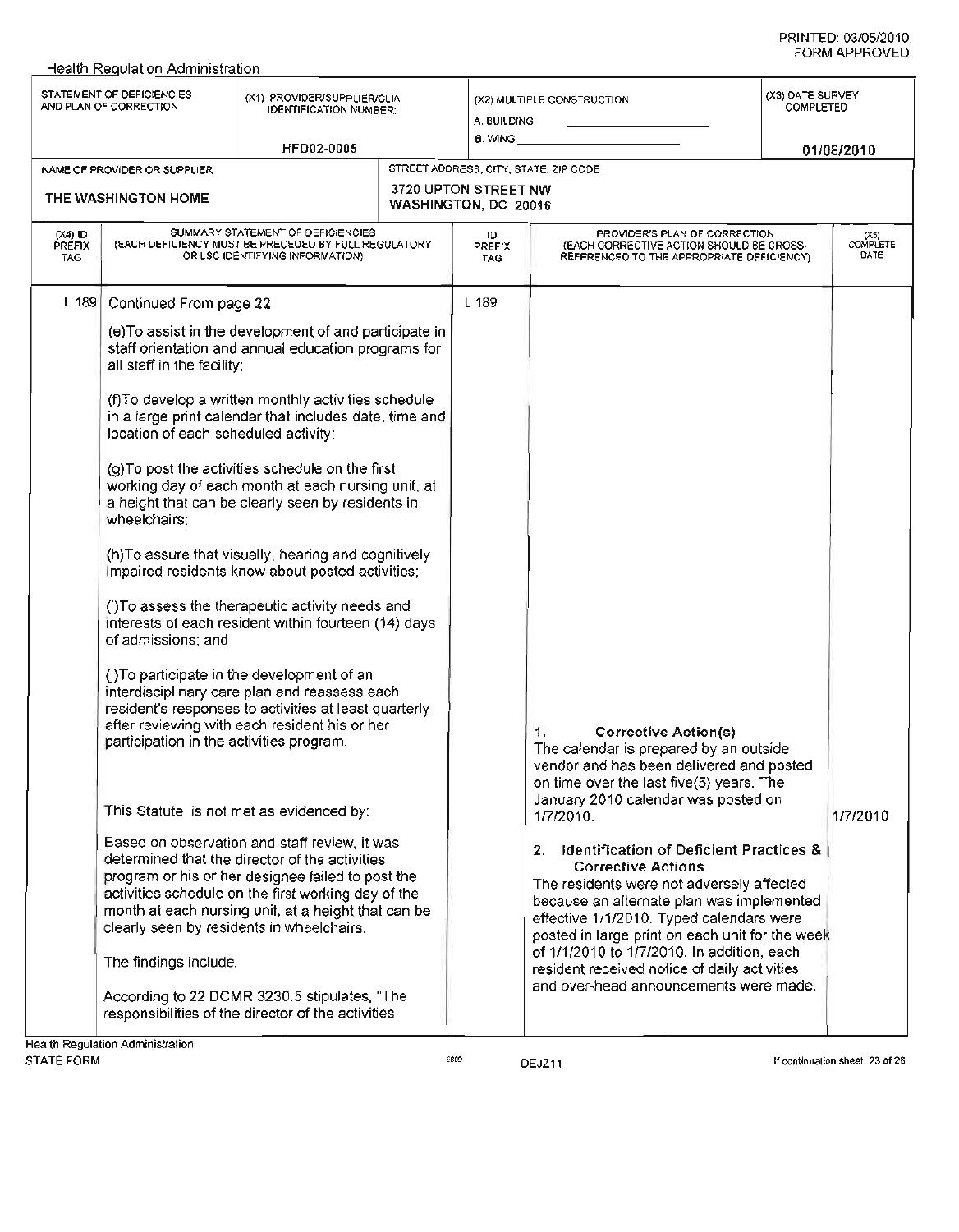#### Health Reaulation Administration STATEMENT OF DEFICIENCIES STATEMENT OF DEFICIENCIES  $\alpha$ 1) PROVIDER/SUPPLIER/CLIA<br>AND PLAN OF CORRECTION (CONTRECATION ALWER) IDENTIFICATION NUMBER: NAME OF PROVIDER OR SUPPLIER HFD02-0005 (X2) MULTIPLE CONSTRUCTION A. BUILDING B. WING \_ (X3) DATE SURVEY COMPLETED *01/08/2010* (X4) ID PREFIX TAG ردی<br>COMPLETE **DATE** STREET ADDRESS, CITY, STATE, ZIP CODE 3720 UPTON STREET NW THE WASHINGTON HOME<br>WASHINGTON, DC 20016 SUMMARY STATEMENT OF DEFICIENCIES (EACH DEFICIENCY MUST BE PRECEDED BY FULL REGULATORY OR LSC IDENTIFYING INFORMATION) L 189 Continued From page 23 L 189 program or his or her designee shall include, but not be limited to, the following: "...(f)To develop a written monthly activities schedule in a large print calendar that includes date, time and location of each scheduled activity; (g)To post the activities schedule on the first working day of each month at each nursing unit, at a height that can be clearly seen by residents in wheelchairs." An observation on January 5 and 6, 2010 revealed that there were no posted written monthly activities schedules in a large print calendar that includes date, time and location of each scheduled activity. A face-to-face interview was conducted with Employee #10 on January 6,2009 at approximately 4:30 PM. He/she acknowledged that there were no activities calendars posted. He/she also presented the surveyor with a tracking notification form revealing that the calendars are scheduled for delivery on January 7, 2010. L 207 3232.5 Nursing Facilities L 207 Incidents of abuse or neglect resulting in injury to a resident, or incidents of misappropriation of a resident's funds, shall be reported immediately to the appropriate agencies, including the Department of Health, the Metropolitan Police Department, the Long Term Care Ombudsman and Adult Protective **Services** This Statute is not met as evidenced by: Based on record review, family and *staff* interview for one (1) of 26 sampled residents, it was determined that the facility failed to notify the State Agency of alleged misappropriation of residenUfamily funds. Resident #4. Health Regulation Administration ID PREFIX TAG 3. Systemic Changes a) Handwritten monthly calendars will be posted in the event of a shipment delay. b) The facility has identified another vendor as an alternate in the event of a shipping delay. The facility and the vendor agreed to a tracking of shipment to ensure a timely arrival. 4. Monitoring Any variation from the requirement to post the calendar by  $1<sup>st</sup>$  of the month will be reported to the 01 committee for revised Ongoing corrective action. PROVIDER'S PLAN OF CORRECTION (EACH CORRECTIVE ACTION SHOULD BE CROSS-REFERENCED TO THE APPROPRIATE DEFICIENCY) 5. Compliance Date 2/22/2010 1. Corrective Action(s) This incident was investigated two years ago. It was determined that the employee exercised poor judgment when he accepted gifts/gratuities from a resident's family member. The employee was counseled and reassigned to another unit. 2. Identification of Deficient Practices & Corrective Actions No other incident of *staff* accepting gifts or gratuities from residents or their family members was identified; *Staff* was informed of the seriousness of this and to decline such offers. (This family member questioned the decision that he/ she should not *offer* gifts to the *staff* for services provided and was provided an alternative to recognizing *staff.* He/She was encouraged to write a letter of commendation to the employee. The residen did and the commendation was forwarded to the personnel file.) The Employee Handbook is under revision and this standard of conduc will be addressed; Will request a memo from Human Resources to all employees

DEJZ11 **If continuation sheet 24 of 26**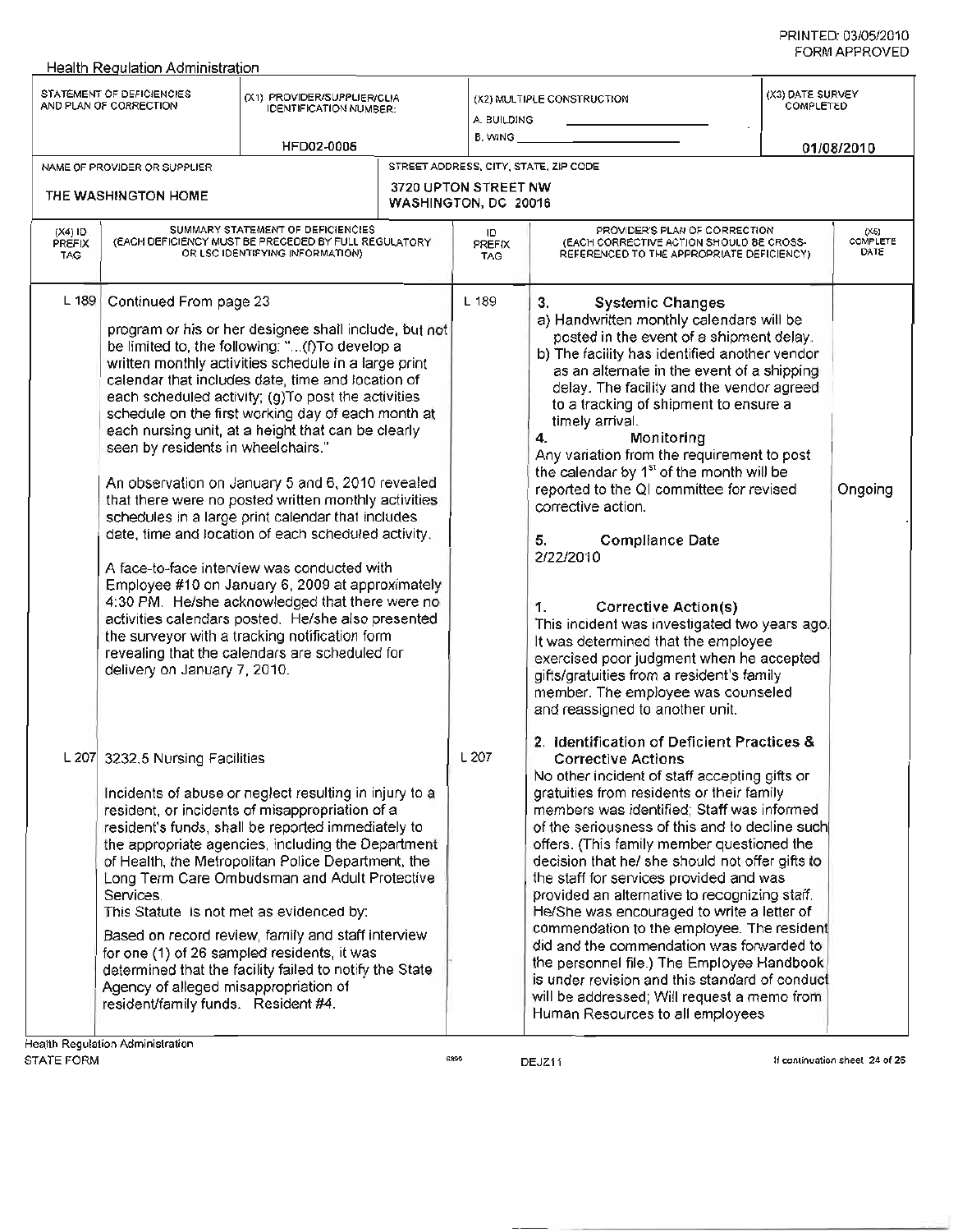|                                   | STATEMENT OF DEFICIENCIES<br>AND PLAN OF CORRECTION                                                                                                                                                | (X1) PROVIDER/SUPPLIER/CLIA<br><b>IDENTIFICATION NUMBER:</b><br><b>HFD02-0005</b>                                                                                                                                                                                                                                                                                                                                                                                                                                                                                                                                                                                                                                                                                                                                                                                                                                                                                                                                                                                                                                                                                                                                                                                             |                      | A, BUILDING<br>8. WING __    | (X2) MULTIPLE CONSTRUCTION                                                                                                                                                                                                                                                                                                                                                                                                                                                                                                                                                                                                                                                                                                                                                                                                                                                                                                                                                                                                                                                                                                                                                                                                                                                                                                                                                               | (X3) DATE SURVEY<br><b>COMPLETED</b><br>01/08/2010 |                             |
|-----------------------------------|----------------------------------------------------------------------------------------------------------------------------------------------------------------------------------------------------|-------------------------------------------------------------------------------------------------------------------------------------------------------------------------------------------------------------------------------------------------------------------------------------------------------------------------------------------------------------------------------------------------------------------------------------------------------------------------------------------------------------------------------------------------------------------------------------------------------------------------------------------------------------------------------------------------------------------------------------------------------------------------------------------------------------------------------------------------------------------------------------------------------------------------------------------------------------------------------------------------------------------------------------------------------------------------------------------------------------------------------------------------------------------------------------------------------------------------------------------------------------------------------|----------------------|------------------------------|------------------------------------------------------------------------------------------------------------------------------------------------------------------------------------------------------------------------------------------------------------------------------------------------------------------------------------------------------------------------------------------------------------------------------------------------------------------------------------------------------------------------------------------------------------------------------------------------------------------------------------------------------------------------------------------------------------------------------------------------------------------------------------------------------------------------------------------------------------------------------------------------------------------------------------------------------------------------------------------------------------------------------------------------------------------------------------------------------------------------------------------------------------------------------------------------------------------------------------------------------------------------------------------------------------------------------------------------------------------------------------------|----------------------------------------------------|-----------------------------|
|                                   | NAME OF PROVIDER OR SUPPLIER                                                                                                                                                                       |                                                                                                                                                                                                                                                                                                                                                                                                                                                                                                                                                                                                                                                                                                                                                                                                                                                                                                                                                                                                                                                                                                                                                                                                                                                                               |                      |                              | STREET ADDRESS, CITY, STATE, ZIP CODE                                                                                                                                                                                                                                                                                                                                                                                                                                                                                                                                                                                                                                                                                                                                                                                                                                                                                                                                                                                                                                                                                                                                                                                                                                                                                                                                                    |                                                    |                             |
|                                   | THE WASHINGTON HOME                                                                                                                                                                                |                                                                                                                                                                                                                                                                                                                                                                                                                                                                                                                                                                                                                                                                                                                                                                                                                                                                                                                                                                                                                                                                                                                                                                                                                                                                               | WASHINGTON, DC 20016 | <b>3720 UPTON STREET NW</b>  |                                                                                                                                                                                                                                                                                                                                                                                                                                                                                                                                                                                                                                                                                                                                                                                                                                                                                                                                                                                                                                                                                                                                                                                                                                                                                                                                                                                          |                                                    |                             |
| $(X4)$ ID<br>PREFIX<br><b>TAG</b> |                                                                                                                                                                                                    | SUMMARY STATEMENT OF DEFICIENCIES<br>(EACH DEFICIENCY MUST BE PRECEDED BY FULL REGULATORY<br>OR LSC IDENTIFYING INFORMATION)                                                                                                                                                                                                                                                                                                                                                                                                                                                                                                                                                                                                                                                                                                                                                                                                                                                                                                                                                                                                                                                                                                                                                  |                      | ID.<br><b>PREFIX</b><br>TAG. | PROVIDER'S PLAN OF CORRECTION<br>(EACH CORRECTIVE ACTION SHOULD BE CROSS-<br>REFERENCED TO THE APPROPRIATE DEFICIENCY)                                                                                                                                                                                                                                                                                                                                                                                                                                                                                                                                                                                                                                                                                                                                                                                                                                                                                                                                                                                                                                                                                                                                                                                                                                                                   |                                                    | $(X_2)$<br>COMPLETE<br>DATE |
| L207                              | Continued From page 24<br>received a loan of \$20.00 from him/her.<br>family/resident funds for Resident #4.<br>L 410 3256.1 Nursing Facilities<br>manner.<br>Based on observations made during an | A face-to-face interview was conducted with<br>Resident #4's family member at approximately<br>3:45PM on January 6, 2010. During the interview<br>the family member stated that Employee #33 had<br>accepted gifts of clothing and requested and<br>During a face-to-face interview conducted with<br>Employee #33 at approximately 4:00PM on January<br>7, 2010; the employee stated, "The only thing<br>he/she ever gave me was a pair of canvas shoes."<br>Employee #33 denied ever requesting and/or<br>receiving money from the family member.<br>Another face-to-face interview was conducted with<br>Employees #1 and 2 at approximately 4:30PM on<br>January 7, 2010. Both Employees acknowledged<br>being informed of the family member's allegation<br>that Employee #33 had accepted clothing and<br>money from him/her. Both Employees also<br>acknowledged that they failed to notify the State<br>Agency of the allegation of misappropriation of<br>Each facility shall provide housekeeping and<br>maintenance services necessary to maintain the<br>exterior and the interior of the facility in a safe,<br>sanitary, orderly, comfortable and attractive<br>This Statute is not met as evidenced by:<br>environmental tour of the facility on January 6 and |                      | L 207<br>L 410               | regarding this conduct; Training programs<br>will be designed for all levels of staff during<br>orientation, Department/Division meetings etc.<br>Emphasize resident rights, abuse and neglect,<br>misappropriation of funds, identification of<br>these kinds of incidents as 'unusual' which<br>warrants investigation and reporting to State<br>Agency.<br>4.<br>Monitoring<br>Continue reports to Quality Improvement<br>Committee on reported instances of Abuse<br>and Neglect<br>5. Compliance Date<br>2/22/2010<br><b>Corrective Action(s)</b><br>1.<br>i. All 3B doors, walls and/or door jams<br>that were identified as marred were<br>repaired beginning on 2/19/2010.<br>ii. A contracted vendor was dispatched to<br>provide a proposal to replace flooring in<br>resident's room. No hazardous situation<br>exists. Repairs will be completed as soon<br>as it is possible to relocate the resident.<br>iii. The Environmental Services Department<br>immediately initiated cleaning of all the ice<br>machines identified.<br>iv. The bottles of eyewash solutions were<br>removed from service immediately and<br>replaced. The expiration date of the<br>replacement bottles is 8/2010.<br>2. Identification of Deficient Practices<br>& Corrective Actions<br>. Doors, walls and door jams were inspected<br>by maintenance staff on a daily basis for<br>mars/scars. |                                                    |                             |
|                                   | The findings include:                                                                                                                                                                              | 7, 2010, it was determined that the maintenance<br>department failed to provide effective maintenance<br>services in 14 of 66 residents rooms observed.                                                                                                                                                                                                                                                                                                                                                                                                                                                                                                                                                                                                                                                                                                                                                                                                                                                                                                                                                                                                                                                                                                                       |                      |                              | ii. At the request of TWH administrator,<br>vendor provided written documentation.<br>that the existing floor damage was not a<br>safety concern. All other rooms were<br>inspected and repairs scheduled as<br>indicated.<br>iii. Ice machines will be cleaned daily by the                                                                                                                                                                                                                                                                                                                                                                                                                                                                                                                                                                                                                                                                                                                                                                                                                                                                                                                                                                                                                                                                                                             |                                                    |                             |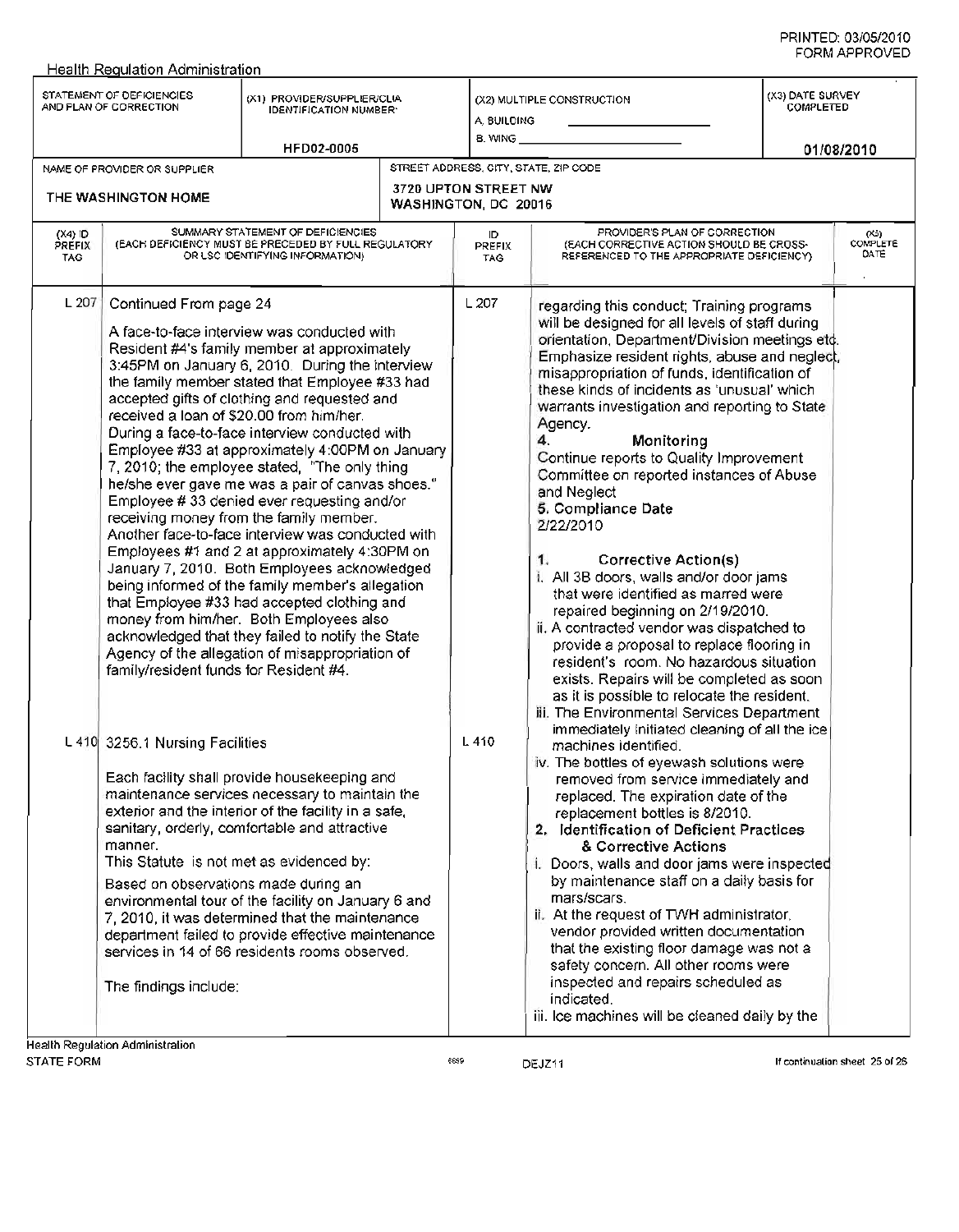|                                   | STATEMENT OF DEFICIENCIES<br>AND PLAN OF CORRECTION       | (X1) PROVIDER/SUPPLIER/CLIA<br>IDENTIFICATION NUMBER:                                                                                                                                                                                                                                                                                                                                                                                                                                                                      | A. BUILDING                                  | (X2) MULTIPLE CONSTRUCTION                                                                                                                                                                                                                                                                                                                                                                                                                                                                                                                                                                                                                                                                                                                                                                                                                                                                                                                                                                                                                                                                                                                                                                                                                                                                                                                                                                                                                                                                                                                                                    | (X3) DATE SURVEY<br>COMPLETED |                                |
|-----------------------------------|-----------------------------------------------------------|----------------------------------------------------------------------------------------------------------------------------------------------------------------------------------------------------------------------------------------------------------------------------------------------------------------------------------------------------------------------------------------------------------------------------------------------------------------------------------------------------------------------------|----------------------------------------------|-------------------------------------------------------------------------------------------------------------------------------------------------------------------------------------------------------------------------------------------------------------------------------------------------------------------------------------------------------------------------------------------------------------------------------------------------------------------------------------------------------------------------------------------------------------------------------------------------------------------------------------------------------------------------------------------------------------------------------------------------------------------------------------------------------------------------------------------------------------------------------------------------------------------------------------------------------------------------------------------------------------------------------------------------------------------------------------------------------------------------------------------------------------------------------------------------------------------------------------------------------------------------------------------------------------------------------------------------------------------------------------------------------------------------------------------------------------------------------------------------------------------------------------------------------------------------------|-------------------------------|--------------------------------|
|                                   |                                                           | <b>HFD02-0005</b>                                                                                                                                                                                                                                                                                                                                                                                                                                                                                                          | B. WING                                      |                                                                                                                                                                                                                                                                                                                                                                                                                                                                                                                                                                                                                                                                                                                                                                                                                                                                                                                                                                                                                                                                                                                                                                                                                                                                                                                                                                                                                                                                                                                                                                               |                               | 01/08/2010                     |
|                                   | NAME OF PROVIDER OR SUPPLIER                              |                                                                                                                                                                                                                                                                                                                                                                                                                                                                                                                            |                                              | STREET AODRESS, CITY, STATE, ZIP CODE                                                                                                                                                                                                                                                                                                                                                                                                                                                                                                                                                                                                                                                                                                                                                                                                                                                                                                                                                                                                                                                                                                                                                                                                                                                                                                                                                                                                                                                                                                                                         |                               |                                |
|                                   | THE WASHINGTON HOME                                       |                                                                                                                                                                                                                                                                                                                                                                                                                                                                                                                            | 3720 UPTON STREET NW<br>WASHINGTON, DC 20016 |                                                                                                                                                                                                                                                                                                                                                                                                                                                                                                                                                                                                                                                                                                                                                                                                                                                                                                                                                                                                                                                                                                                                                                                                                                                                                                                                                                                                                                                                                                                                                                               |                               |                                |
| $(X4)$ ID<br>PREFIX<br><b>TAG</b> |                                                           | SUMMARY STATEMENT OF DEFICIENCIES<br>(EACH DEFICIENCY MUST BE PRECEDED BY FULL REGULATORY<br>OR LSC IDENTIFYING INFORMATION)                                                                                                                                                                                                                                                                                                                                                                                               | ID.<br>PREFIX<br><b>TAG</b>                  | PROVIDER'S PLAN OF CORRECTION<br>(EACH CORRECTIVE ACTION SHOULD BE CROSS-<br>REFERENCED TO THE APPROPRIATE DEFICIENCY)                                                                                                                                                                                                                                                                                                                                                                                                                                                                                                                                                                                                                                                                                                                                                                                                                                                                                                                                                                                                                                                                                                                                                                                                                                                                                                                                                                                                                                                        |                               | $(X5)$<br>COMPLETE<br>DATE     |
| L410                              | Continued From page 25<br>3B.<br>resident's bed.<br>shop. | 1. Doors, walls and/or door jams were marred in<br>thirteen (13) of sixteen (16) rooms surveyed on unit<br>2. The floor was damaged in room #356A as<br>evidenced by a 3x3 dented area next to the<br>3. Four (4) of five (5) ice machines located in the<br>residents areas were soiled and in need of cleaning.<br>4. Two (2) of two (2) eyewash solution bottles<br>were expired since September 2007 in the beauty<br>These findings were acknowledged by Employee #<br>14 who was present at the time of observation. | L 410                                        | environmental Services Department staff<br>and inspected by supervisors.<br>3.<br><b>Systemic Changes</b><br>i. Once residents are discharged, the entire<br>room will be inspected for mars/scars and<br>repairs initiated as part of the terminal<br>cleaning process.<br>ii. Doors, walls and door jams are now a<br>part of the daily room inspection for the<br>plant operations department. The Plant<br>Operations staff were retrained on the<br>importance of observing door surfaces.<br>All identified doors will be priority for repairs<br>and maintenance.<br>iii. Floor conditions are now a part of the<br>daily room inspection for the Plant<br>Operations department.<br>iii. The existing cleaning process was<br>revisited. ESD staff and supervisors were<br>retrained on addressing ice machines<br>cleanliness.<br>iv. Eyewash stations will be monitored during<br>environmental rounds<br>4.<br>Monitoring<br>i. Follow-up inspection by Plant Ops Leader-<br>ship will be done weekly. Doors and door<br>frames/jams condition and status of repairs<br>will be reported to quarterly QI meetings.<br>ii. These areas will be monitored daily by the<br>maintenance technicians and reported to<br>supervisory staff.<br>iii. These areas will be monitored daily by<br>ESD supervisors and weekly by ESD<br>manager.<br>iv.lce machine cleaning as an item for<br>monitoring is on the environmental<br>checklist. Findings from environmental<br>rounds will be reported to Safety/Qf<br>committee.<br><b>Compliance Date</b><br>5.<br>2/22/2010 |                               | Feb., May<br>Aug., Nov<br>2010 |
| STATE FORM                        | <b>Health Regulation Administration</b>                   |                                                                                                                                                                                                                                                                                                                                                                                                                                                                                                                            | 6899                                         | DEJZ11                                                                                                                                                                                                                                                                                                                                                                                                                                                                                                                                                                                                                                                                                                                                                                                                                                                                                                                                                                                                                                                                                                                                                                                                                                                                                                                                                                                                                                                                                                                                                                        |                               | If continuation sheet 26 of 26 |